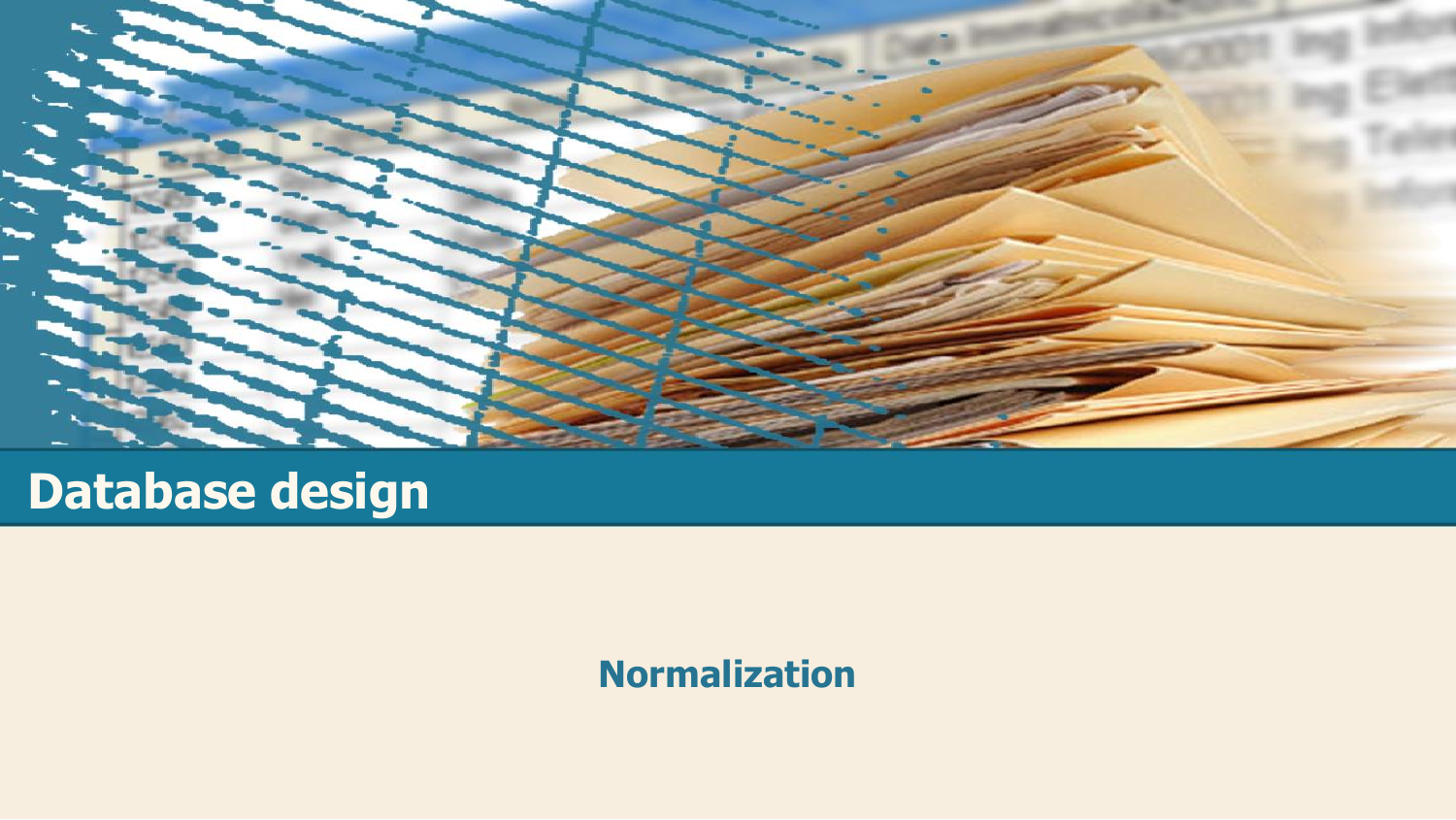- Introduction
- Normal form of Boyce Codd
- Decomposition in normal form
- Properties of decompositions
- Lossless decomposition
- Conservation of dependencies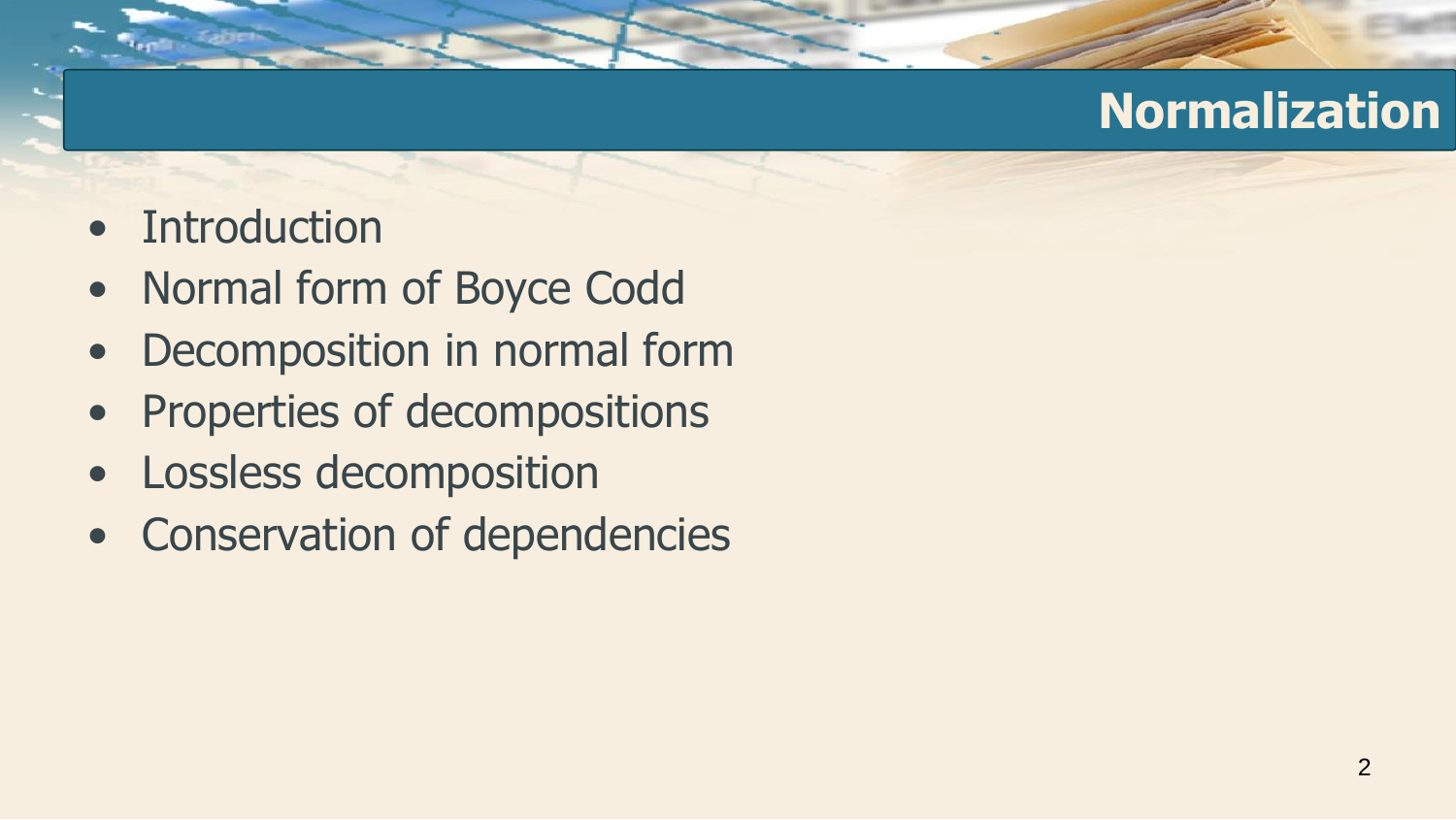

**Introduction**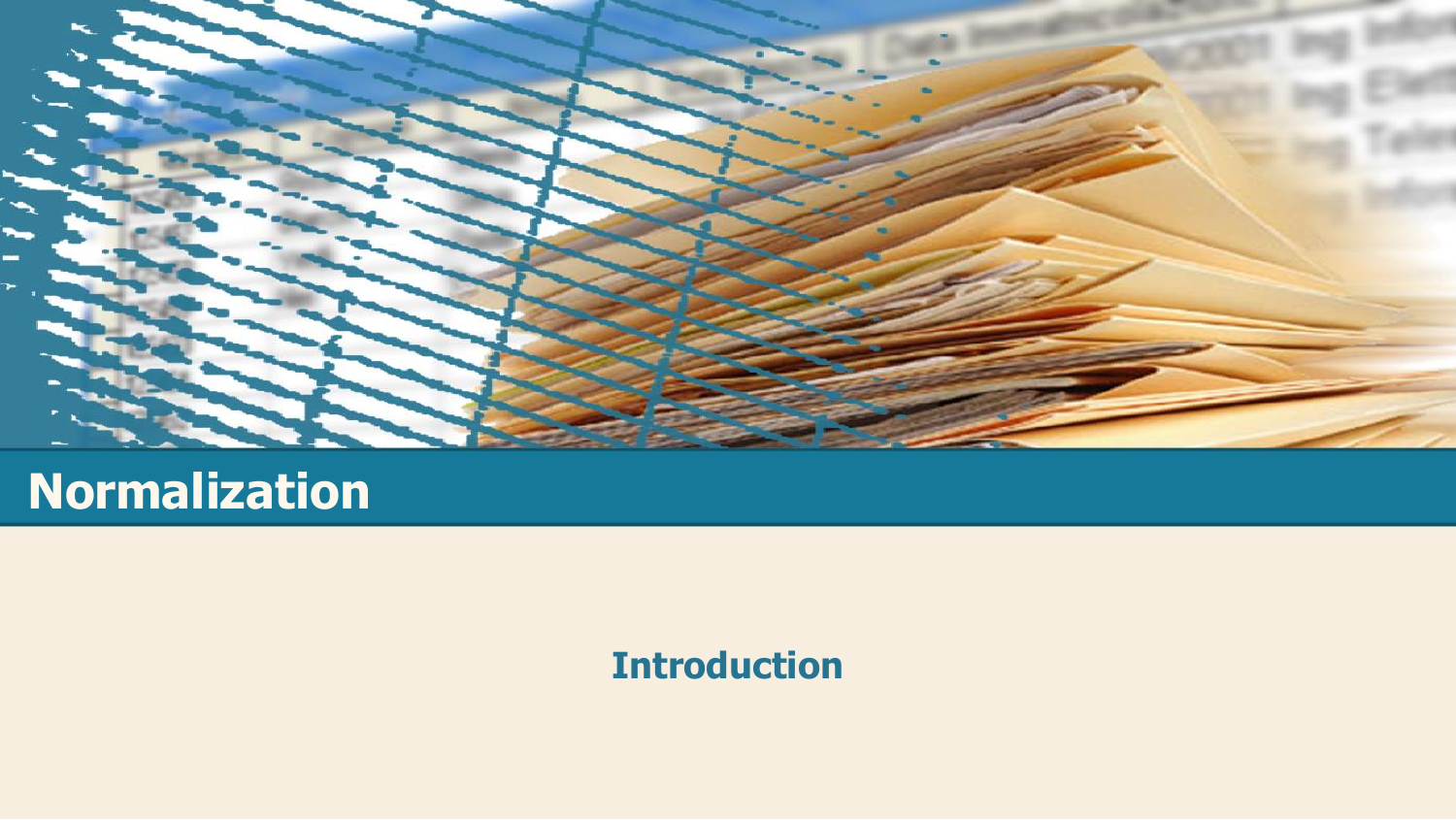- Normalization is a process which, starting from a nonnormalized relational schema, allows a normalized relational schema to be obtained
- Normalization is not a design methodology, but a verification tool.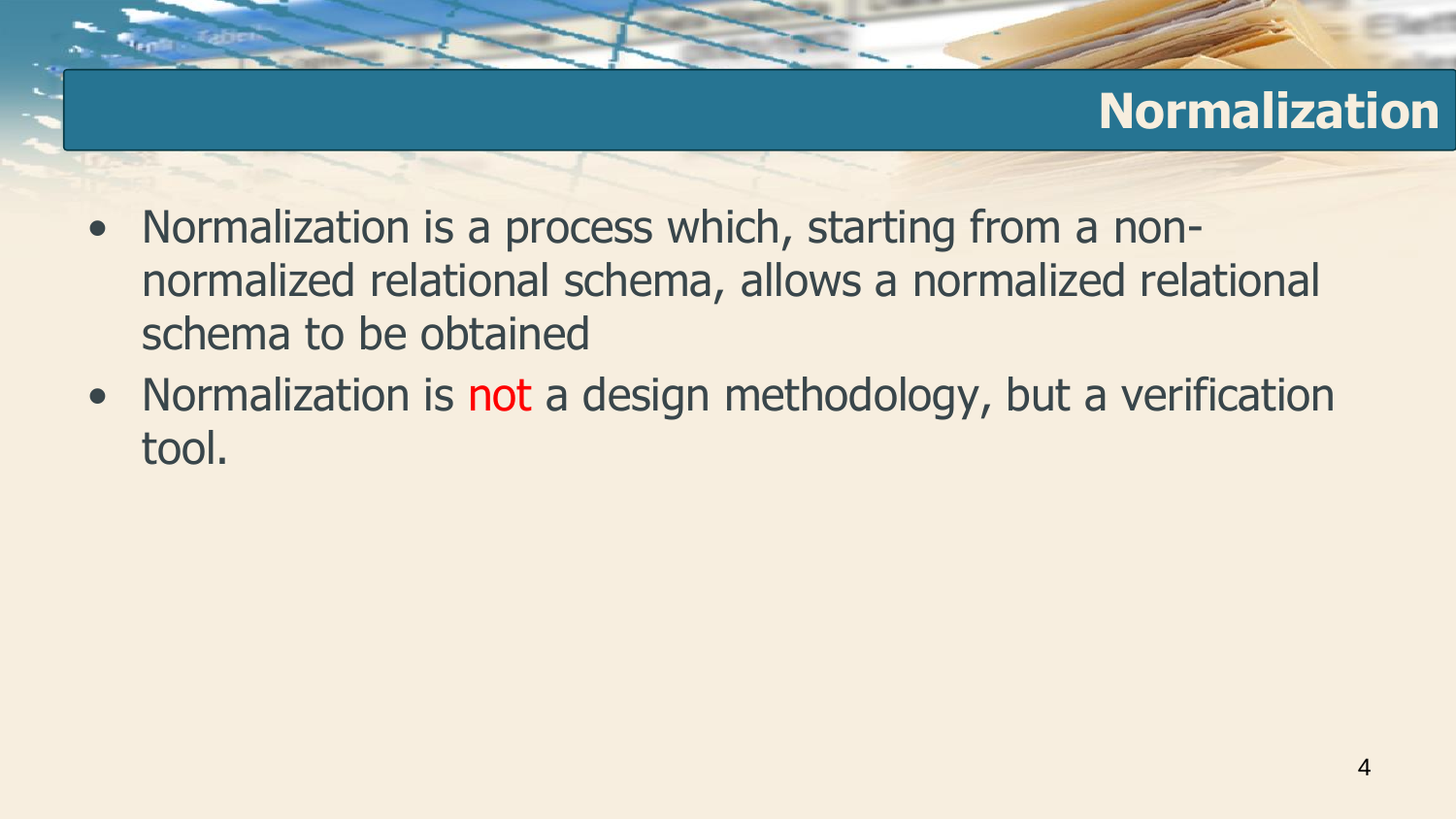### **Normalization and ER model**

- The design methodology based on ER schemas normally produces normalized relational schemas
- Normalization checks can also be applied to ER schemes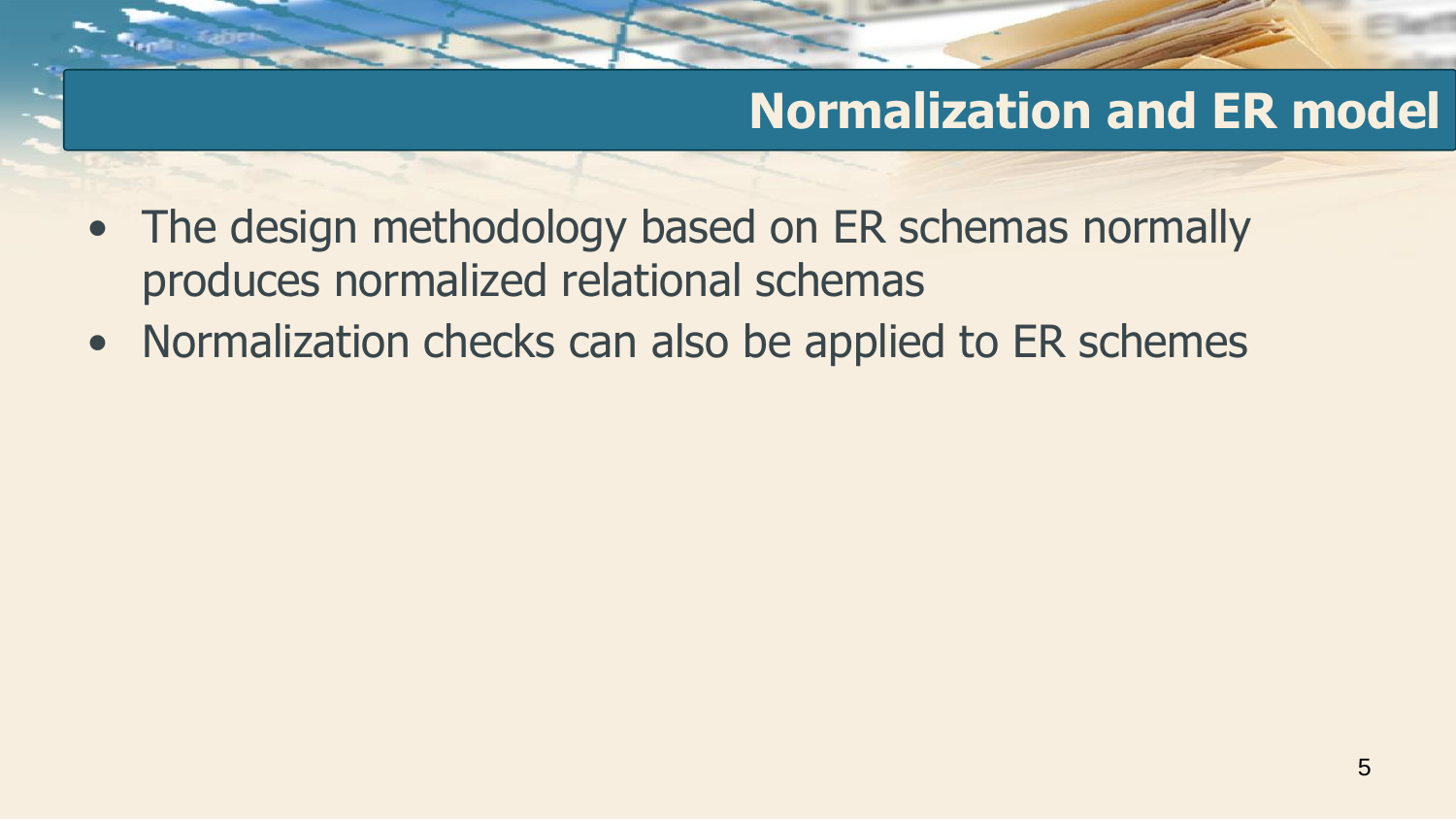# **Example**

#### **Exam Passed**

| StudentID | <b>Residence</b> | <b>CodCourse</b> | CourseName                    | Vote |
|-----------|------------------|------------------|-------------------------------|------|
| s94539    | <b>Milan</b>     | 04FLYCY          | <b>Electronic calculators</b> | 30   |
| s94540    | <b>Turin</b>     | 01FLTCY          | Database design               | 26   |
| s94540    | <b>Turin</b>     | 01KPNCY          | Computer network<br>28        |      |
| s94541    | Pescara          | 01KPNCY          | Computer network<br>29        |      |
| s94542    | Lecce            | 04FLYCY          | <b>Electronic calculators</b> |      |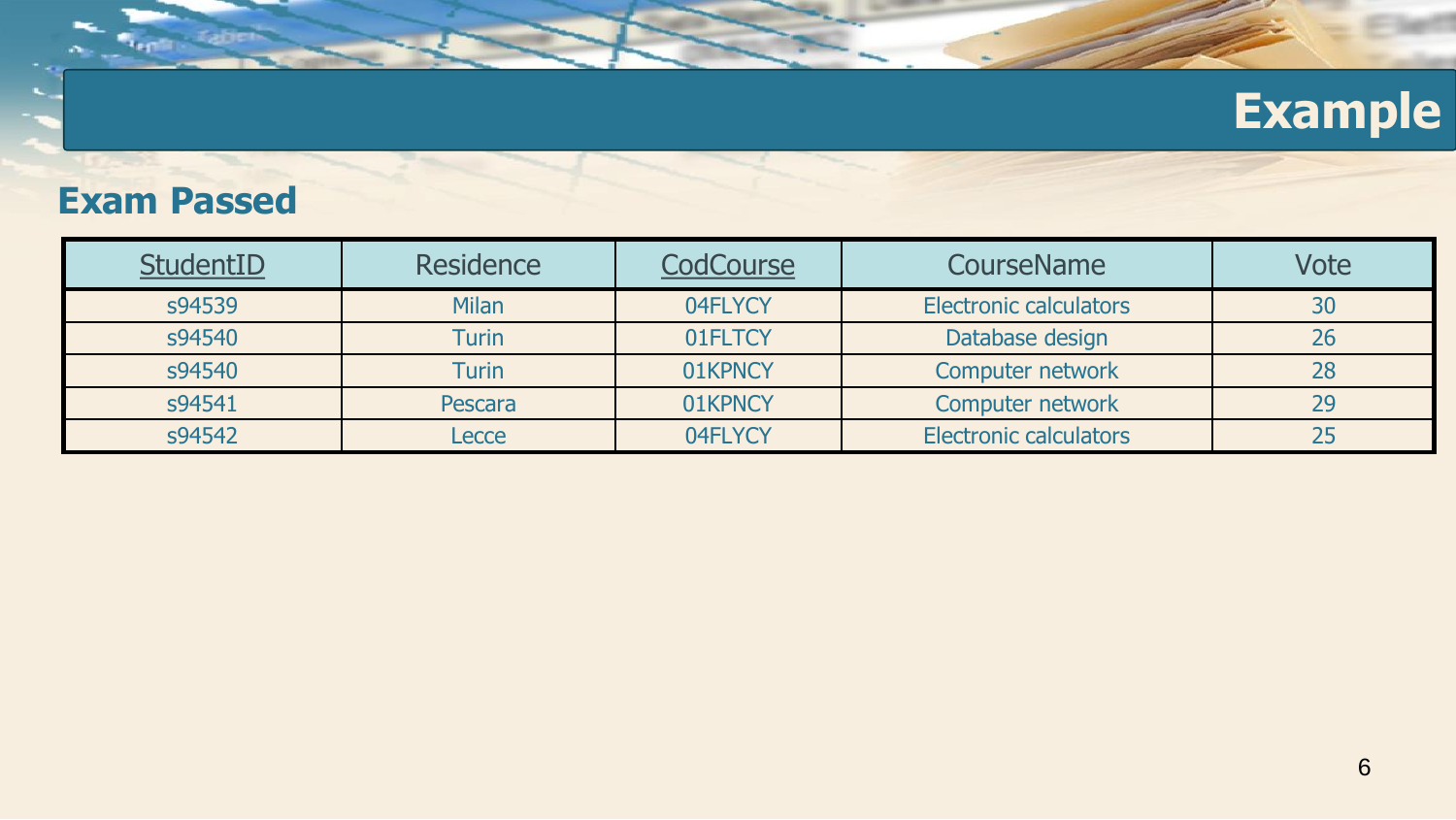#### **Example: constraints**

- The primary key is the pair StudentID, CodCourse
- The residence of each student is unique and is the sole function of the student, regardless of the exams he or she has passed
- The name of the course is unique and is a function of the course only, regardless of which students pass the corresponding exam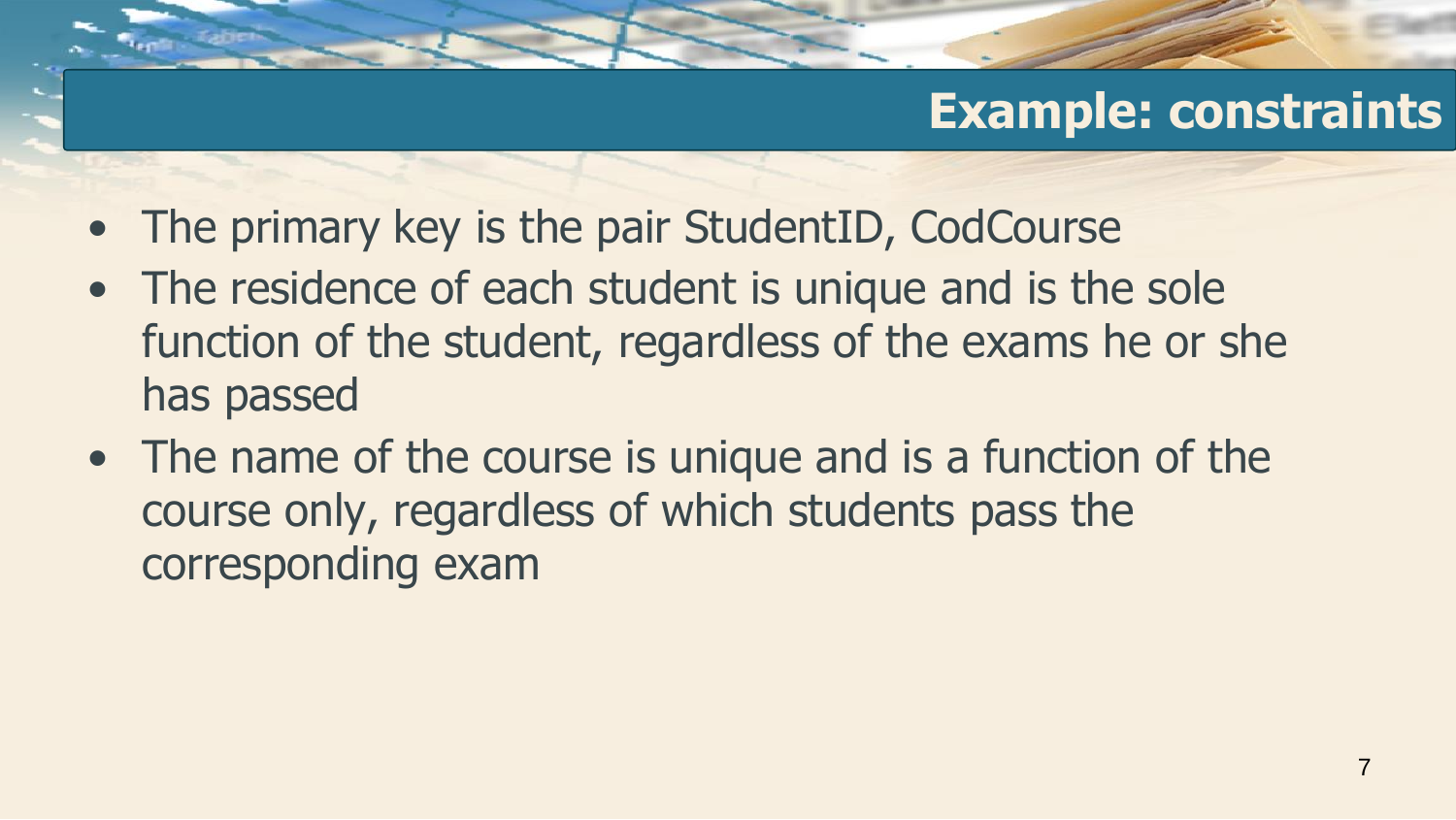- In all rows where a student appears, his or her residence is repeated
	- redundancy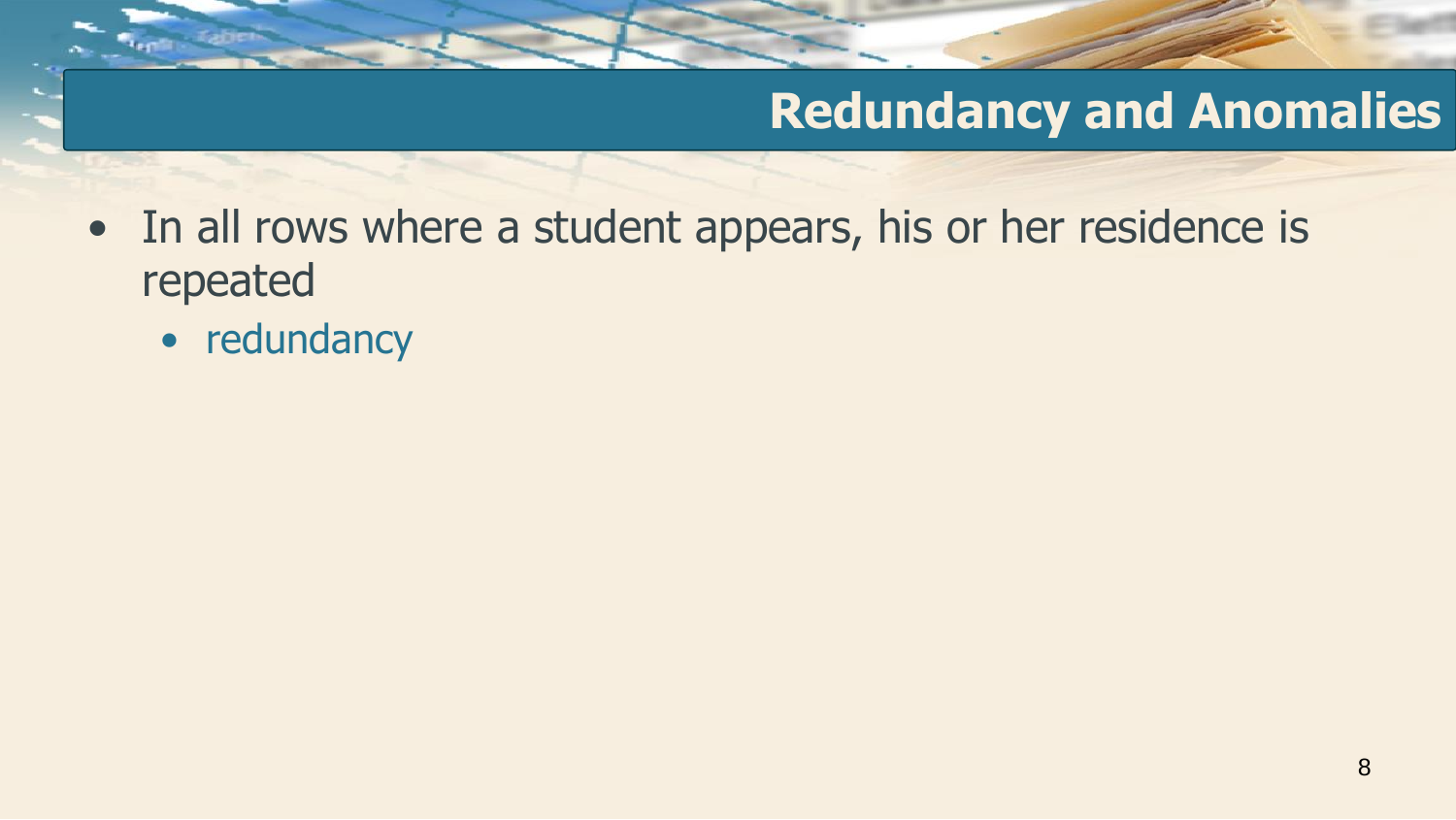- In all rows where a student appears, his or her residence is repeated
	- redundancy
- If a student's residence changes, all the rows in which it appears must be modified at the same time
	- update anomaly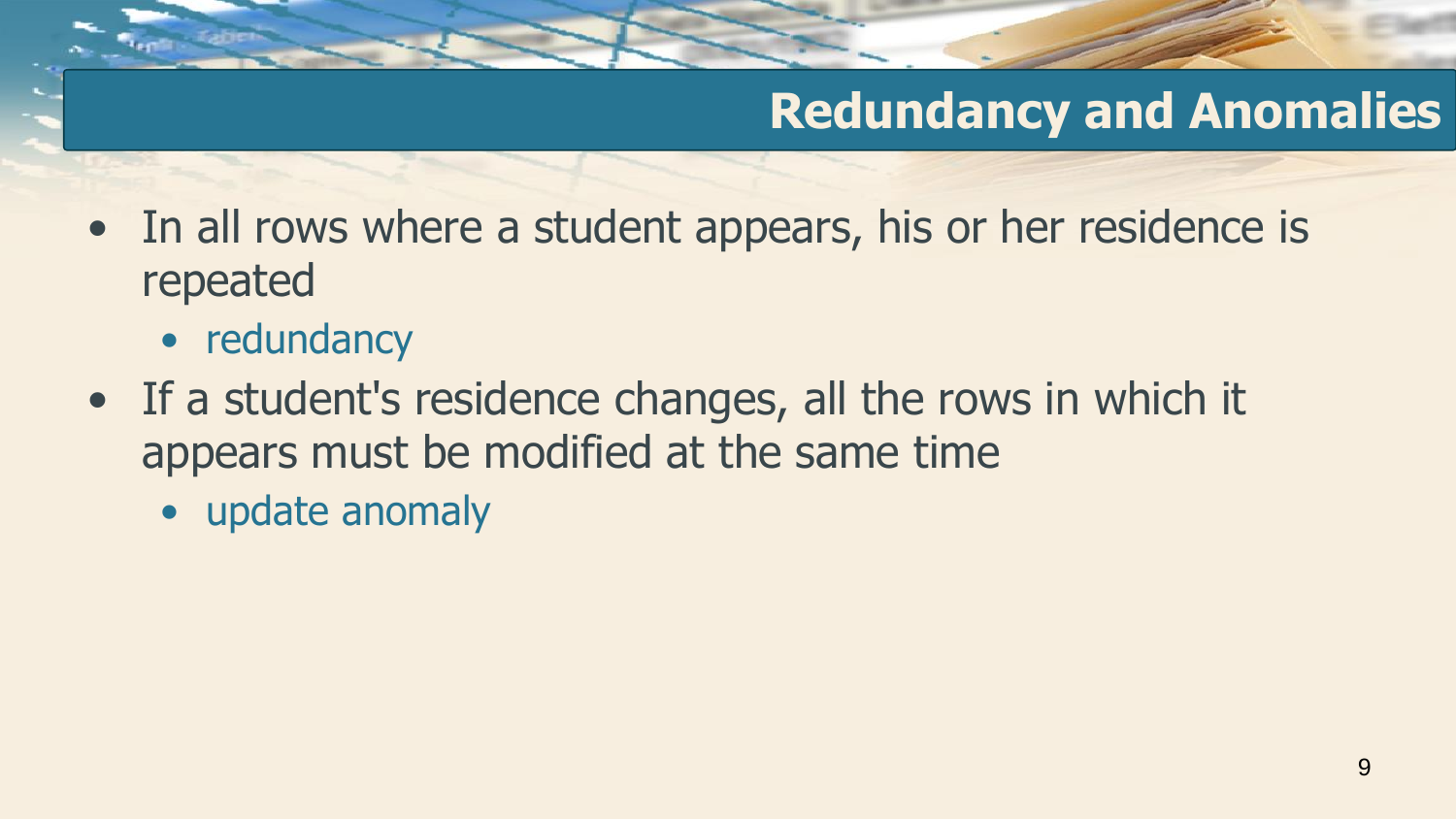- If a new student enrols at university, he or she cannot be entered in the database until he or she passes the first exam
	- insertion anomaly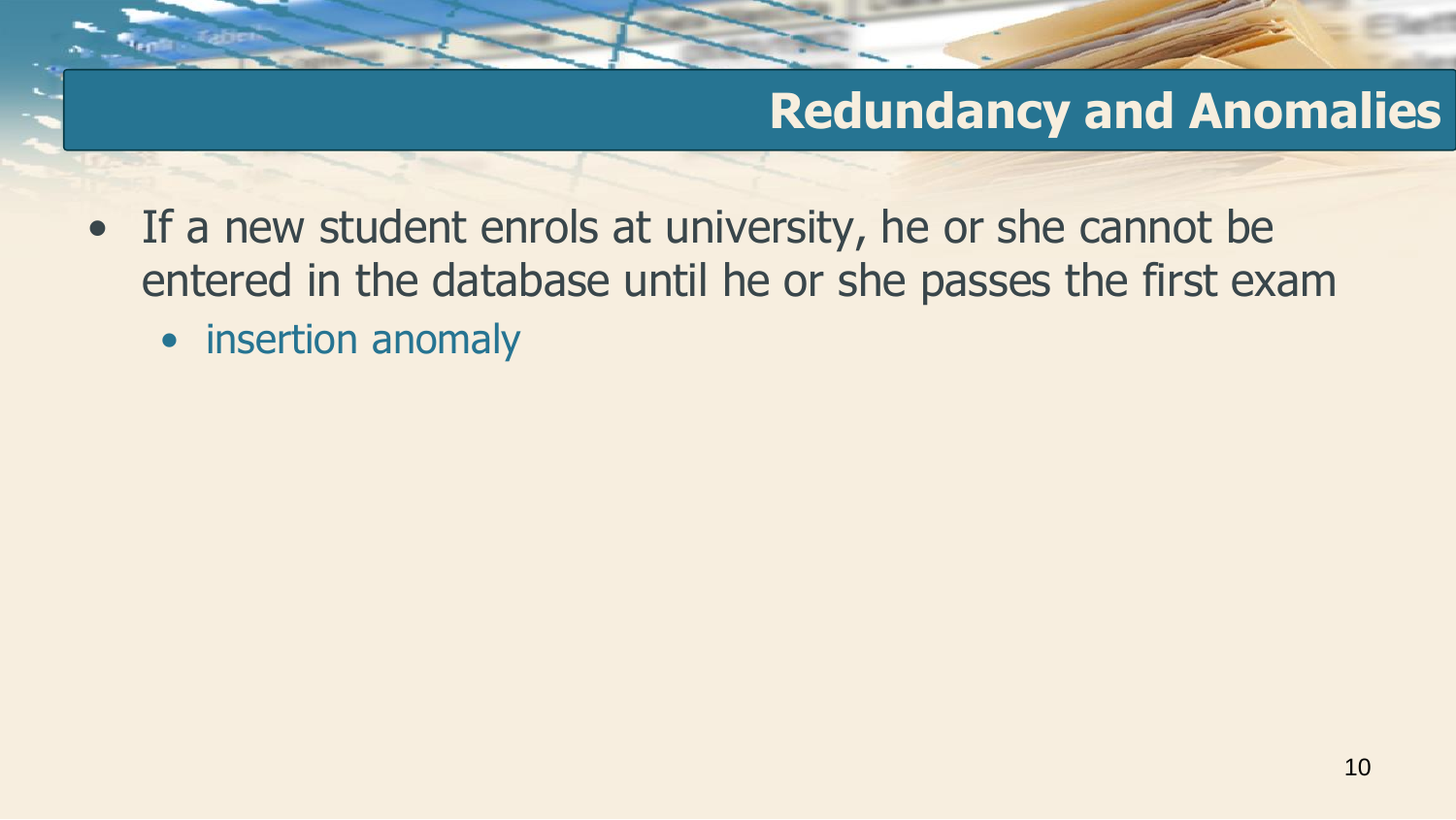- If a new student enrols at university, he or she cannot be entered in the database until he or she passes the first exam
	- insertion anomaly
- If a student withdraws from studies, it is not possible to keep track of his residence
	- deletion anomaly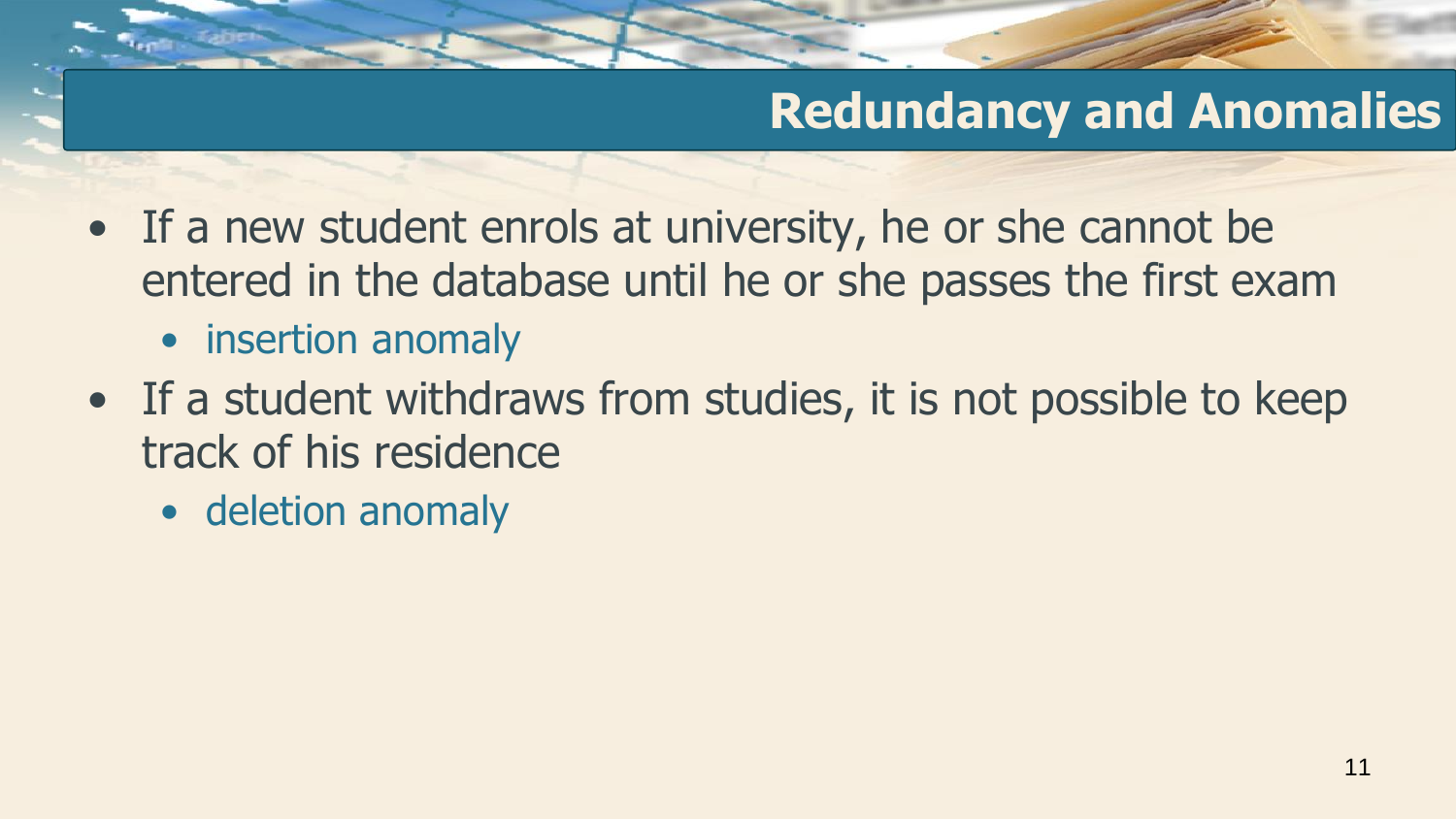#### **Redundancy**

- A single relation is used to represent heterogeneous information
	- some data are repeated in different tuples without adding new information
		- redundant data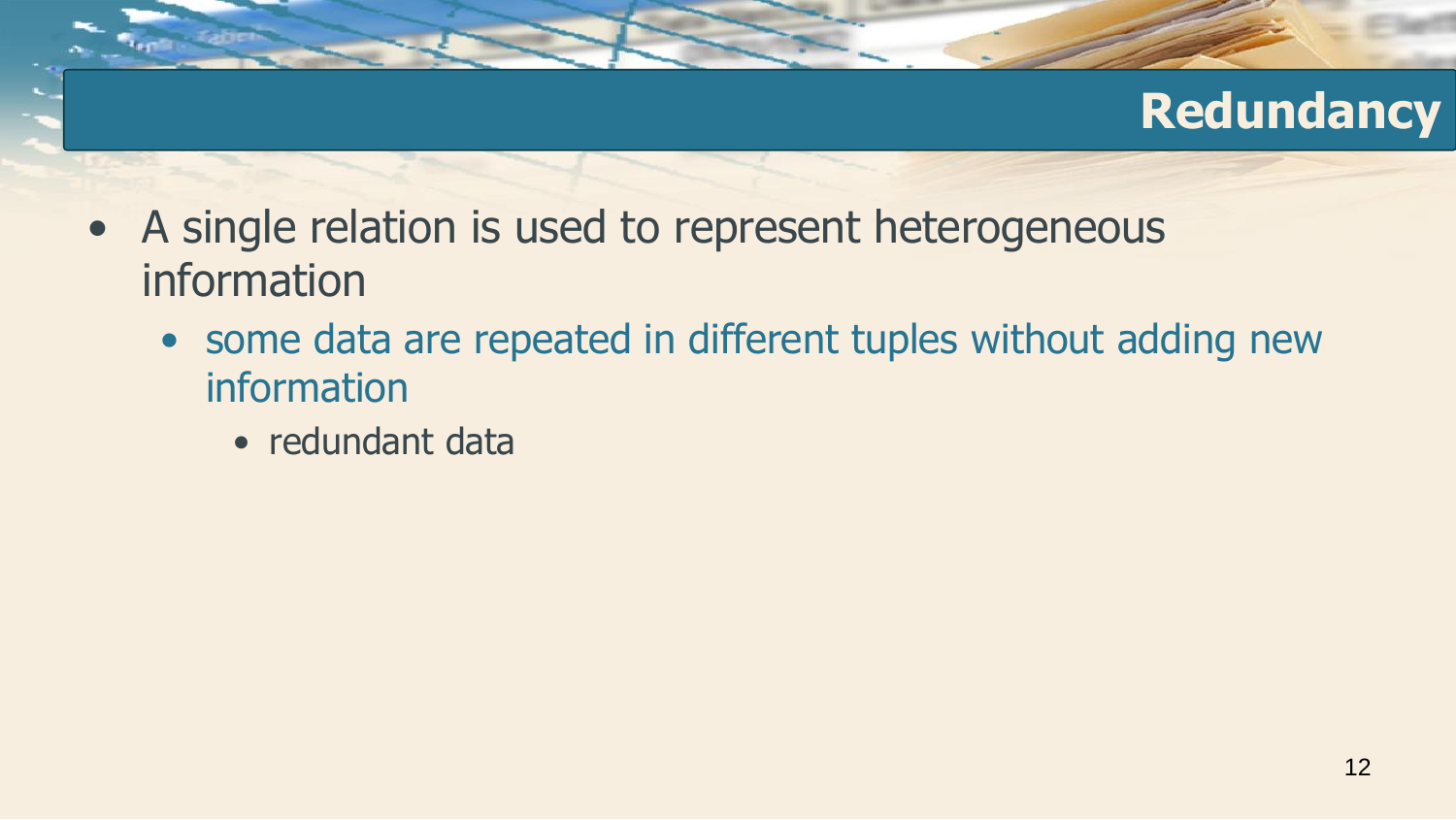#### **Anomalies**

• Redundant information must be updated atomically (all at the same time)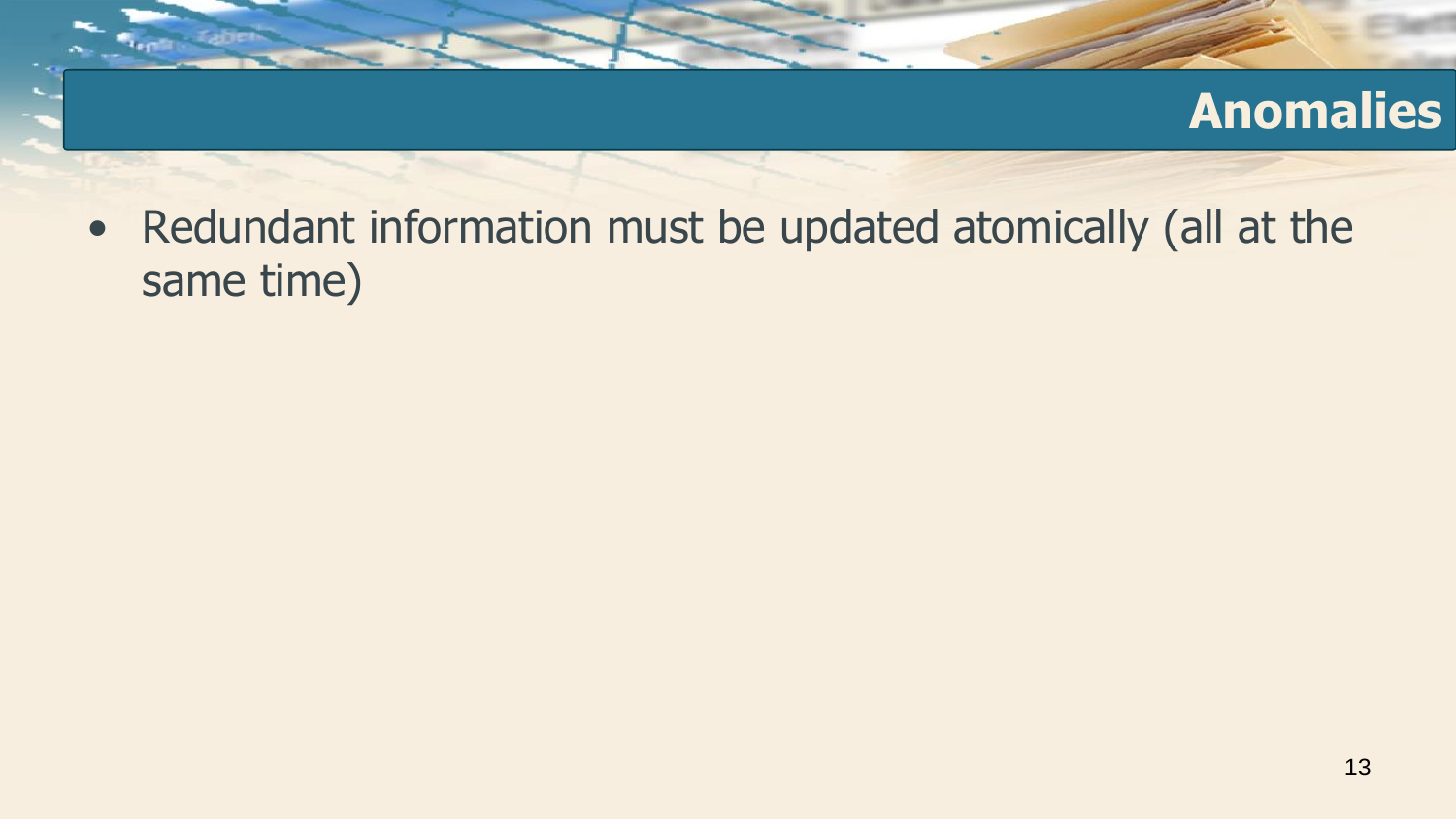### **Anomalies**

- Redundant information must be updated atomically (all at the same time)
- The deletion of a tuple implies the deletion of all concepts represented in it
	- including those that might still be valid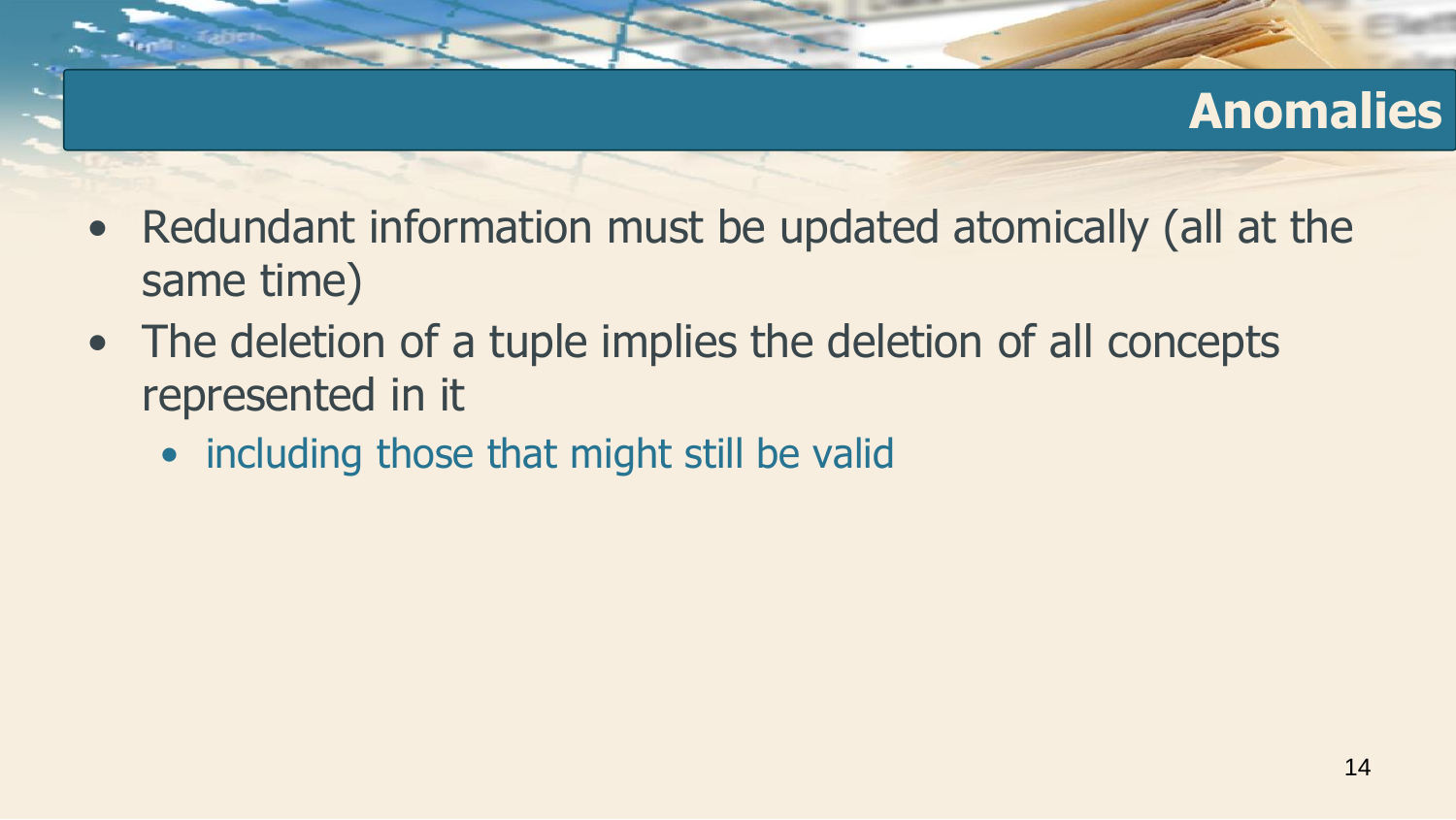### **Anomalies**

- Redundant information must be updated atomically (all at the same time)
- The deletion of a tuple implies the deletion of all concepts represented in it
	- including those that might still be valid
- The insertion of a new tuple is only possible if at least the complete information about the primary key exists
	- it is not possible to insert the part of the tuple relating to only one concept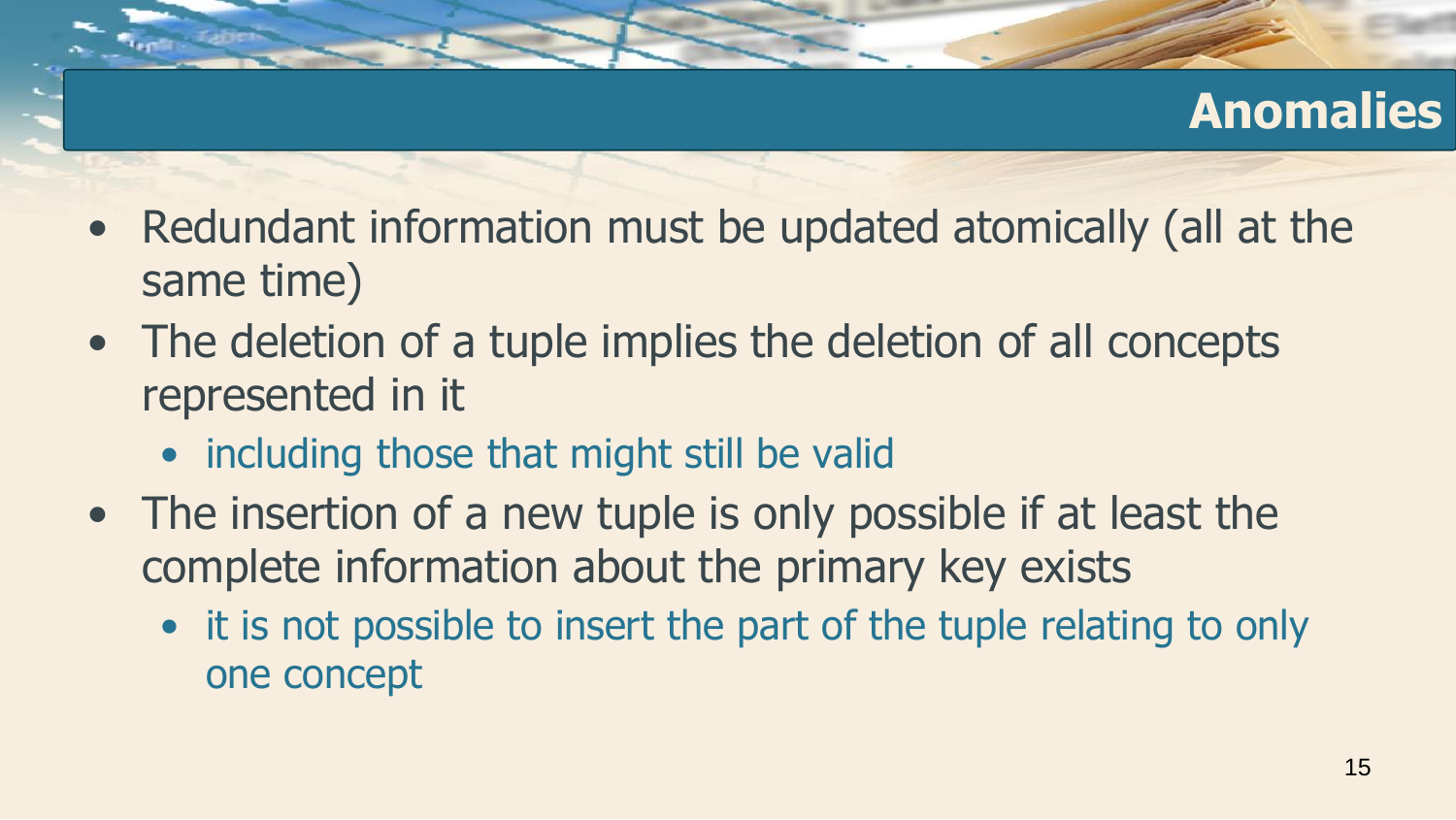

#### **Boyce-Codd normal form**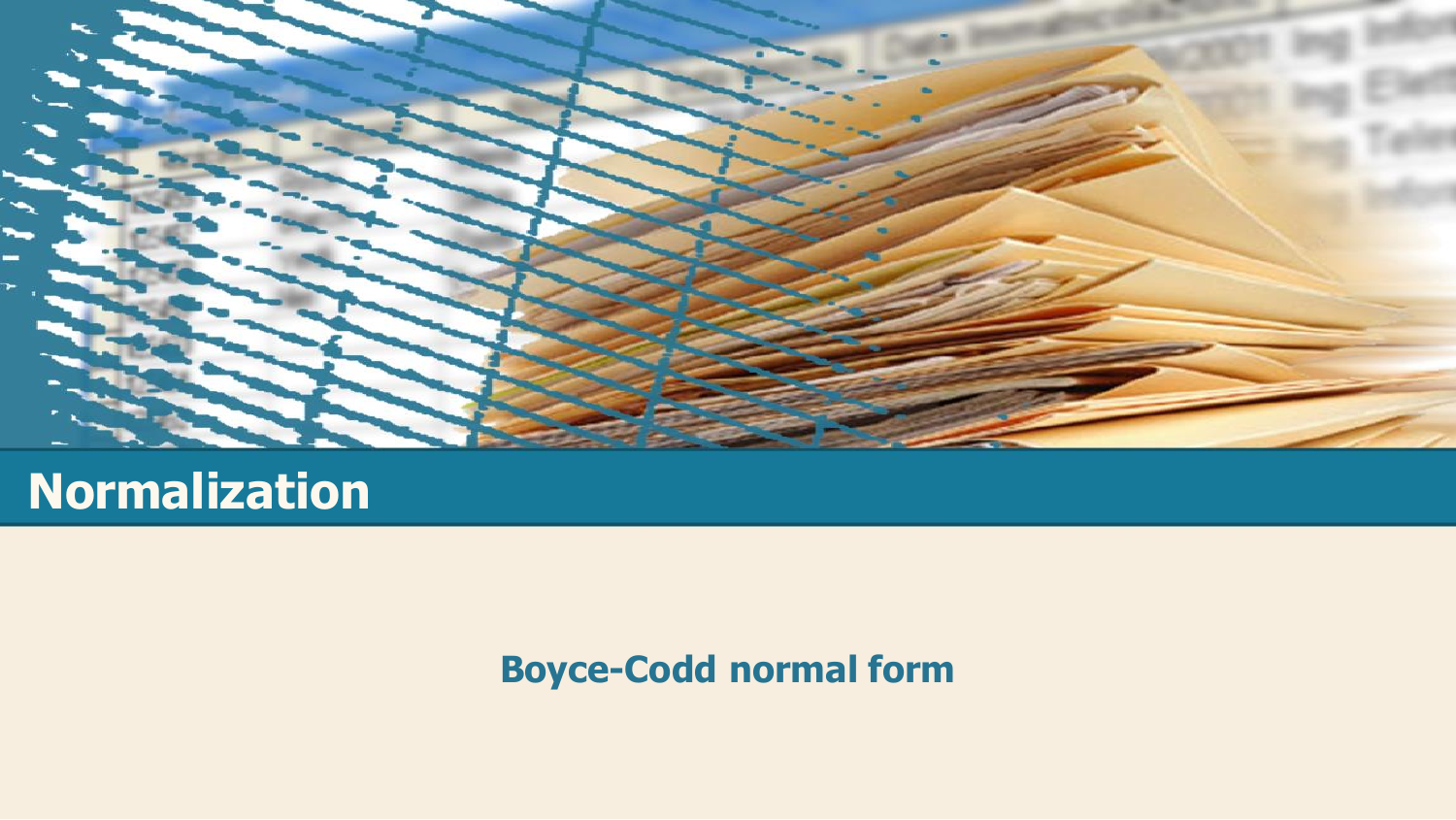- It is a special type of integrity constraint
- It describes functional links between the attributes of a relation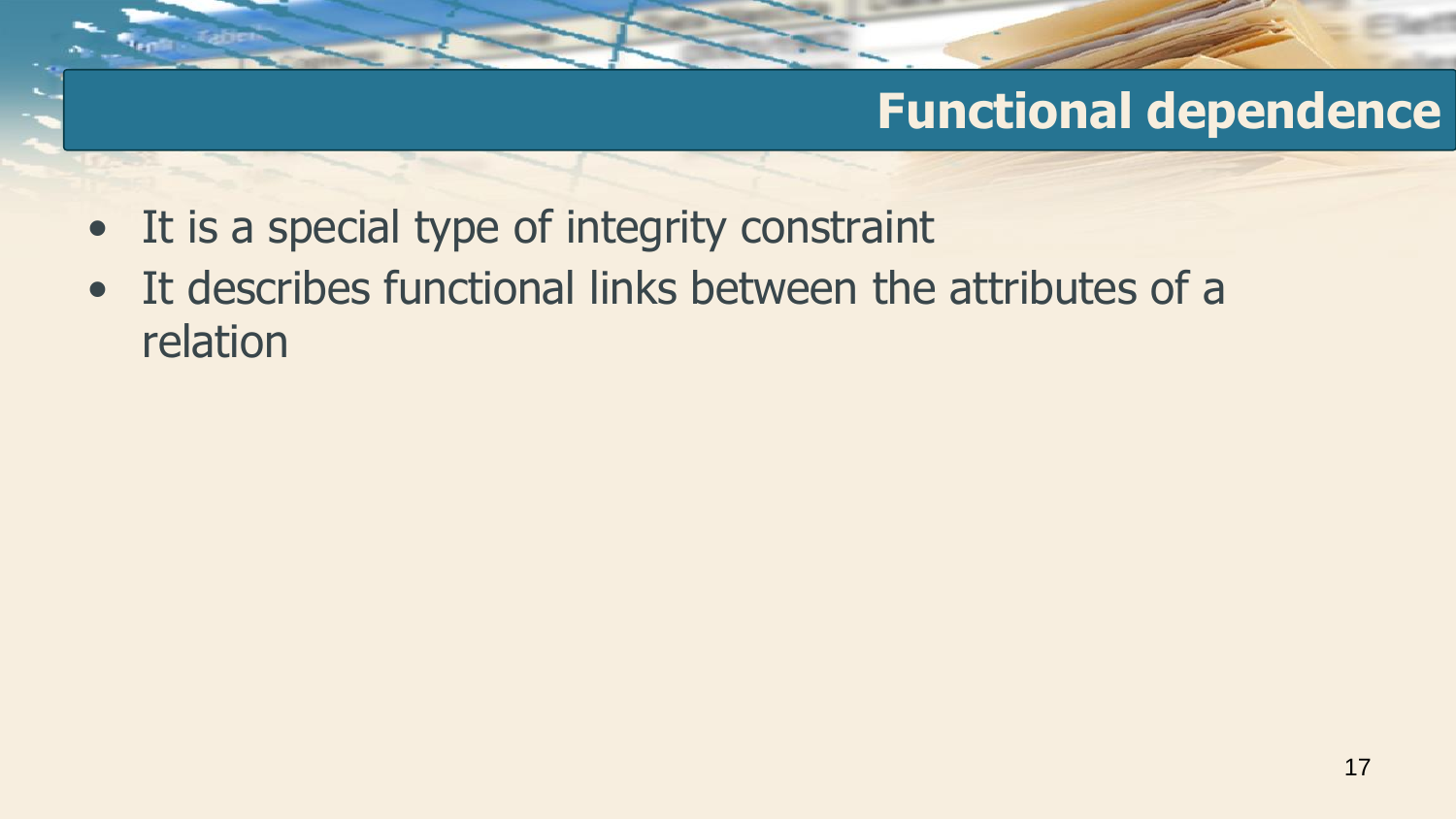- It is a special type of integrity constraint
- It describes functional links between the attributes of a relation
- Esxample: the residence is unique for each student
	- each time the same student appears, the value is repeated
	- the value of StudentID determines the value of Residence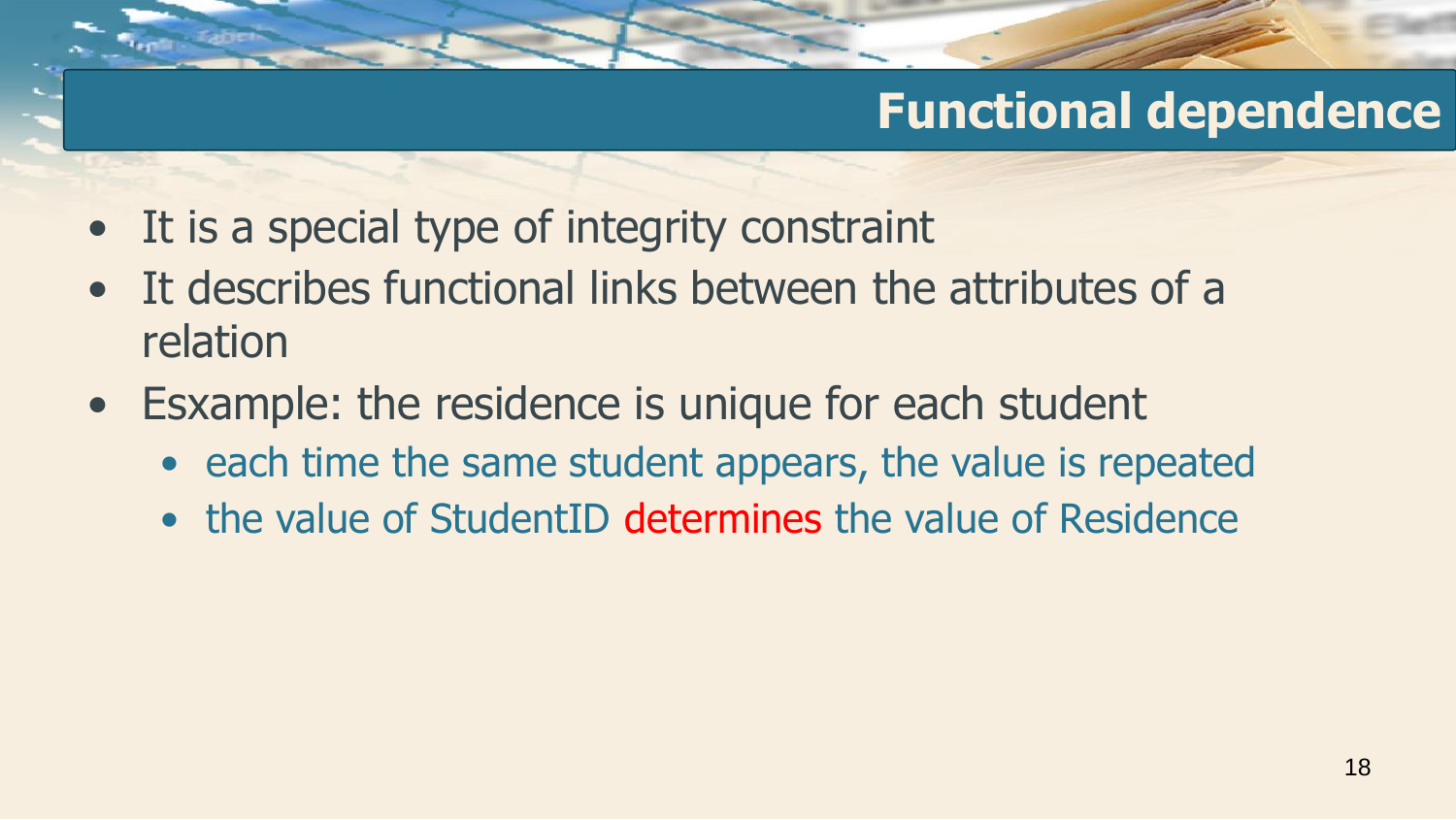- A relation r satisfies the functional dependence  $X \rightarrow Y$  if, for each pair  $t_1$ ,  $t_2$  of tuples of r, having the same values for attributes in  $X$ ,  $t_1$  and  $t_2$  also have the same values for attributes in Y
	- X determines Y (in r)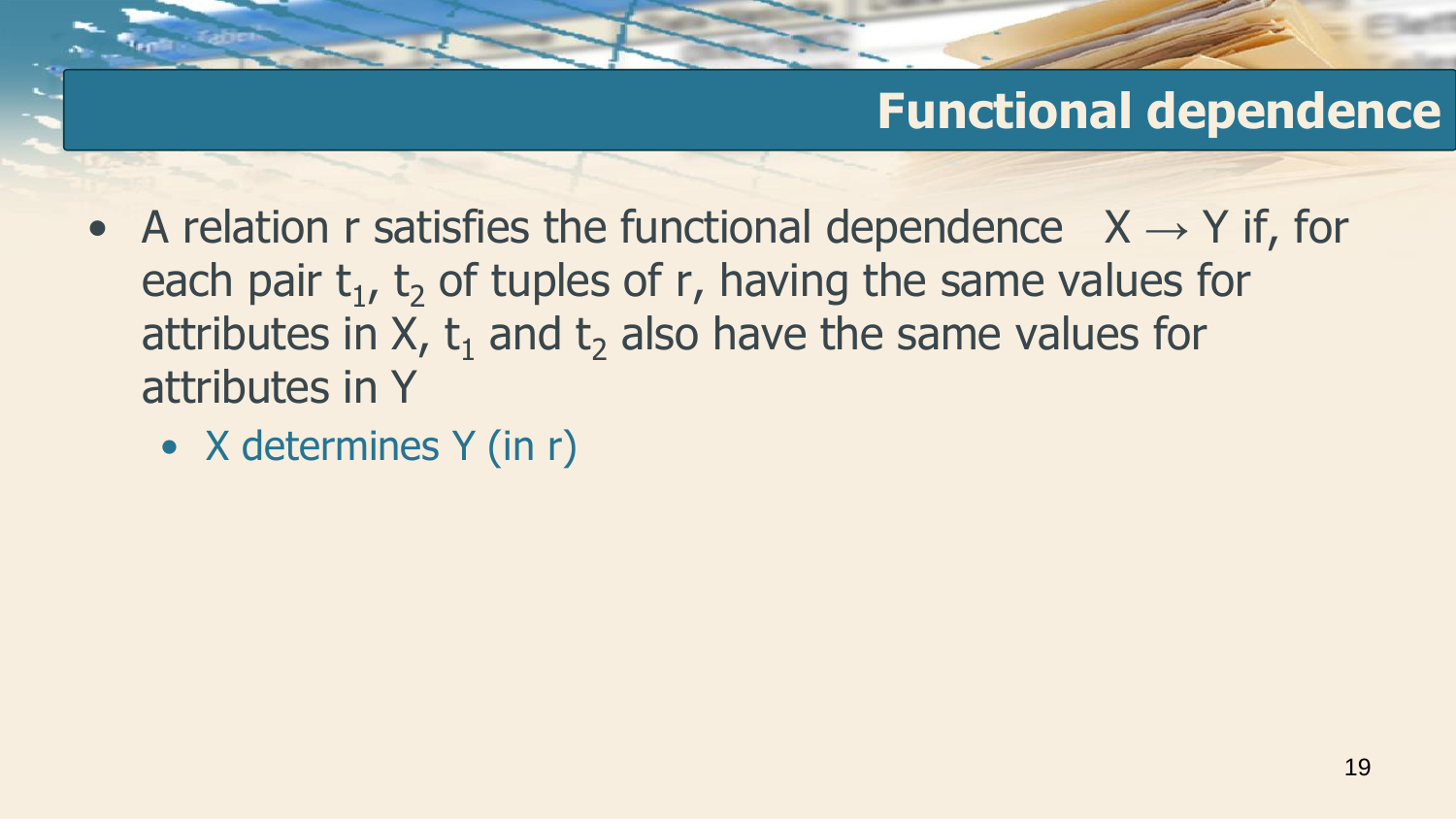- A relation r satisfies the functional dependence  $X \rightarrow Y$  if, for each pair  $t_1$ ,  $t_2$  of tuples of r, having the same values for attributes in  $X$ ,  $t_1$  and  $t_2$  also have the same values for attributes in Y
	- X determines Y (in r)
- Examples

StudentID → Residence StudentID CodCourse → NameCourse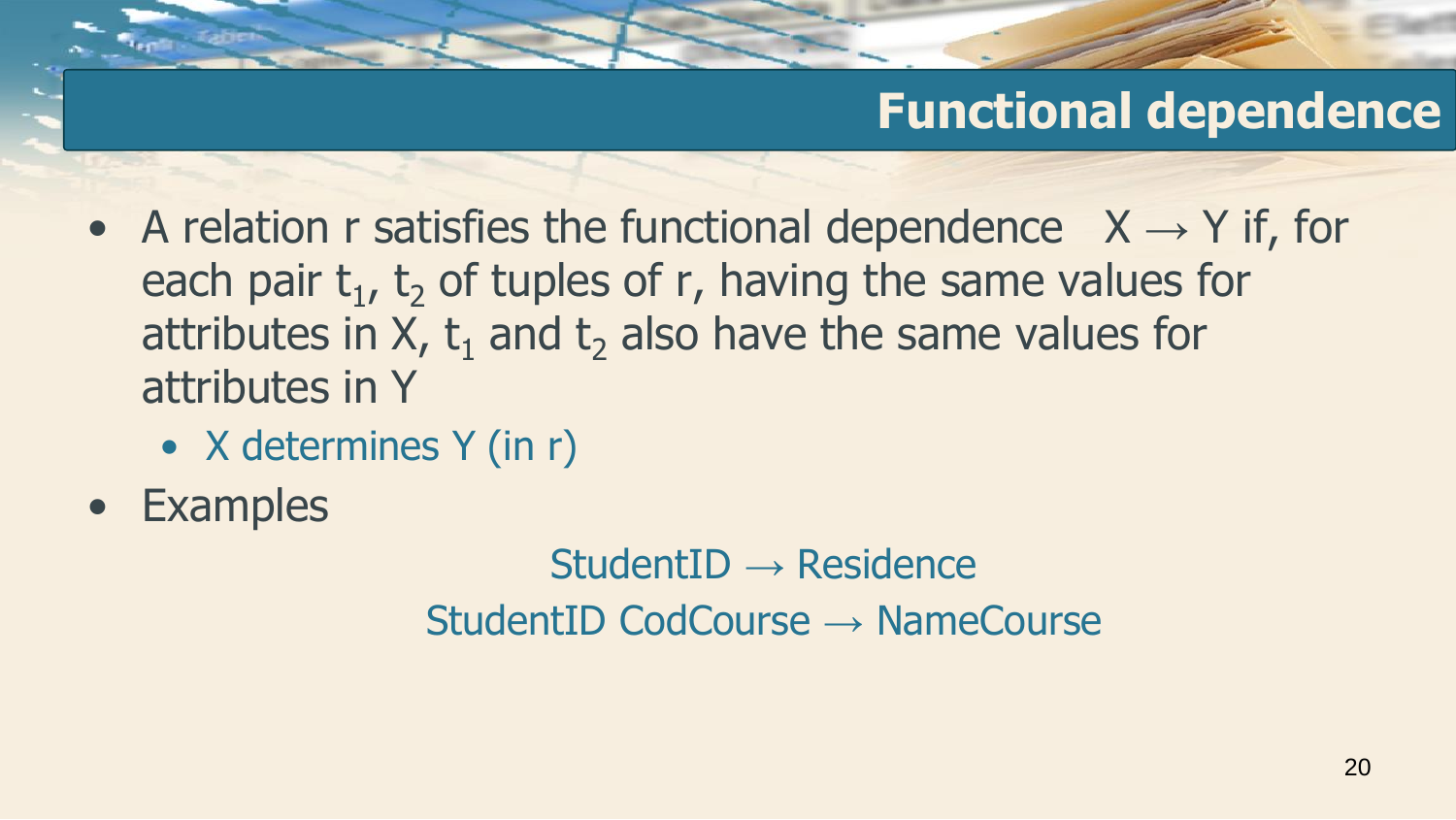#### **Non-trivial dependence**

• The dependence

StudentID CodCourse → CodCourse

The dependency is trivial because CodCourse is part of both sides

• A functional dependence  $X \rightarrow Y$  is non-trivial if no attribute in X appears among the attributes in Y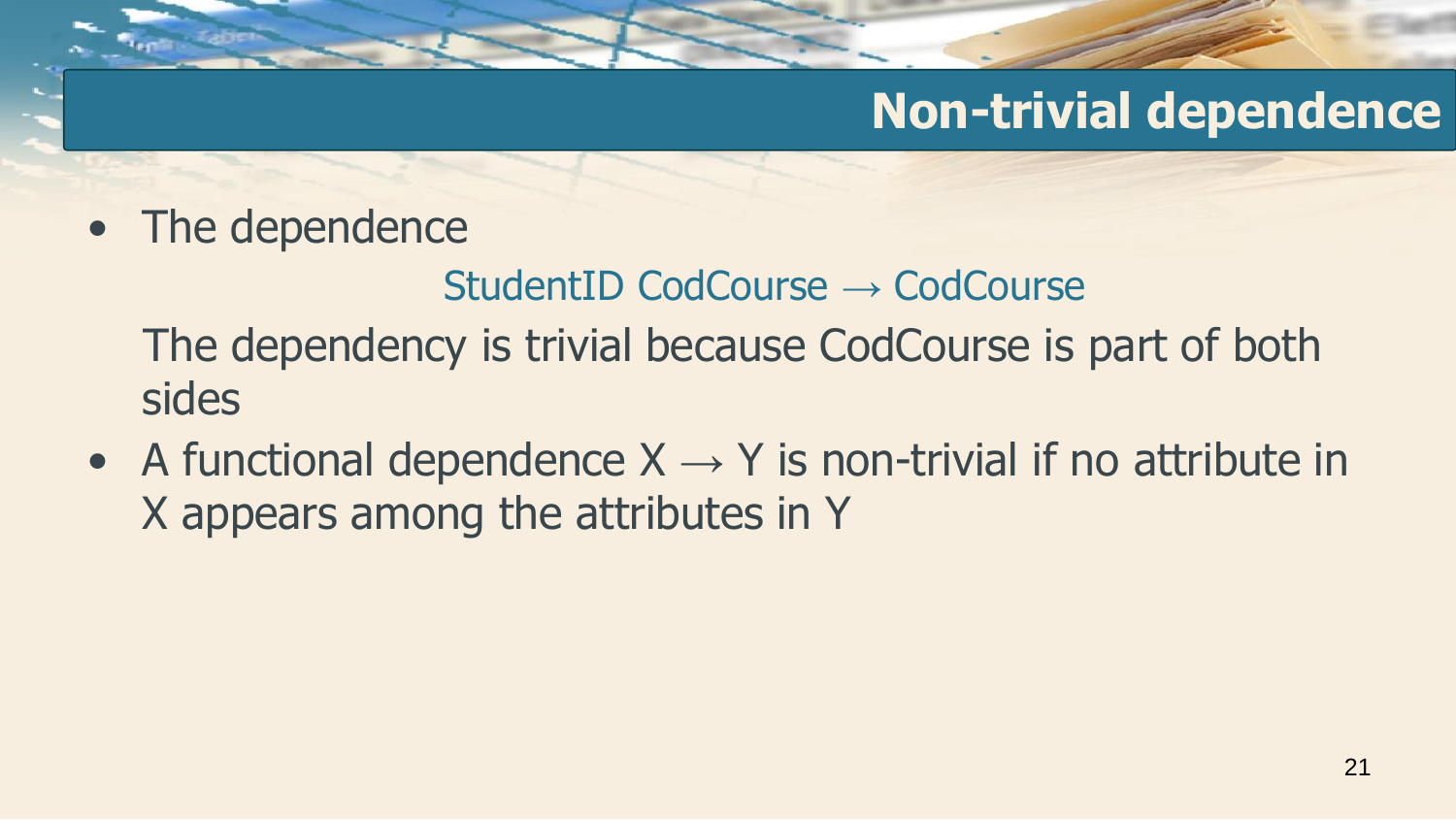### **Functional dependencies and keys**

• Given a key K of a relation r

 $K \rightarrow$  any other attribute of r (or set of attributes)

- Examples
	- StudentID CodCourse → Residence
	- StudentID CodCourse  $\rightarrow$  NameCourse
	- StudentID CodCourse → Vote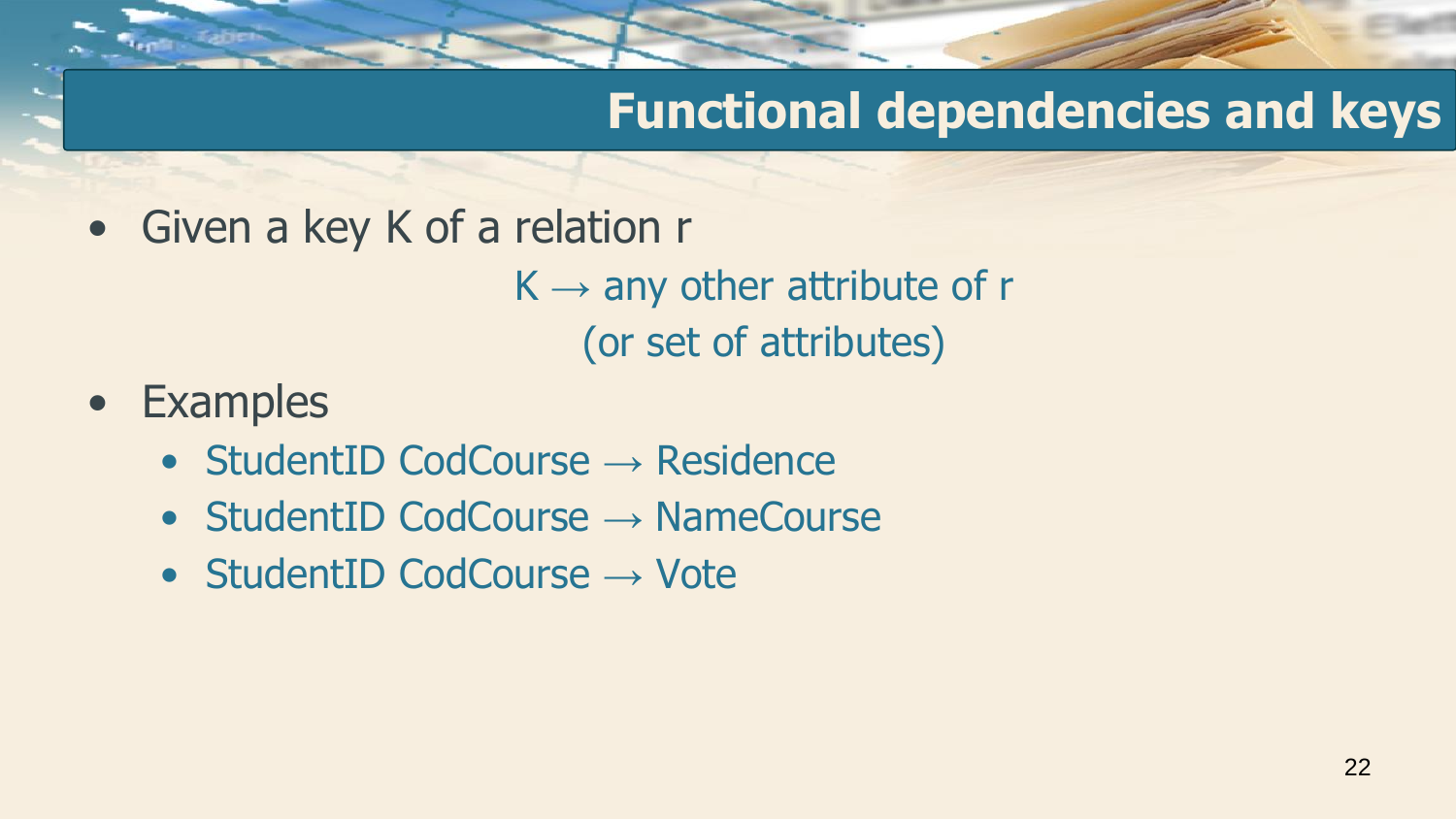- Anomalies are caused by attribute properties involved in functional dependencies
	- Examples
		- StudentID  $\rightarrow$  Residence
		- CodCourse  $\rightarrow$  NameCourse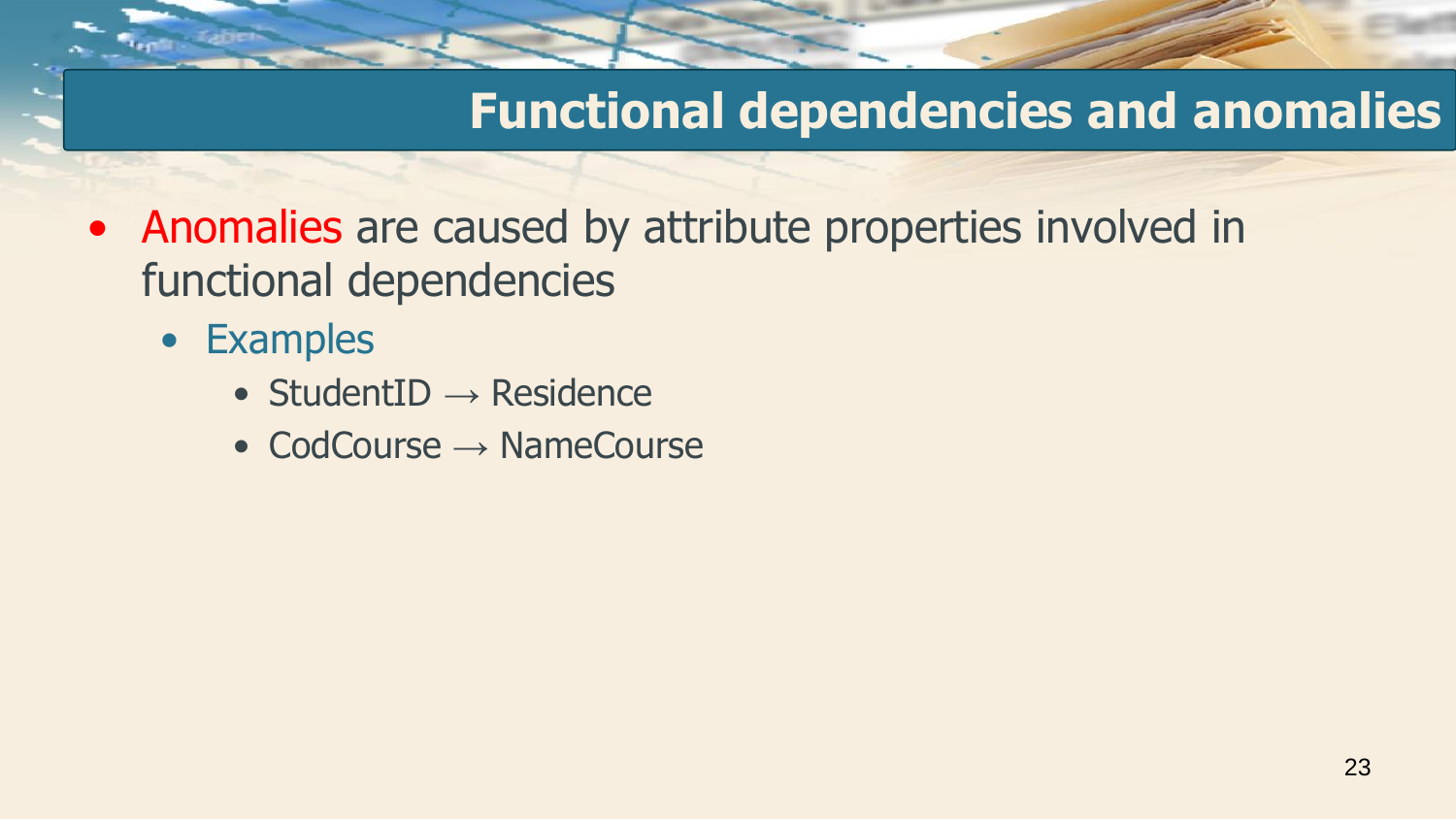- Anomalies are caused by attribute properties involved in functional dependencies
	- Examples
		- StudentID  $\rightarrow$  Residence
		- CodCourse  $\rightarrow$  NameCourse
- Functional dependencies on keys do not give rise to anomalies
	- Example
		- StudentID CodCourse → Vote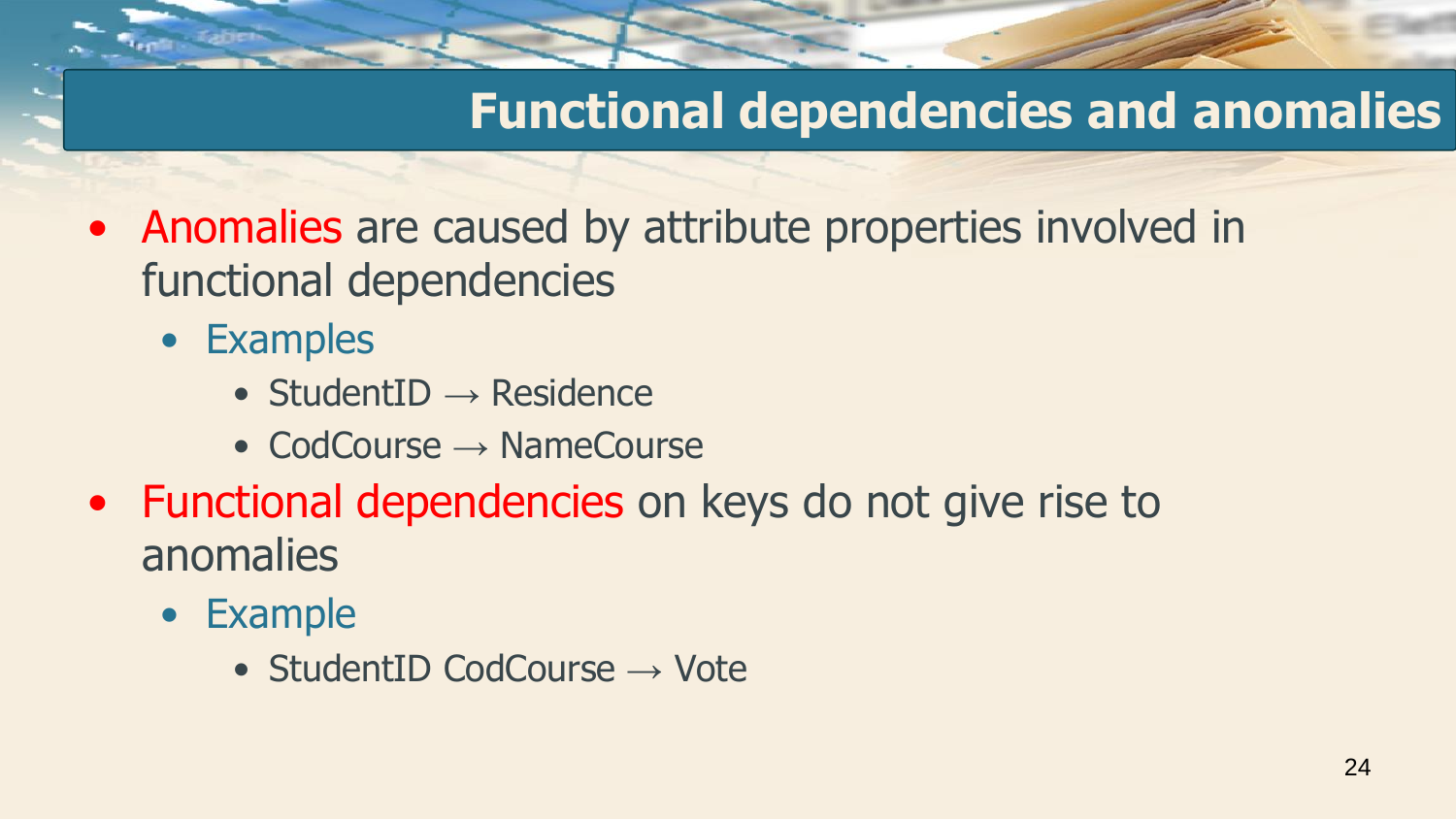- The anomalies are caused by
	- the inclusion of mutually independent concepts in the same relation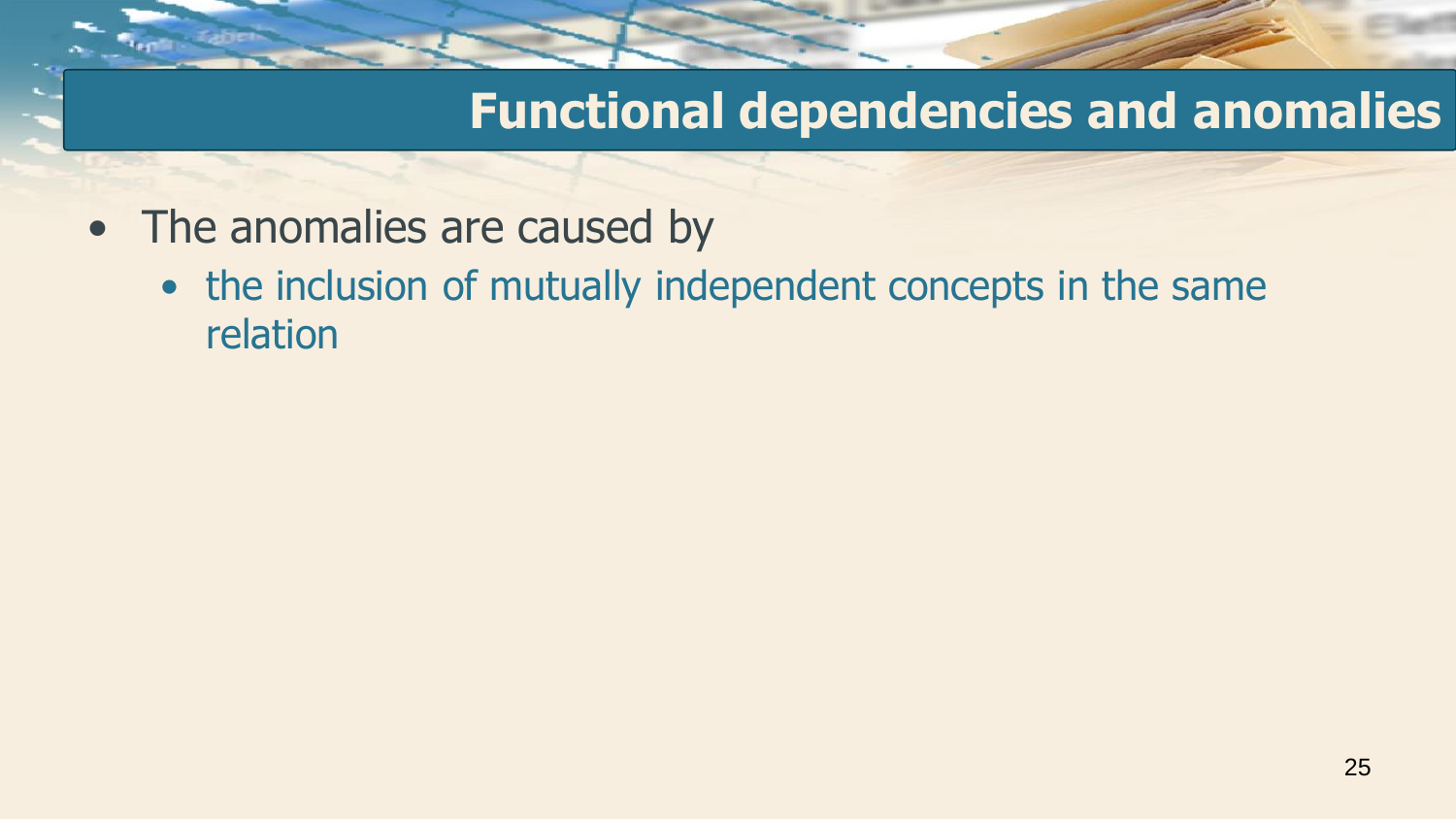- The anomalies are caused by
	- the inclusion of mutually independent concepts in the same relation
	- functional dependencies  $X \rightarrow Y$  allowing for multiple tuples with the same value of X
		- X doesn't contain a key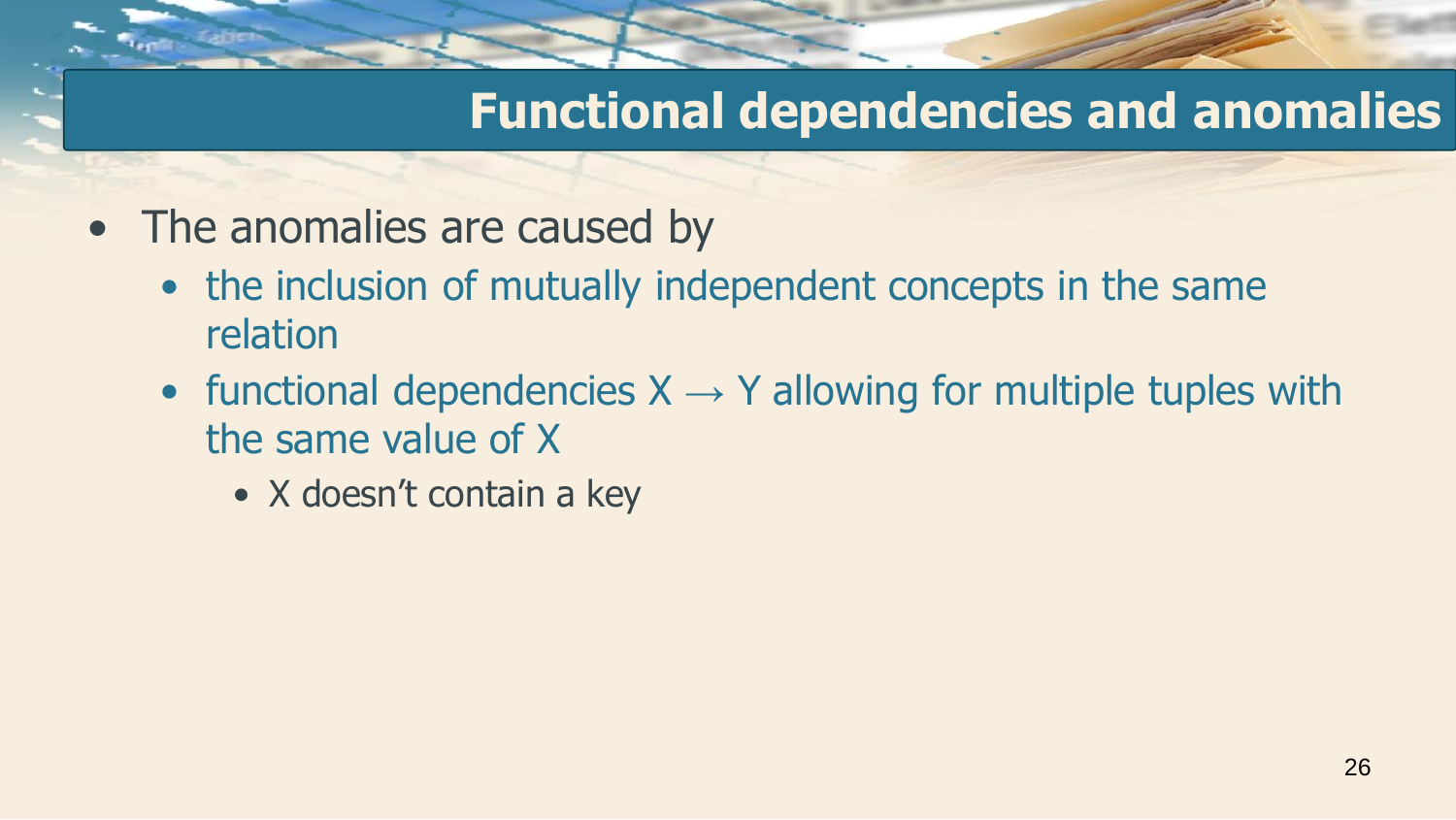# **Boyce Codd normal form (BCNF)**

- BCNF = Boyce Codd Normal Form
- A relation r is in BCNF if, for every (non-trivial) functional dependency  $X \rightarrow Y$  defined on it, X contains a key of r (X is superkey of r)
- Anomalies and redundancies are not present in NCBI reports because independent concepts are separated in different reports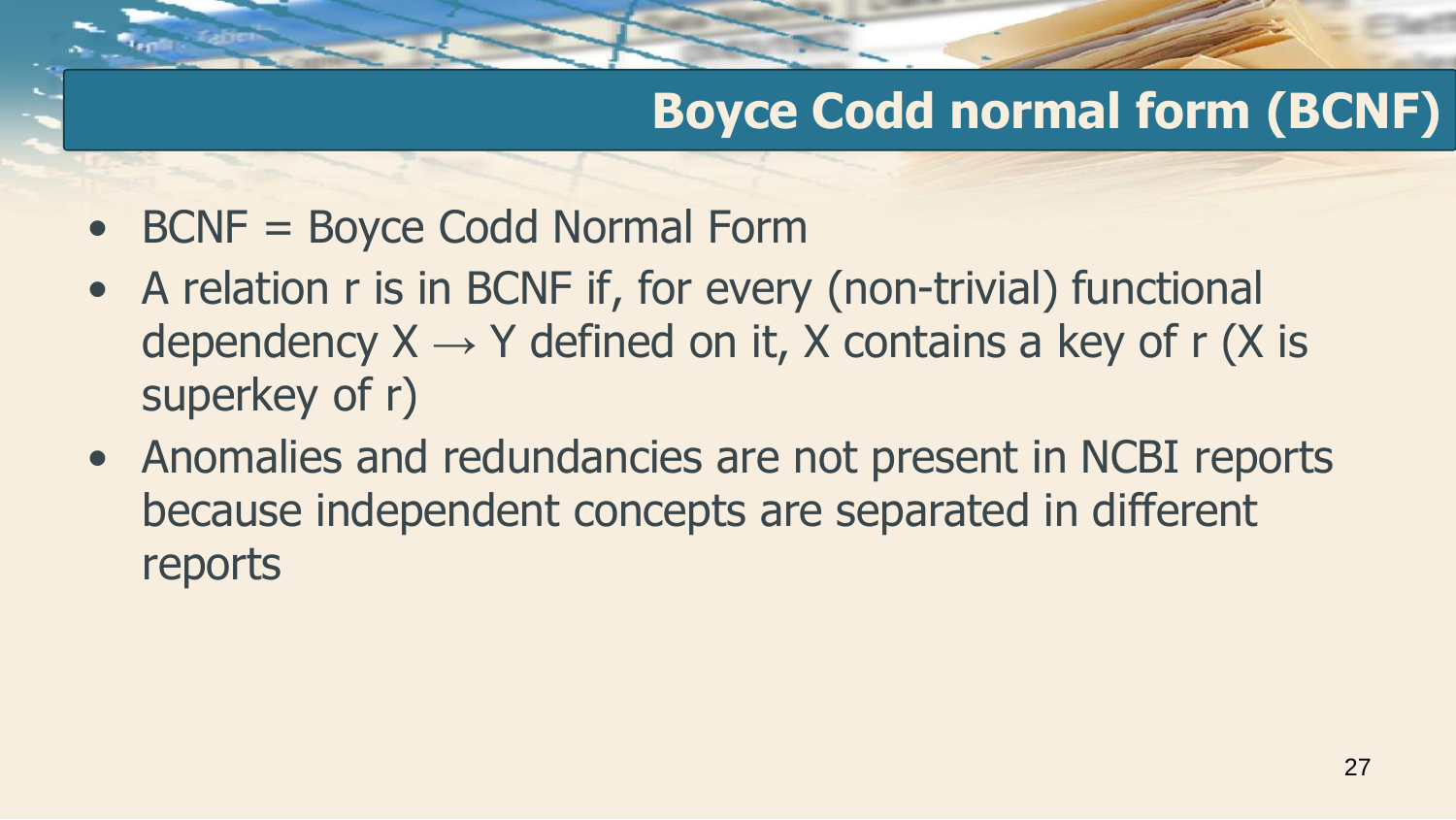

#### **Normal form decomposition**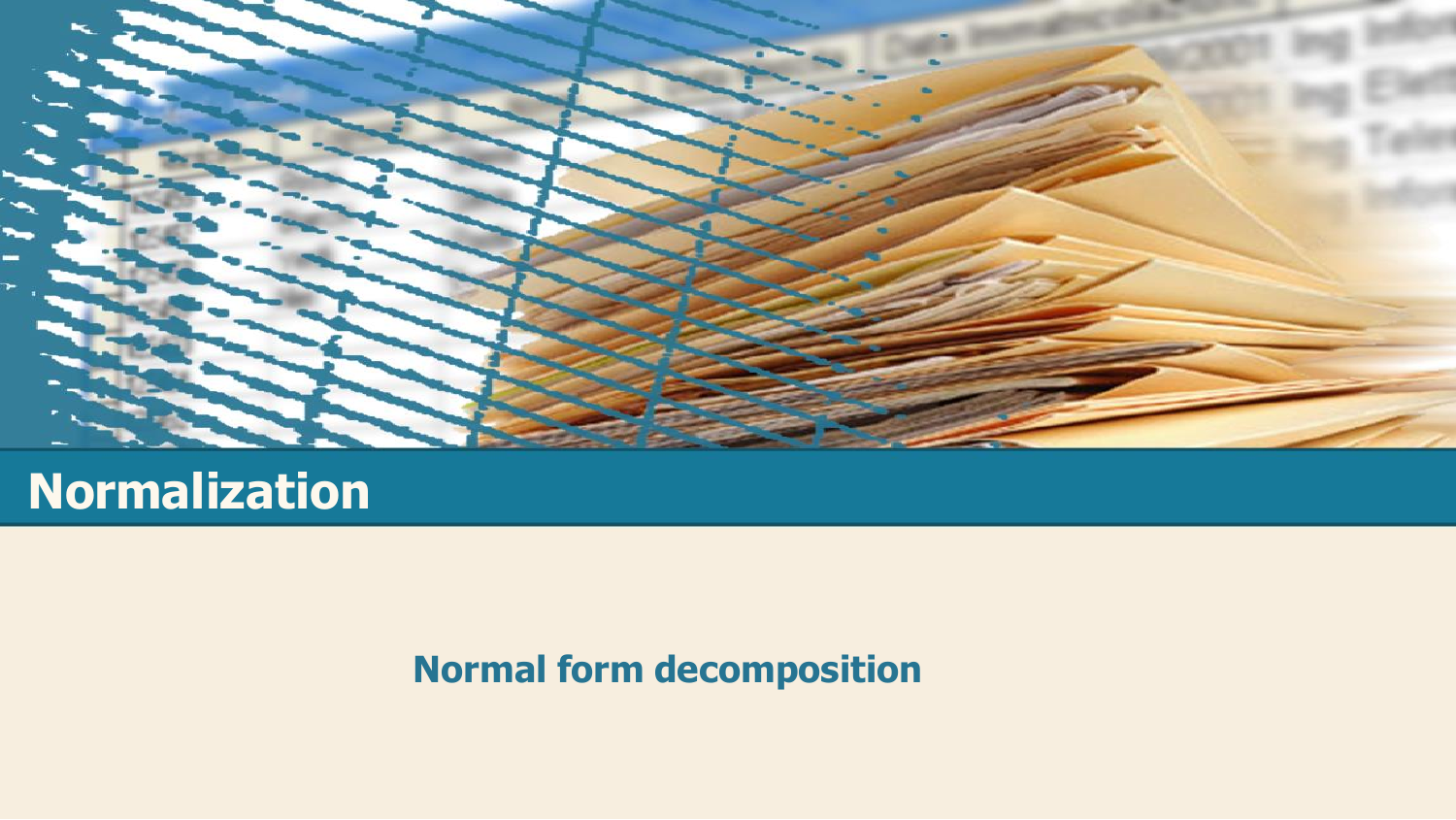#### **BCNF decomposition**

- Normalization
	- process of replacing a non-normalised relation by two or more relations in BCNF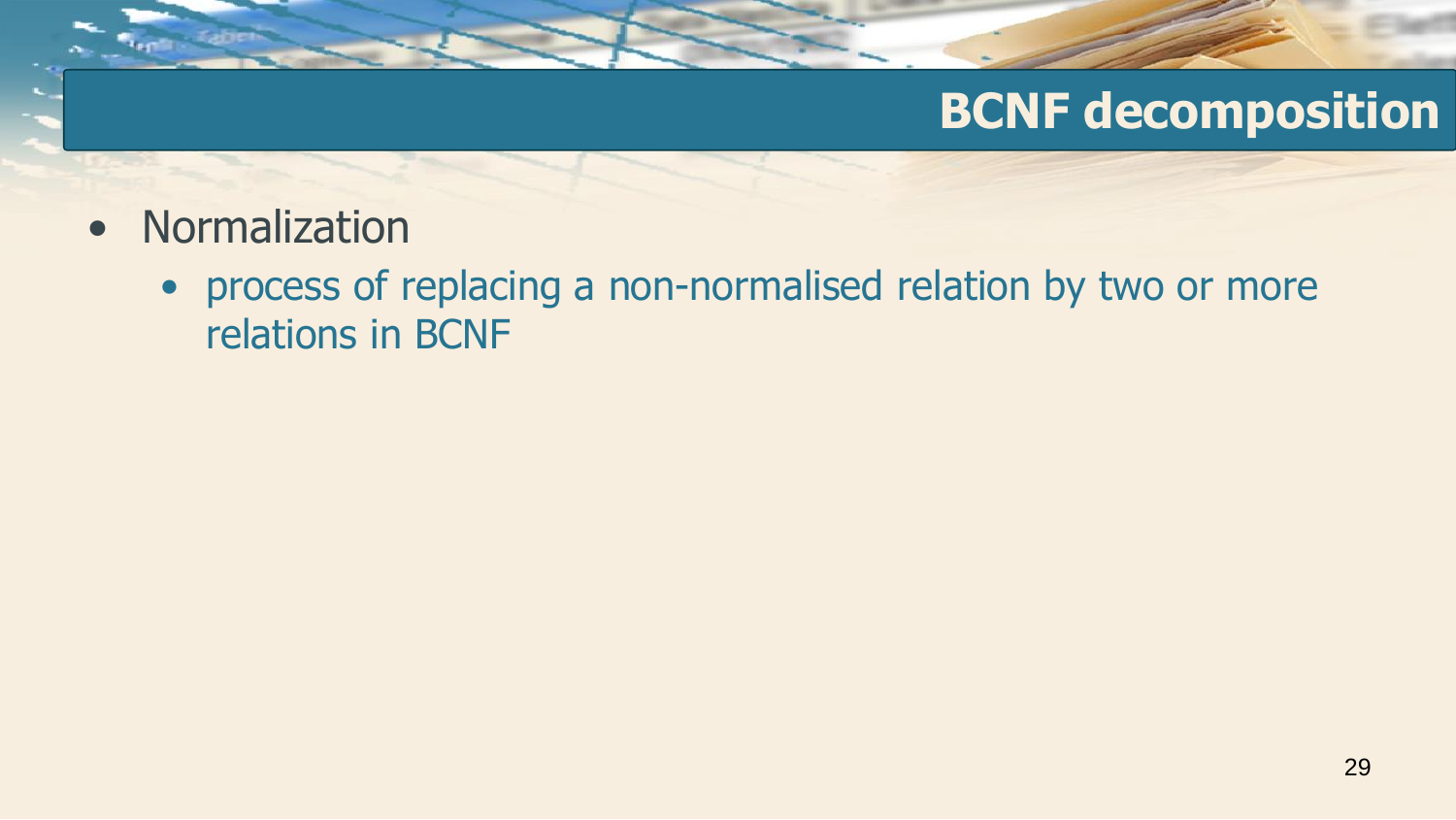# **BCNF decomposition**

- Normalization
	- process of replacing a non-normalised relation by two or more relations in BCNF
- Criteria
	- a relation representing several independent concepts is decomposed into smaller relations, one for each concept, by means of functional dependencies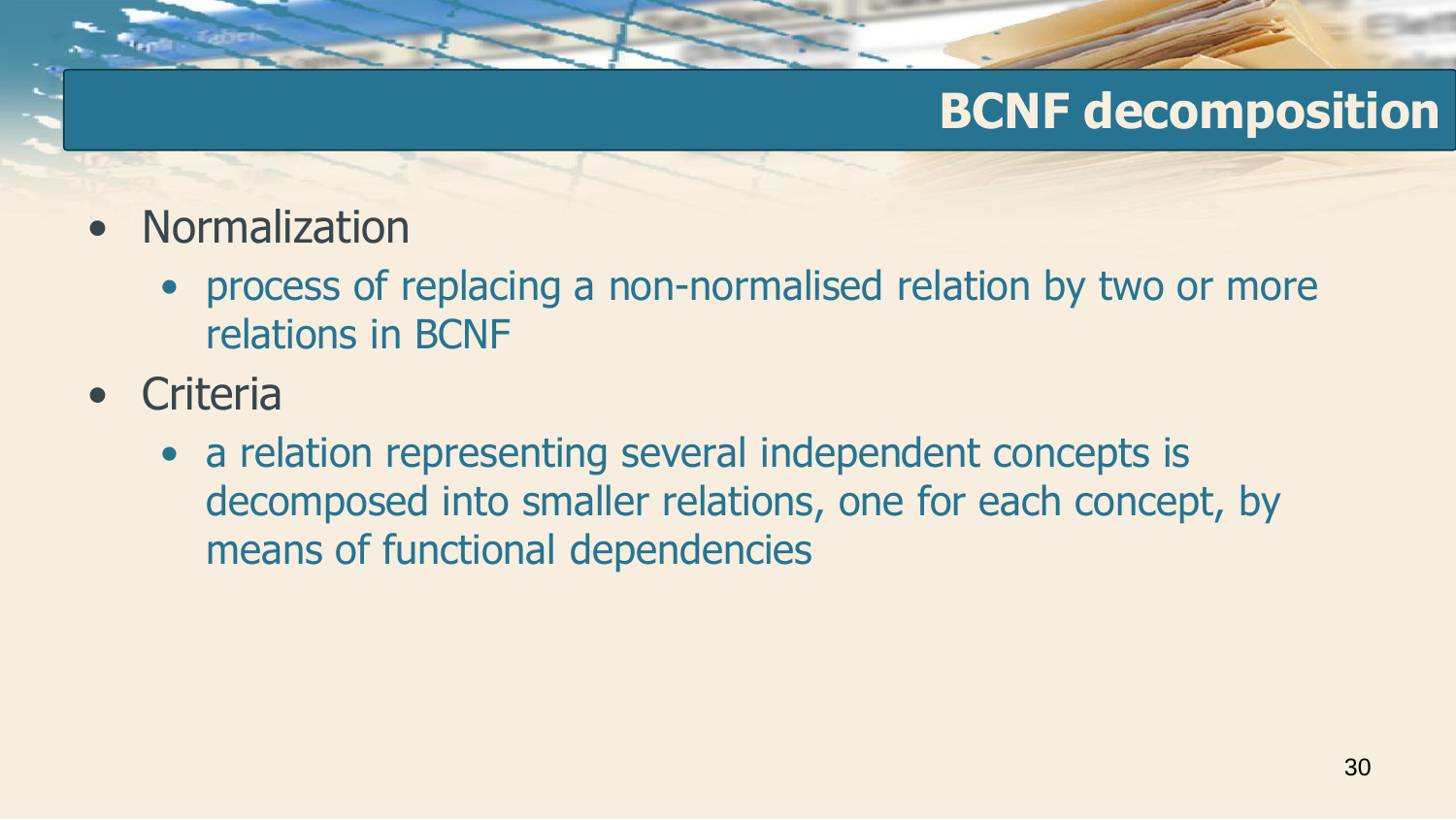# **BCNF decomposition**

- The new relationships are obtained by projections onto the sets of attributes corresponding to the functional dependencies
- The keys of the new relations are the left parts of the functional dependencies
	- the new relations are in BCNF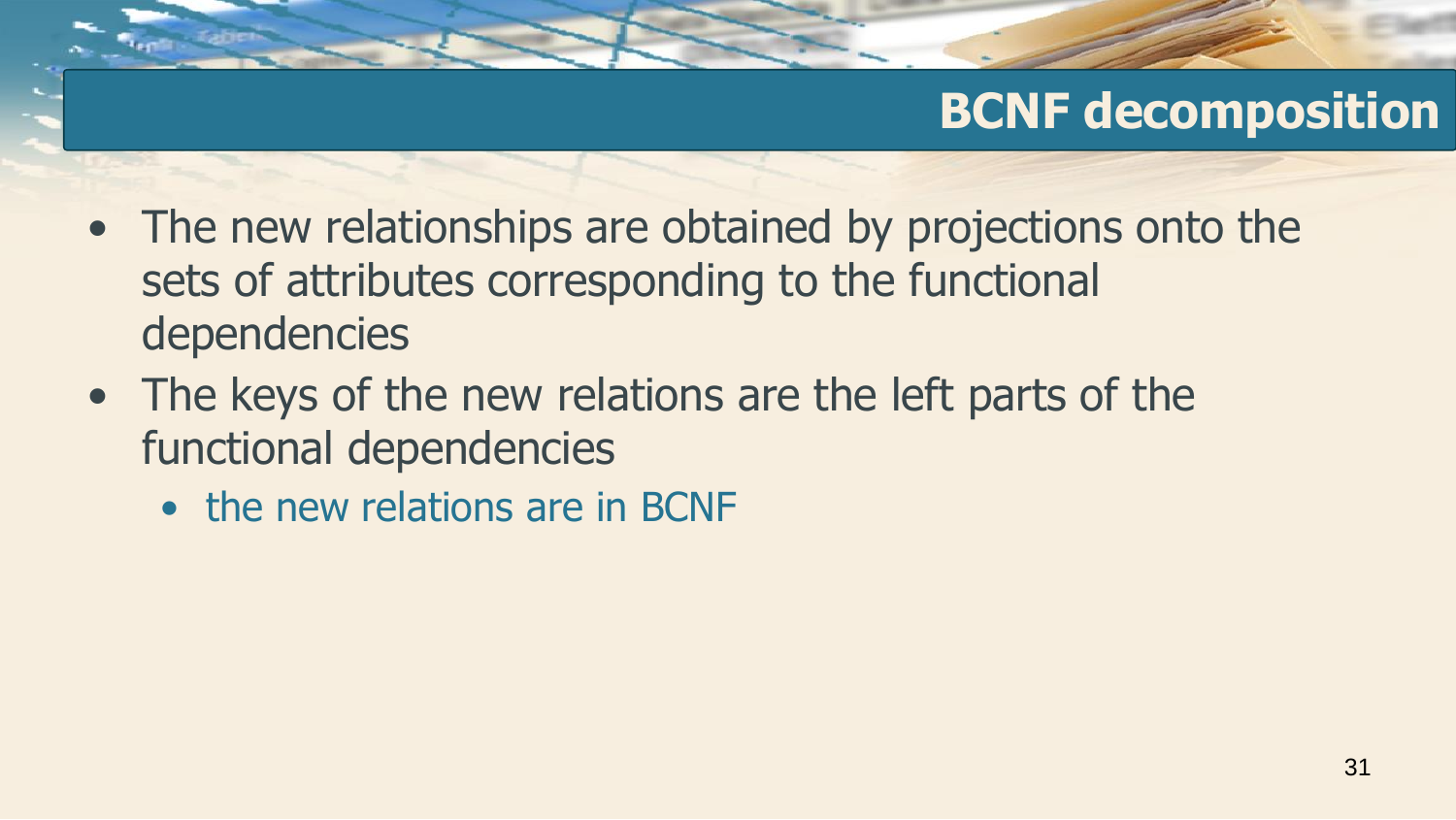

- Functional dependencies in the example
	- StudentID  $\rightarrow$  Residence
	- CodCourse → NameCourse
	- StudentID CodCourse  $\rightarrow$  Vote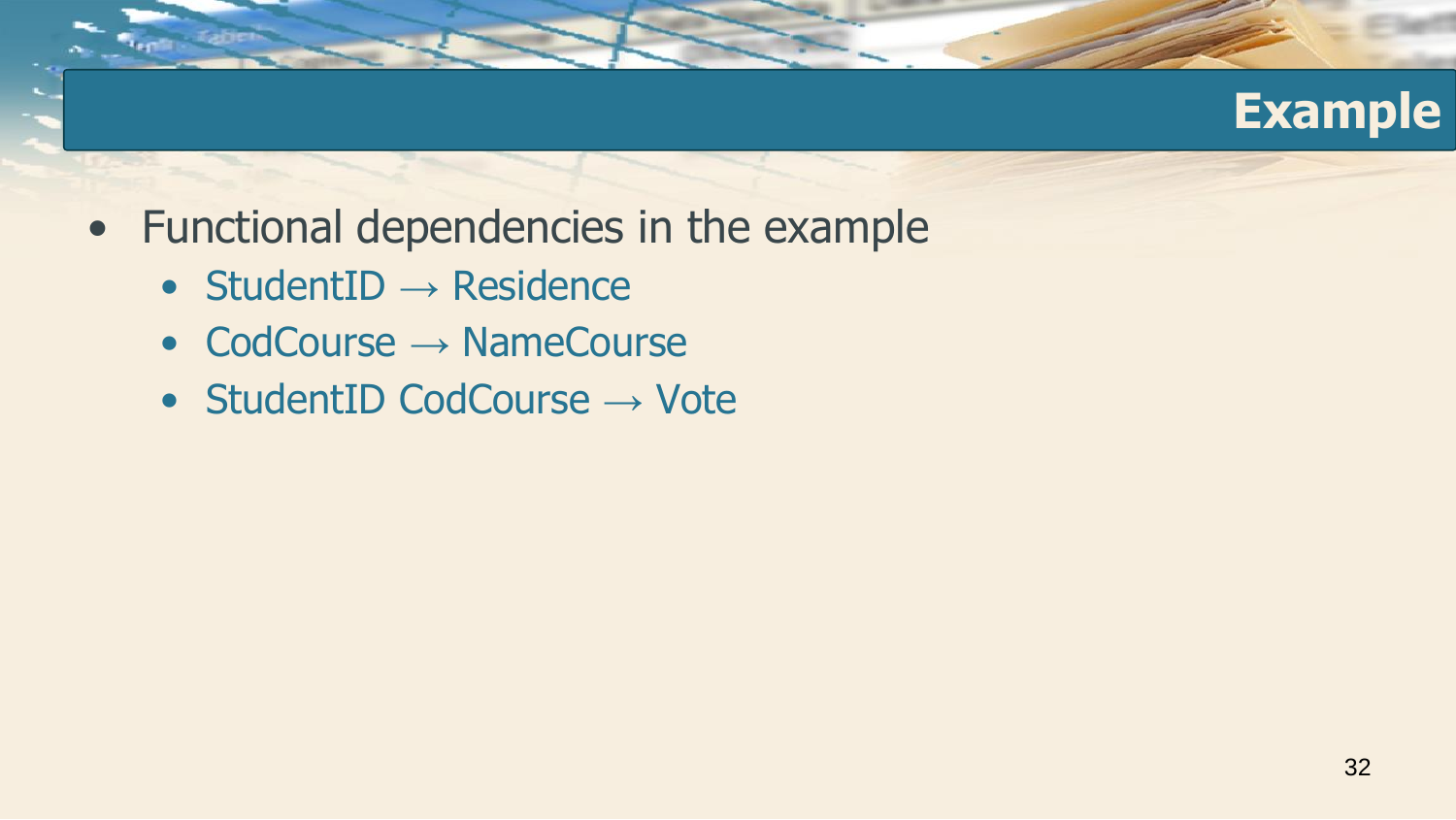#### **Example**

### • By

R (StudentID, Residence, CodCourse NameCourse, Vote)

• The relations in BCNF are  $R_1$  (StudentID, Residence) =  $\pi_{\text{StudentID, Residence}}$ R  $R_2$  (CodCourse, NameCourse) =  $\pi_{\text{codCourse, NameCourse}}$ R R<sub>3</sub> (StudentID, CodCourse, Vote) =  $\pi$ StudentID, CodCourse, Vote R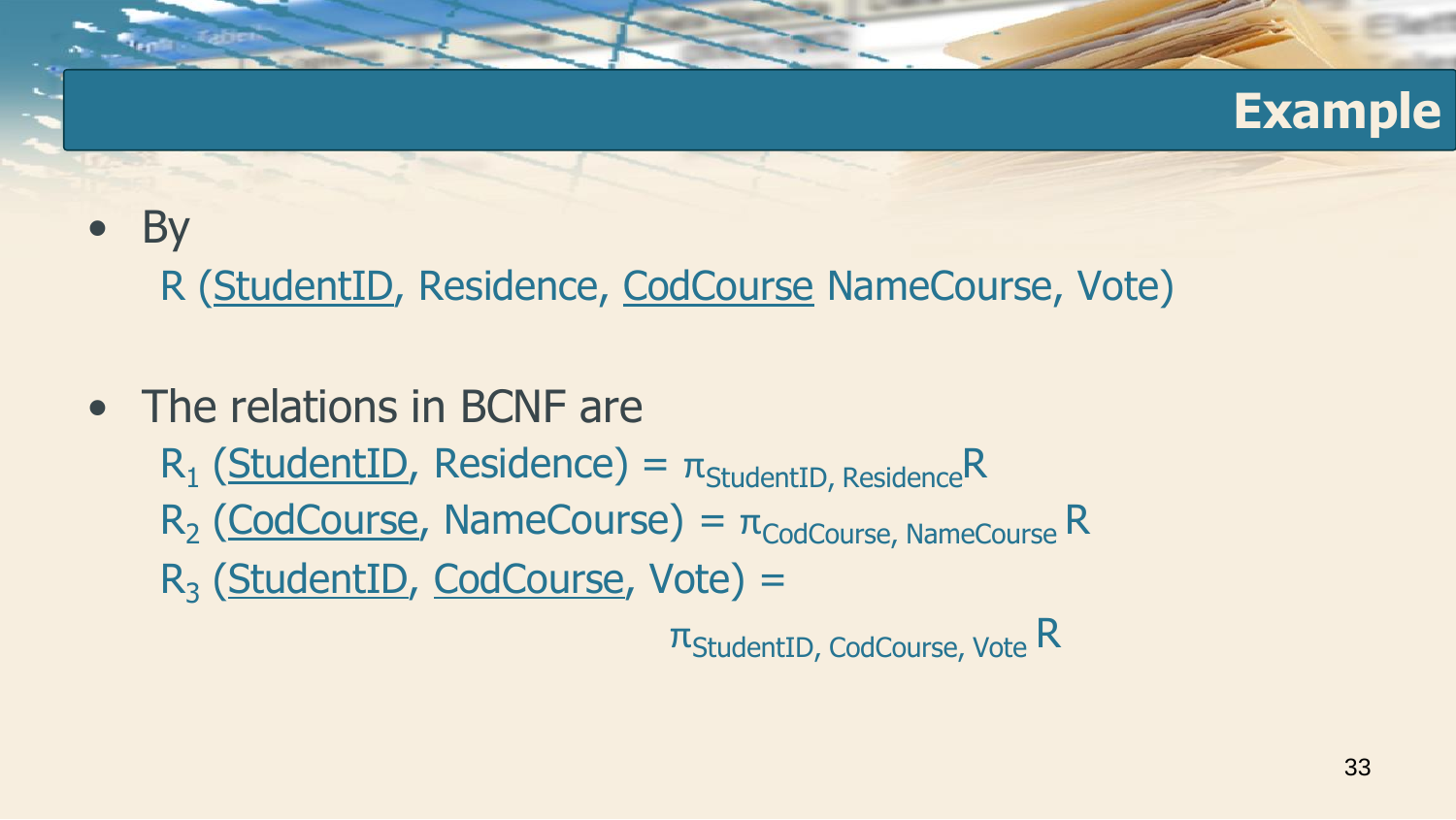# **Example**

| StudentID | <b>Residence</b> |  |
|-----------|------------------|--|
| s94539    | <b>Milan</b>     |  |
| s94540    | <b>Turin</b>     |  |
| s94541    | Pescara          |  |
| s94542    | Lecce            |  |

| CodCourse | <b>NameCourse</b>             |  |  |  |  |
|-----------|-------------------------------|--|--|--|--|
| 04FLYCY   | <b>Electronic calculators</b> |  |  |  |  |
| 01FLTCY   | Database design               |  |  |  |  |
| 01KPNCY   | Computer network              |  |  |  |  |

| StudentID | CodCourse | <b>Vote</b> |
|-----------|-----------|-------------|
| s94539    | 04FLYCY   | 30          |
| s94540    | 01FLTCY   | 26          |
| s94540    | 01KPNCY   | 28          |
| s94541    | 01KPNCY   | 29          |
| s94542    | 04FLYCY   | 25          |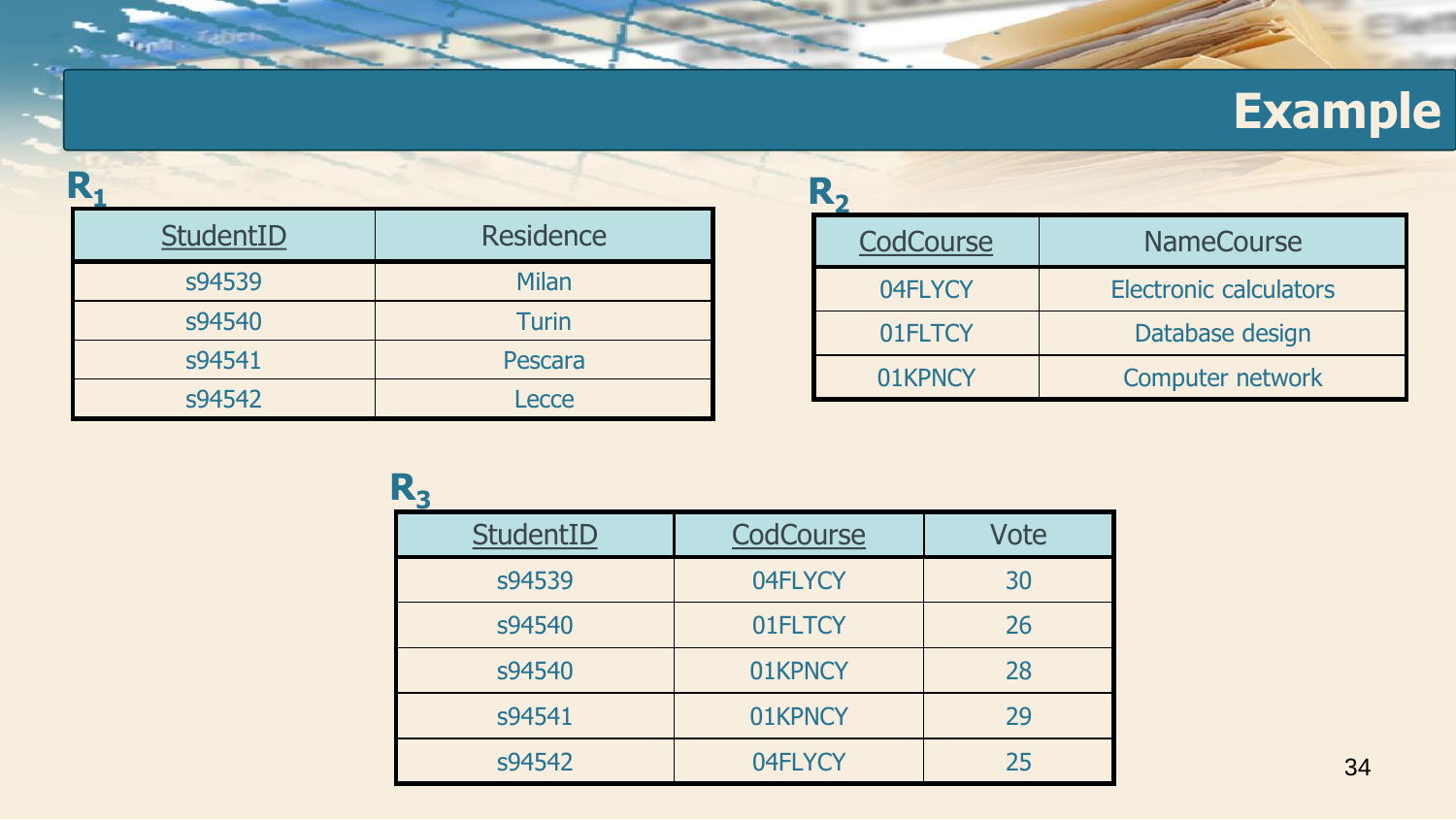#### **Example: corresponding ER scheme**



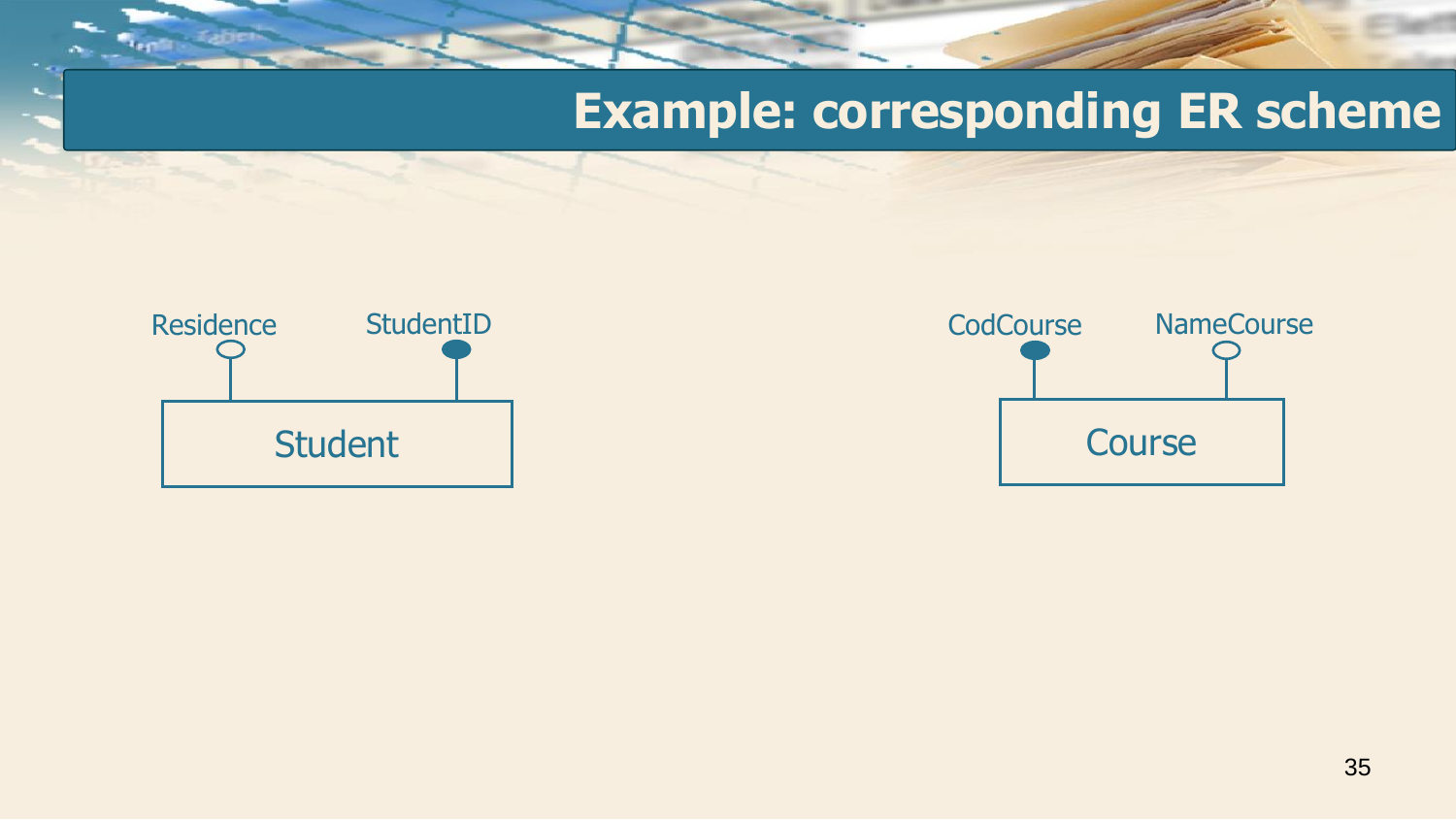#### **Example: corresponding ER scheme**

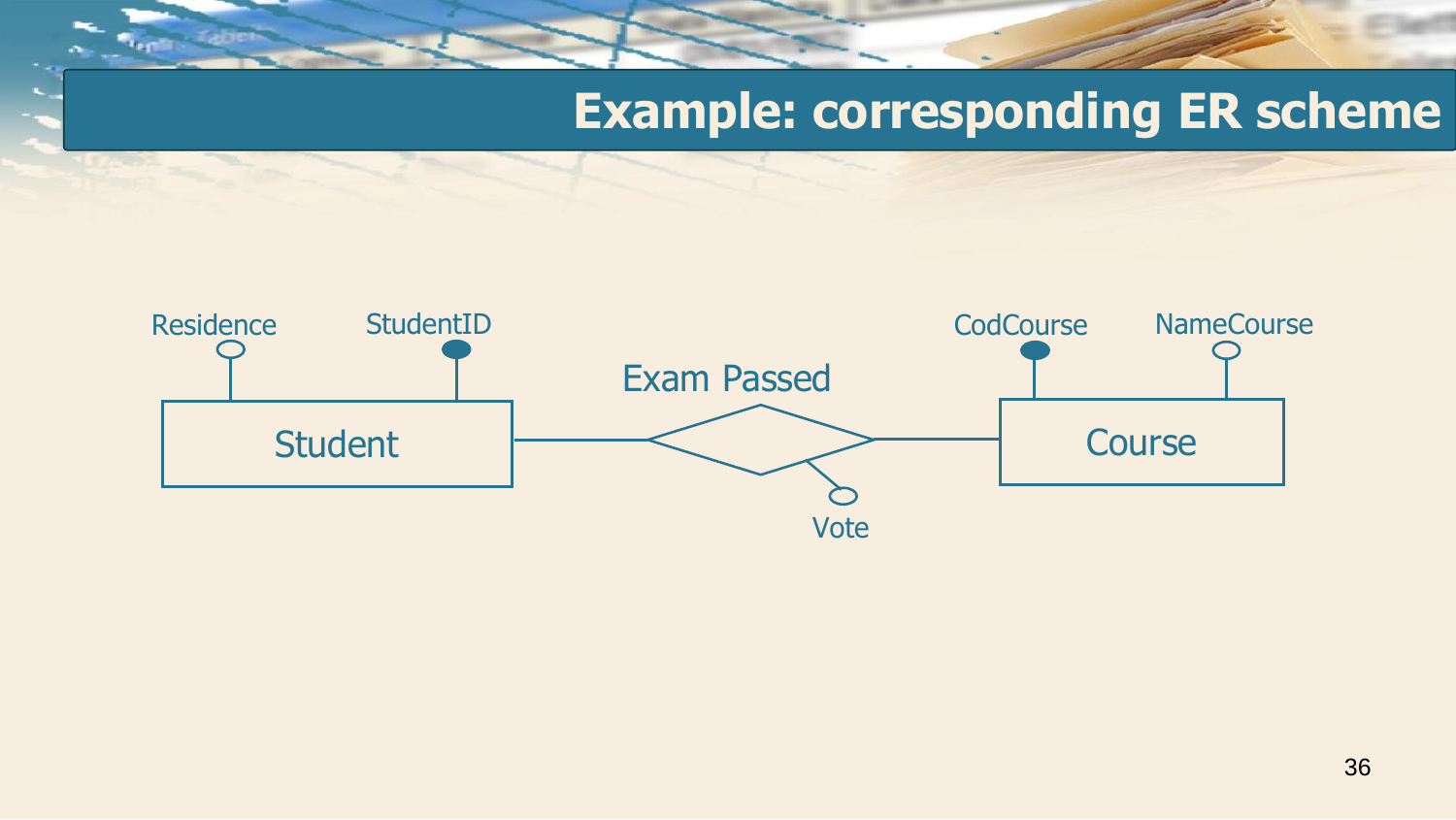#### **Example: corresponding ER scheme**

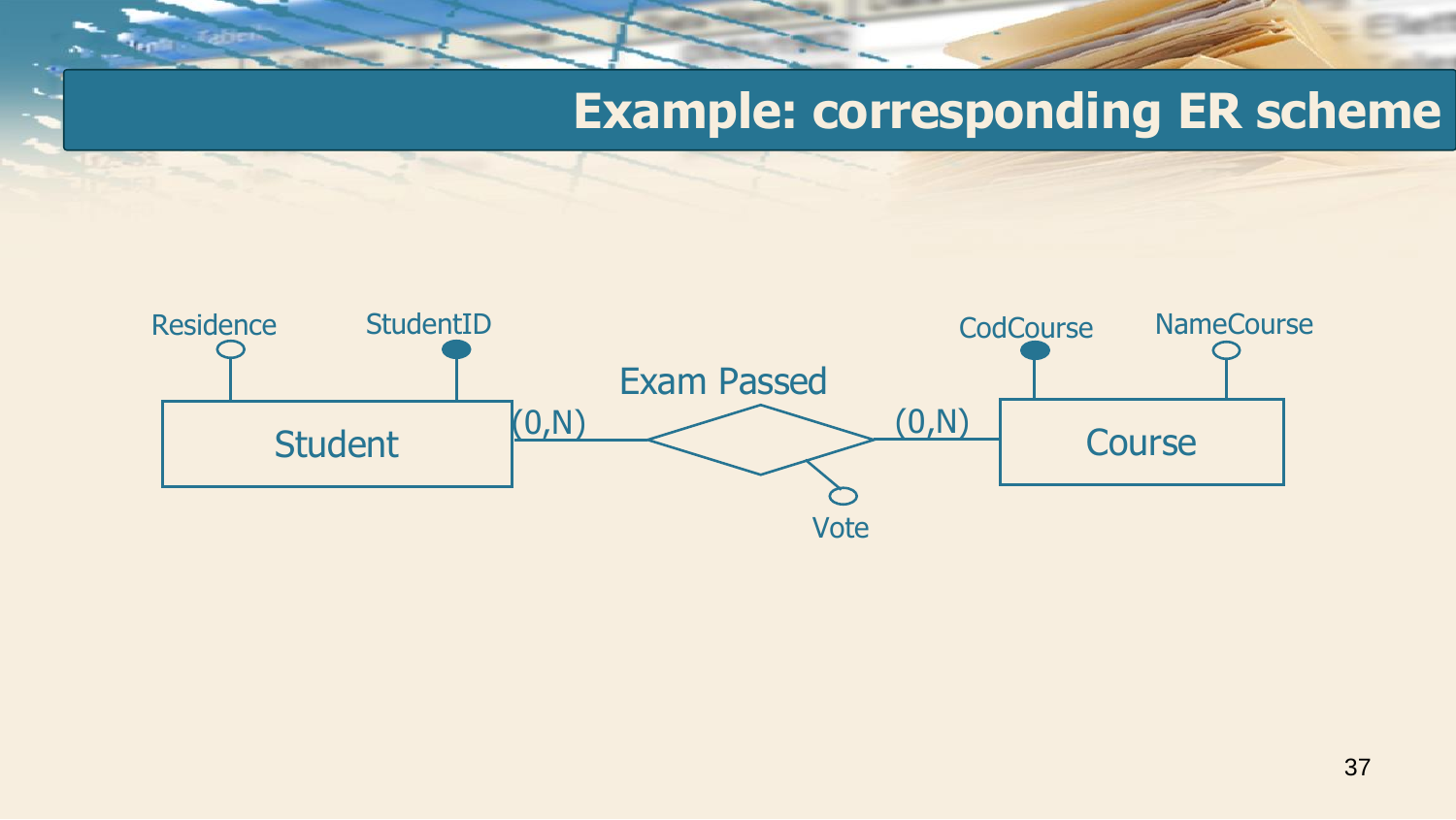#### **Example: relational logic scheme**



Student (StudentID, Residence) Course (CodCourse, NameCourse) Exam Passed (StudentID, CodCourse, Vote)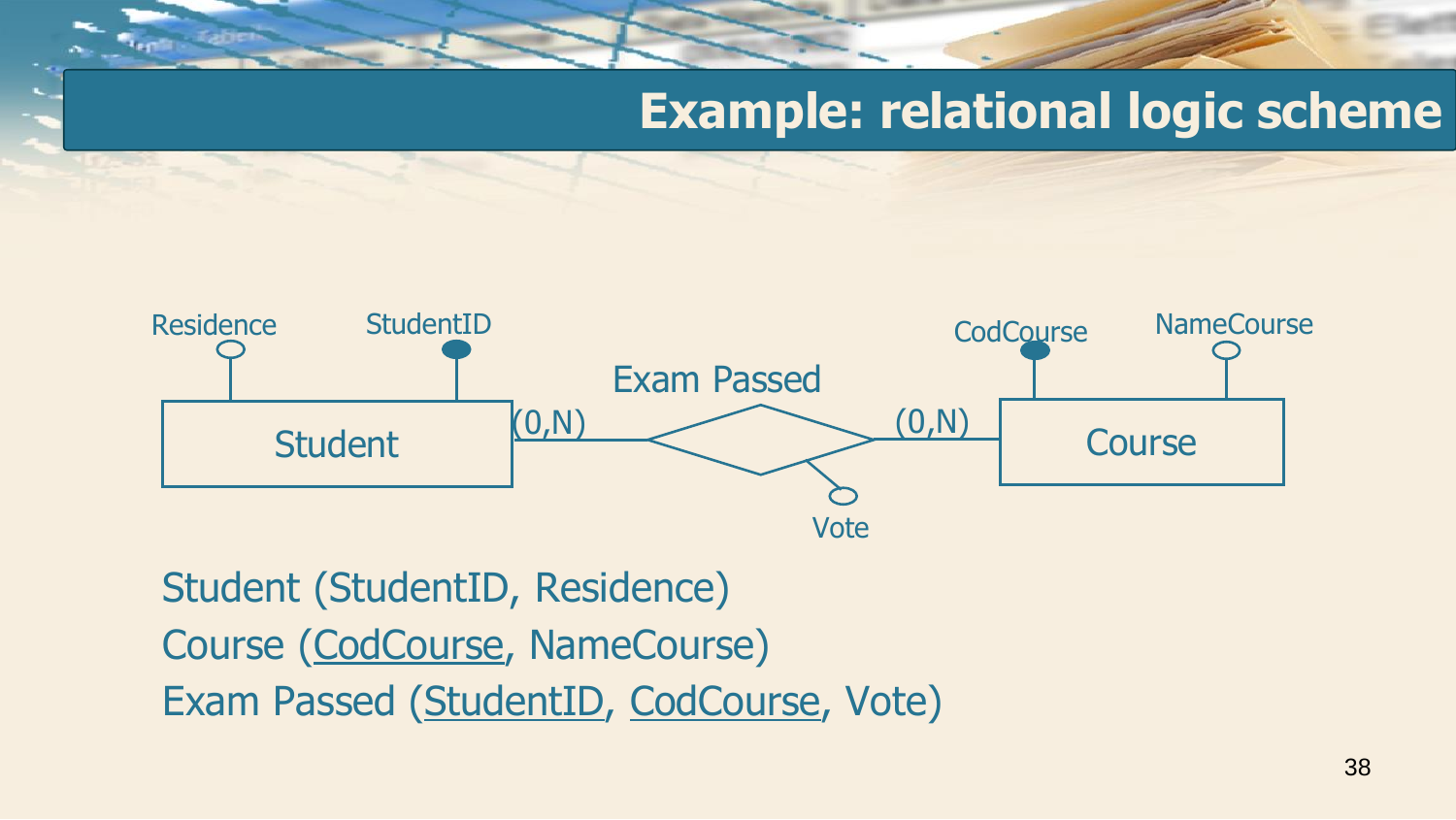

#### **Normalization**

**Decomposition properties**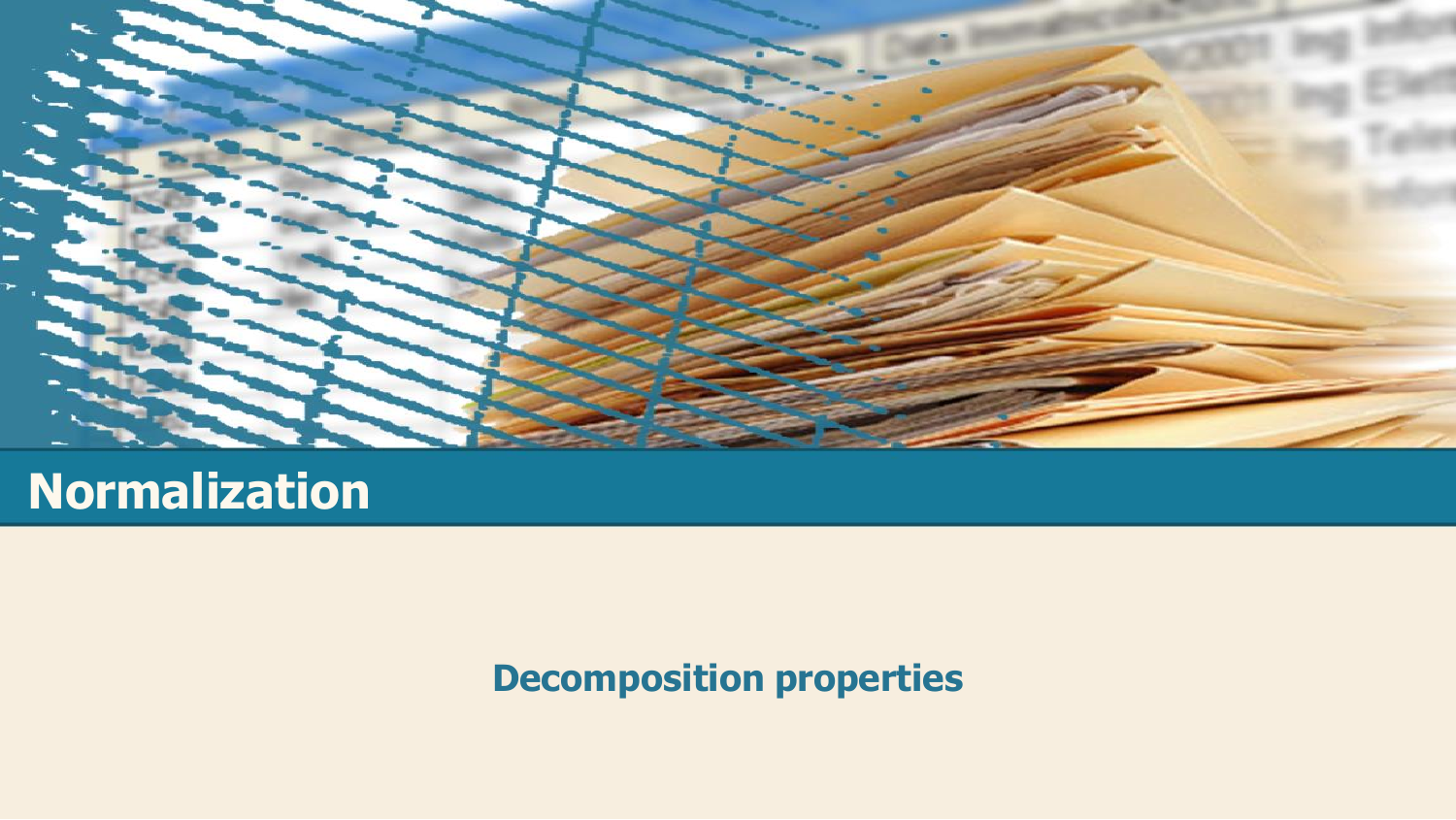# **Decomposition properties**

- Are all decompositions acceptable?
	- essential properties for "good" decomposition
- Problems
	- information loss
	- loss of dependencies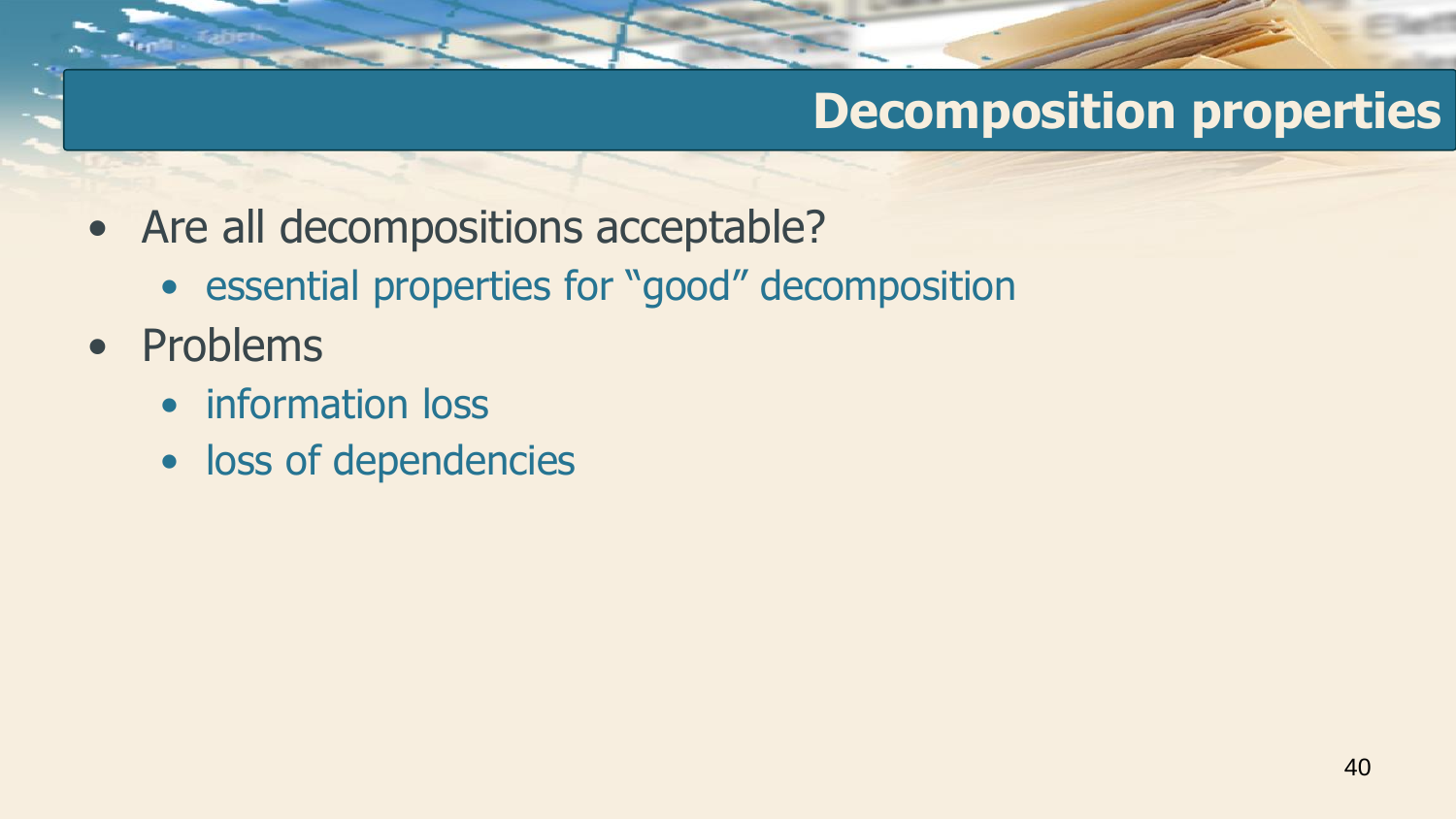| <b>Employee</b> | Category | <b>Salary</b> |
|-----------------|----------|---------------|
| <b>Rossi</b>    | 2        | 1800          |
| Verdi           | 3        | 1800          |
| <b>Bianchi</b>  | 4        | 2500          |
| <b>Neri</b>     | 5        | 2500          |
| <b>Bruni</b>    | 6        | 3500          |

R (Employee, Category, Salary)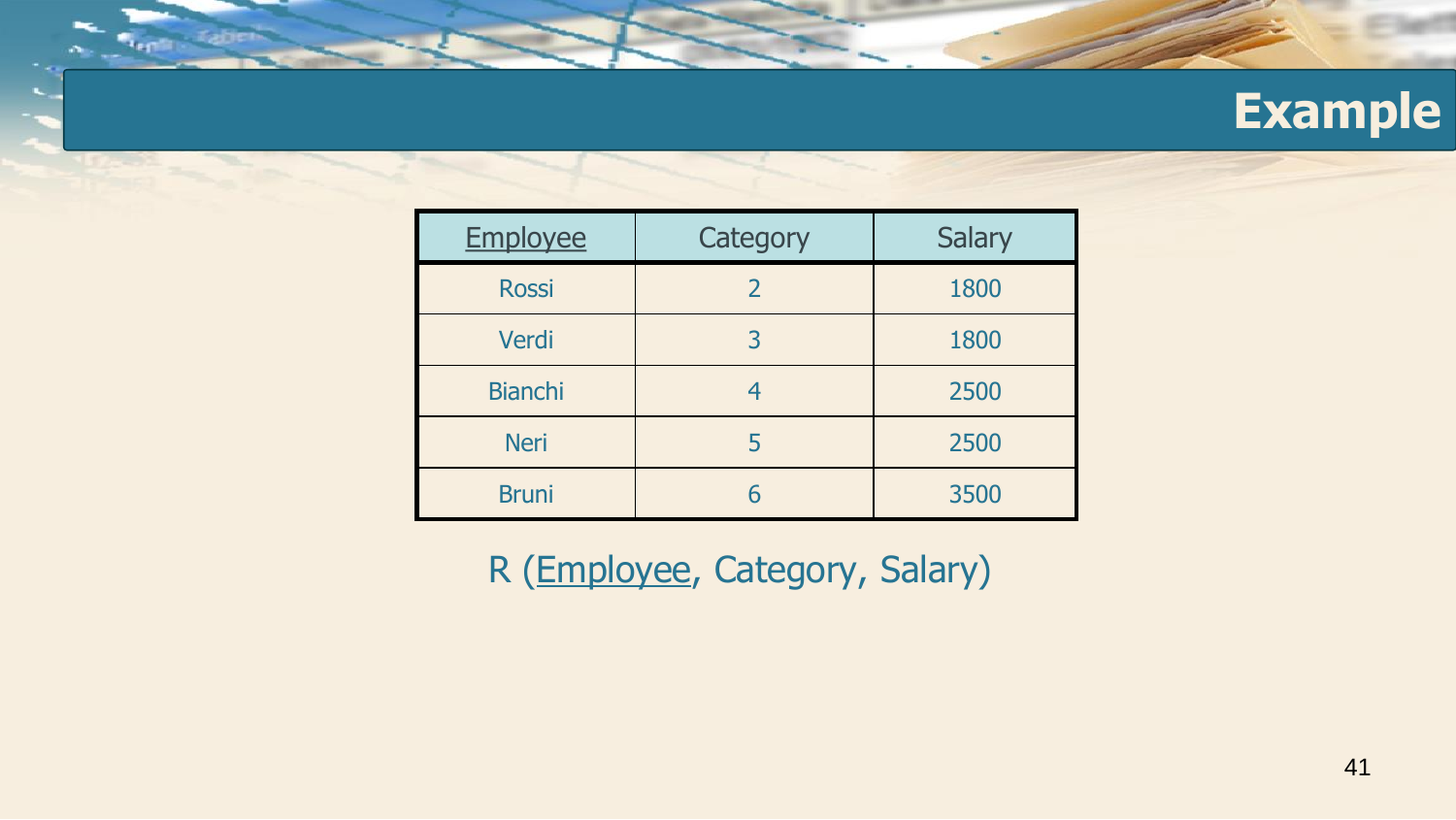| Employee       | Category | <b>Salary</b> |
|----------------|----------|---------------|
| <b>Rossi</b>   | 2        | 1800          |
| Verdi          | 3        | 1800          |
| <b>Bianchi</b> |          | 2500          |
| <b>Neri</b>    |          | 2500          |
| <b>Bruni</b>   | 6        | 3500          |

R (Employee, Category, Salary)

Employee → Category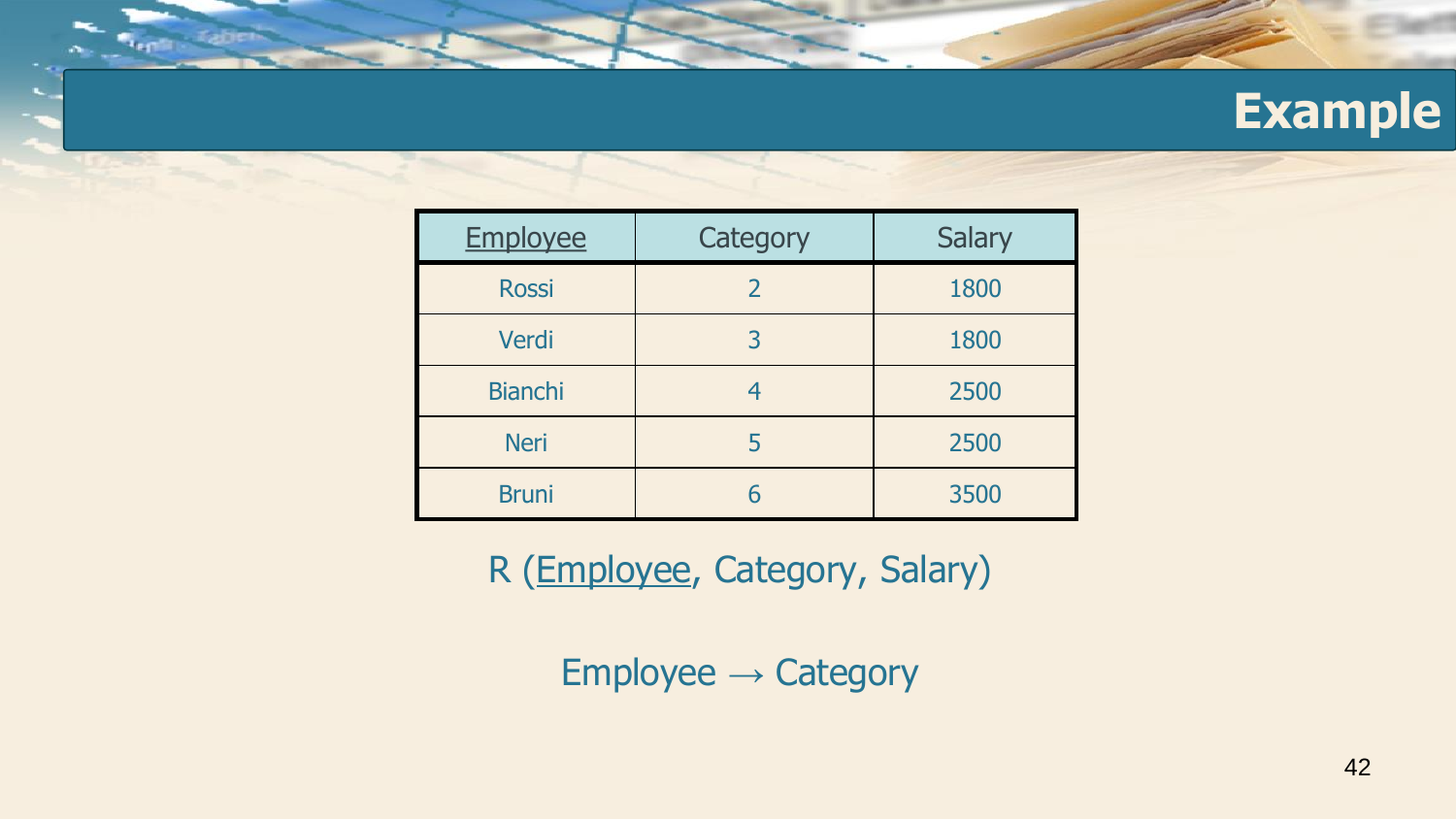| Employee       | Category | <b>Salary</b> |
|----------------|----------|---------------|
| <b>Rossi</b>   | 2        | 1800          |
| Verdi          | 3        | 1800          |
| <b>Bianchi</b> | 4        | 2500          |
| <b>Neri</b>    | 5        | 2500          |
| <b>Bruni</b>   | 6        | 3500          |

R (Employee, Category, Salary)

Employee → Category  $Employee \rightarrow Salary$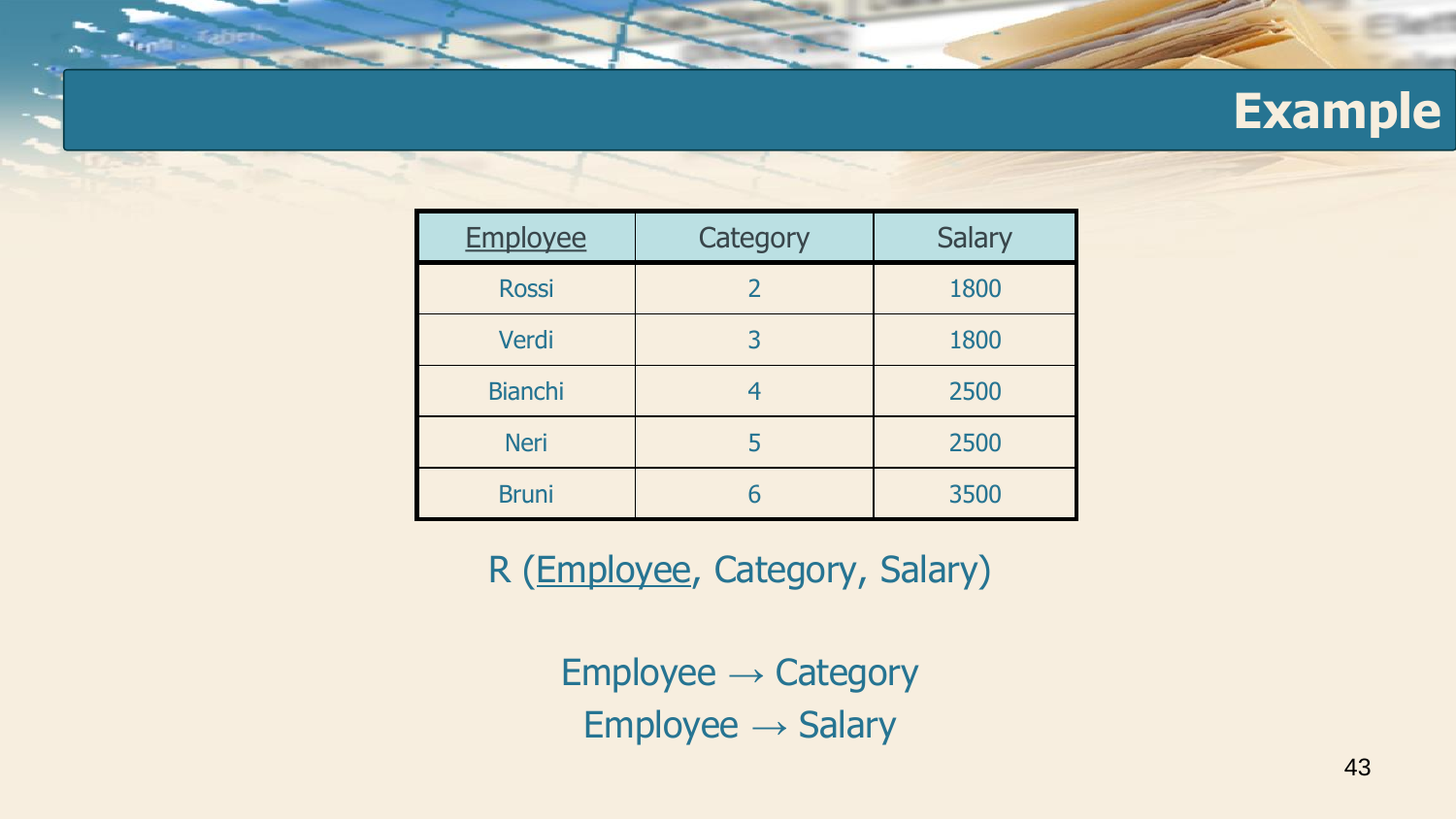| Employee       | Category | <b>Salary</b> |
|----------------|----------|---------------|
| <b>Rossi</b>   | 2        | 1800          |
| Verdi          | 3        | 1800          |
| <b>Bianchi</b> | 4        | 2500          |
| <b>Neri</b>    | 5        | 2500          |
| <b>Bruni</b>   | 6        | 3500          |

R (Employee, Category, Stipendio)

Employee → Category Employee → Salary  $Category \rightarrow Salary$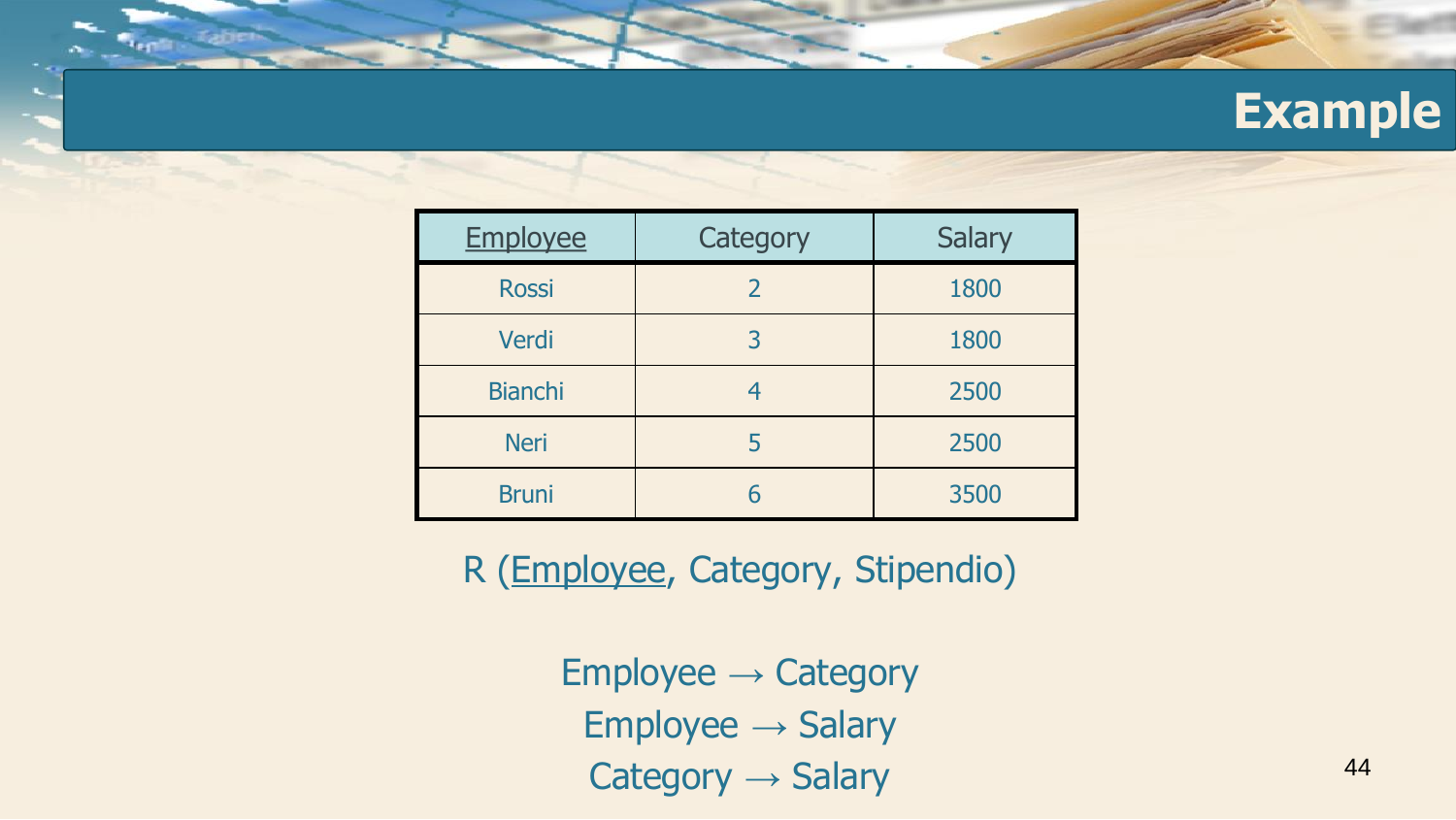

#### **Normalization**

**Lossless Decomposition**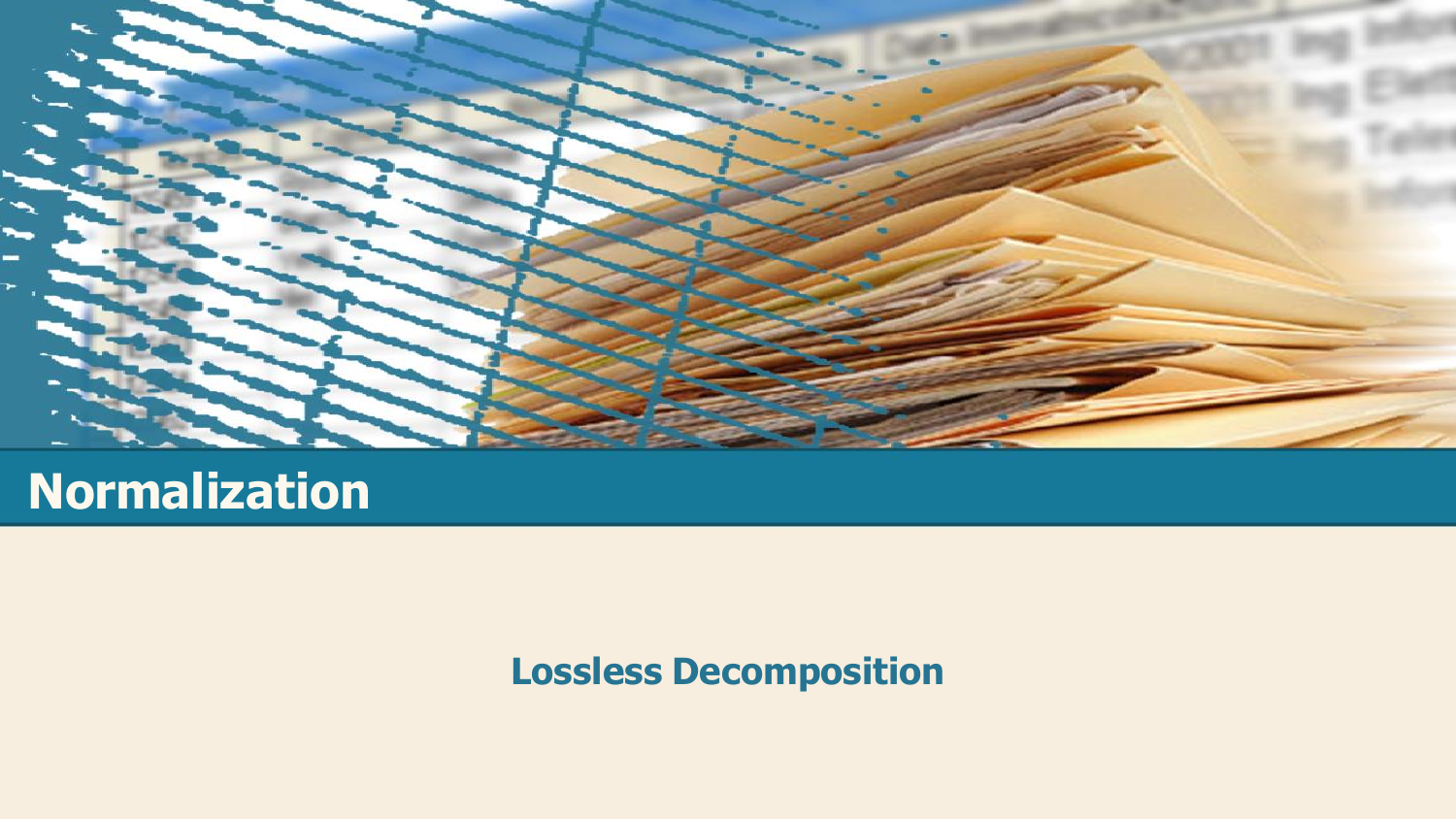R (Employee, Category, Salary)

• Decomposition based on functional dependencies

Employee→ Salary Category→ Salary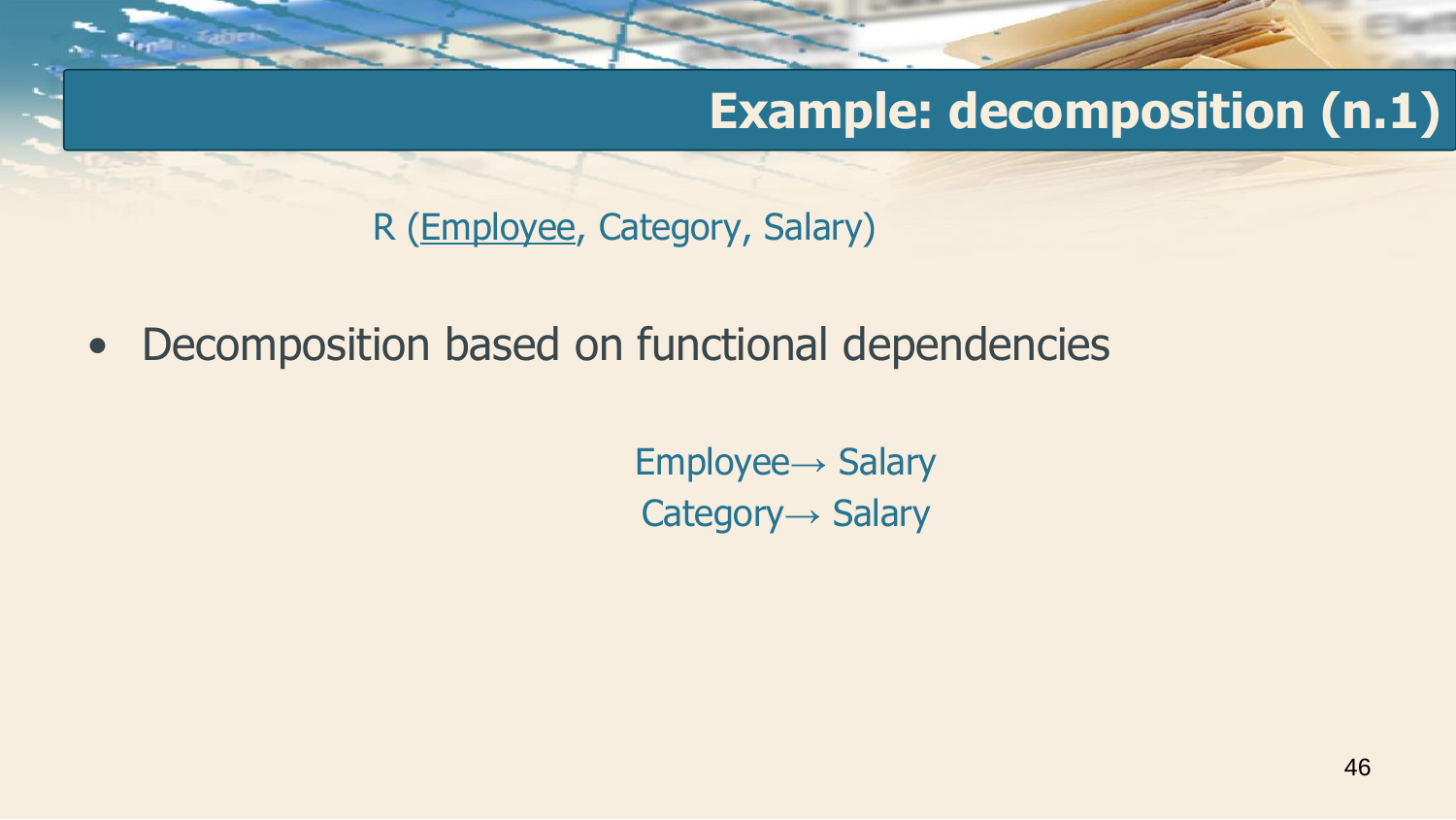R (Employee, Category, Salary)

• Decomposing  $R_1$  (Employee, Salary) =  $\pi$ <sub>Employee, Salary</sub> R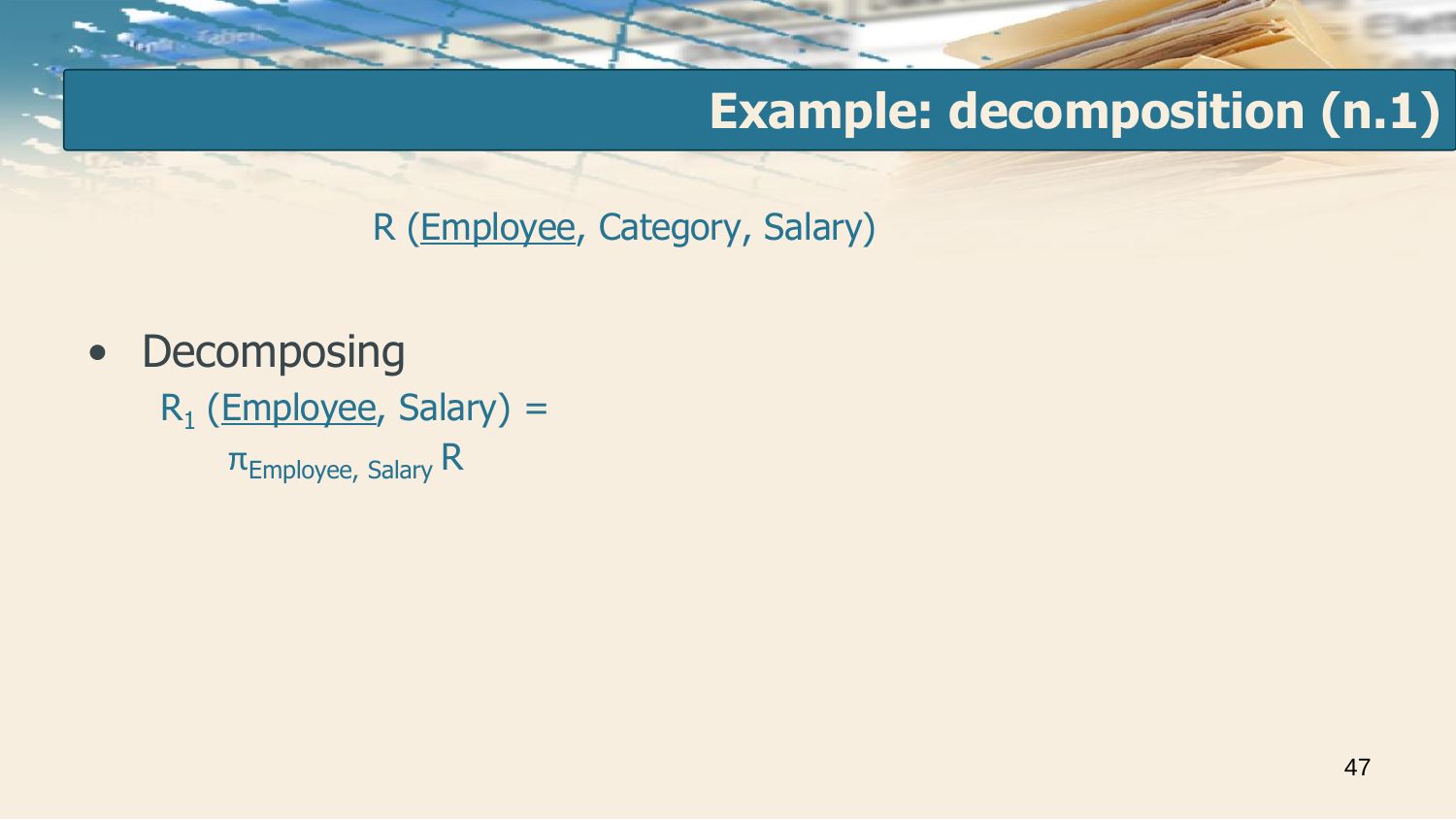R (Employee, Category, Salary)

#### • Decomposing

R<sub>1</sub> (Employee, Salary) =

#### $\pi$ Employee, Salary R

| <b>Employee</b> | <b>Salary</b> |
|-----------------|---------------|
| <b>Rossi</b>    | 1800          |
| Verdi           | 1800          |
| <b>Bianchi</b>  | 2500          |
| <b>Neri</b>     | 2500          |
| <b>Bruni</b>    | 3500          |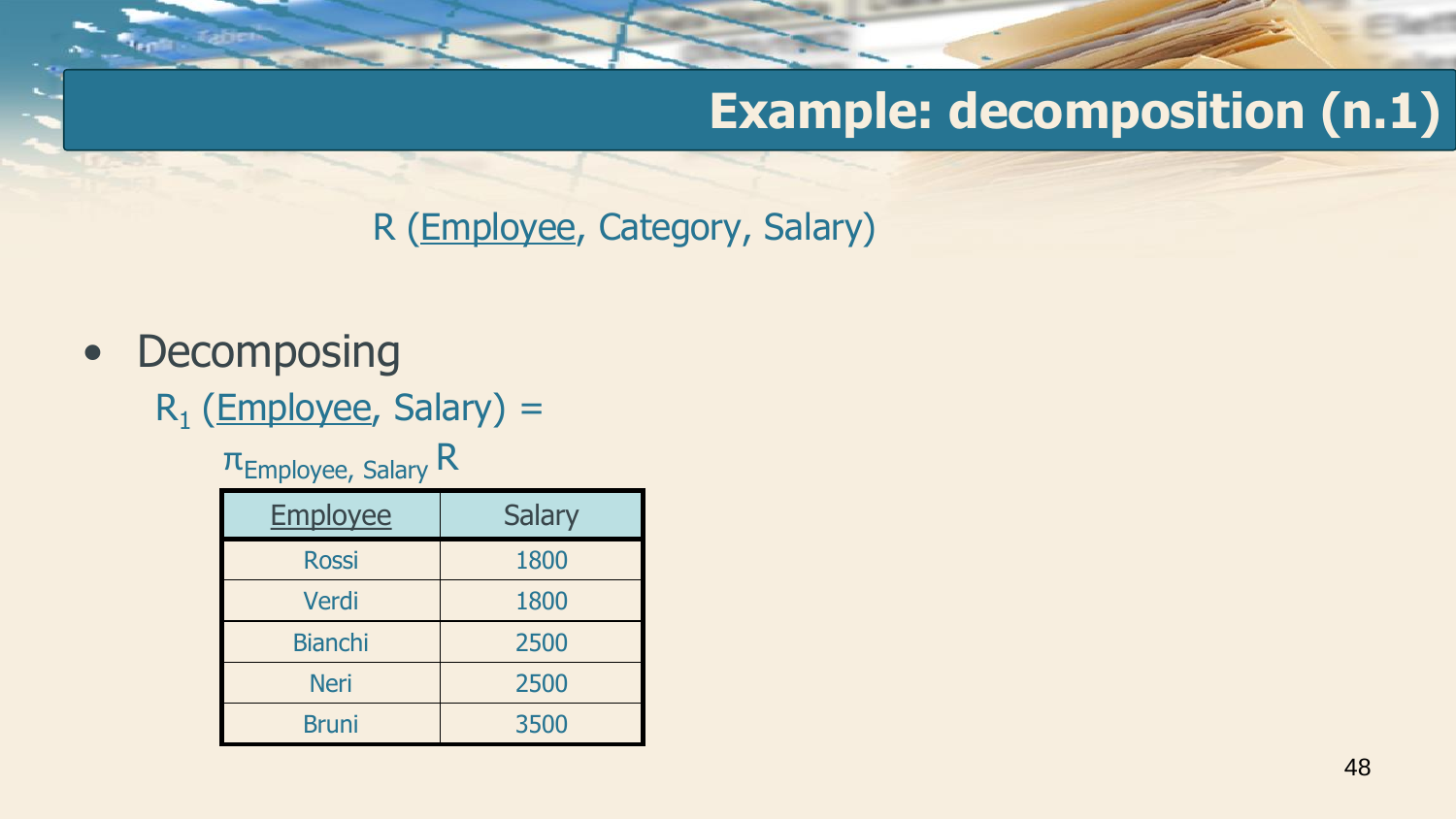R (Employee, Category, Salary)

- Decomposing
	- $R_1$  (Employee, Salary) =  $R_2$

 $R_2$  (Category, Salary) =

| <b>Employee</b> | <b>Salary</b> |
|-----------------|---------------|
| <b>Rossi</b>    | 1800          |
| Verdi           | 1800          |
| <b>Bianchi</b>  | 2500          |
| <b>Neri</b>     | 2500          |
| <b>Bruni</b>    | 3500          |

 $\pi$ <sub>Employee, Salary</sub> R  $\pi$ <sub>Category, Salary</sub> R

| <b>Category</b> | <b>Salary</b> |
|-----------------|---------------|
| 2               | 1800          |
| 3               | 1800          |
| 4               | 2500          |
| 5               | 2500          |
| հ               | 3500          |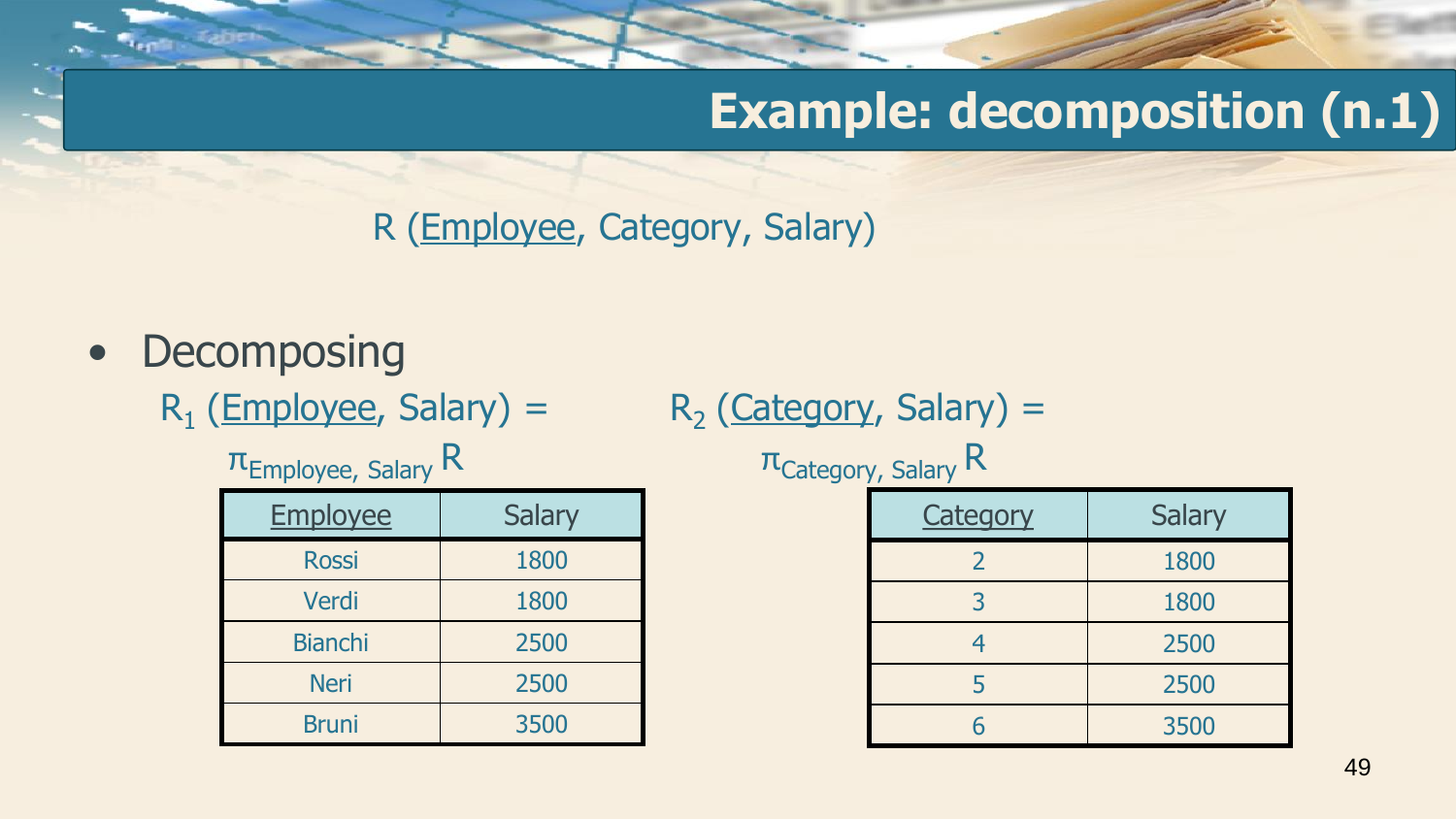• Recomposing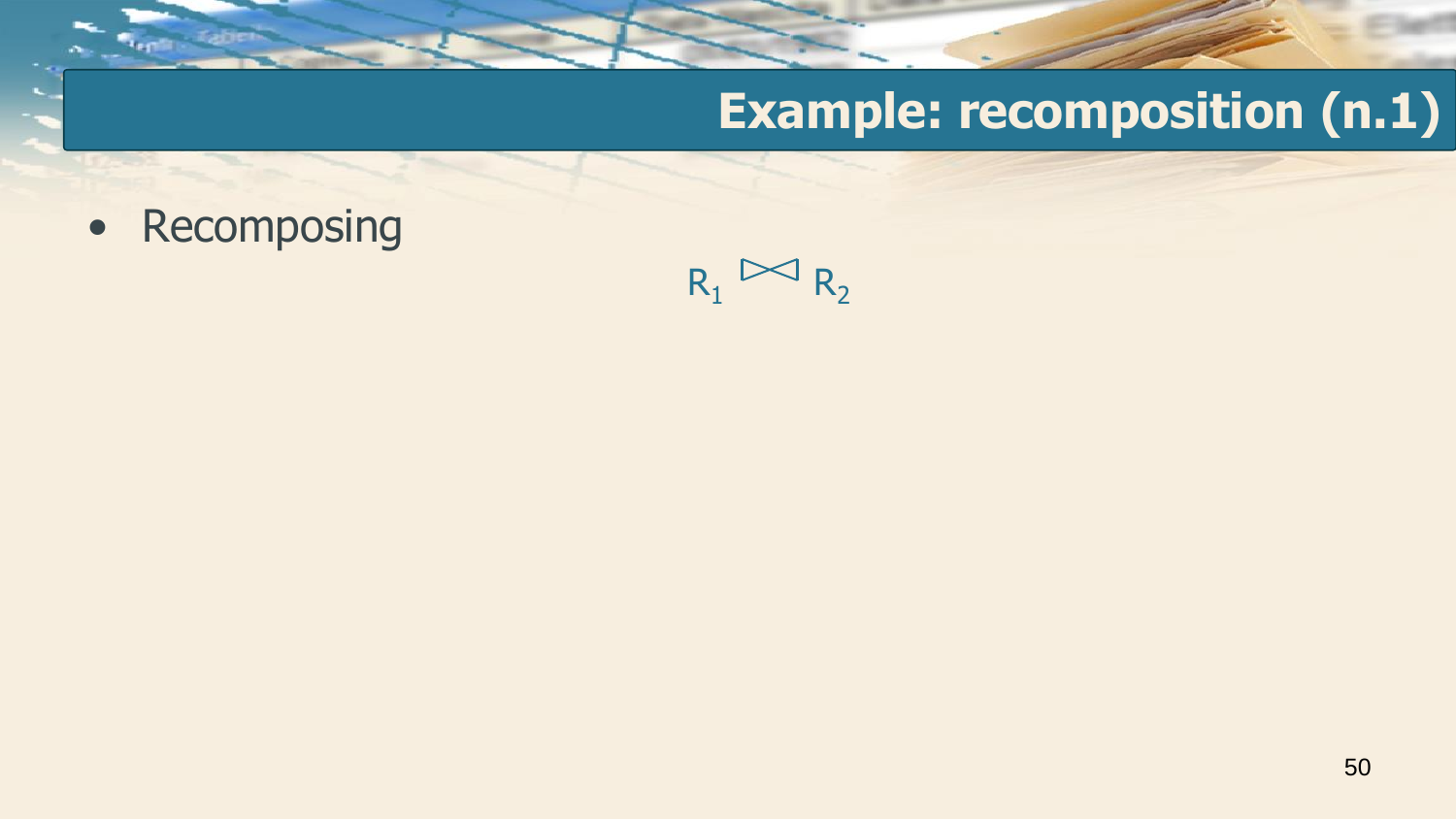• Recomposing

| Employee     | Category | Salary |
|--------------|----------|--------|
| <b>Rossi</b> |          | 1800   |
|              |          |        |
|              |          |        |
|              |          |        |
|              |          |        |
|              |          |        |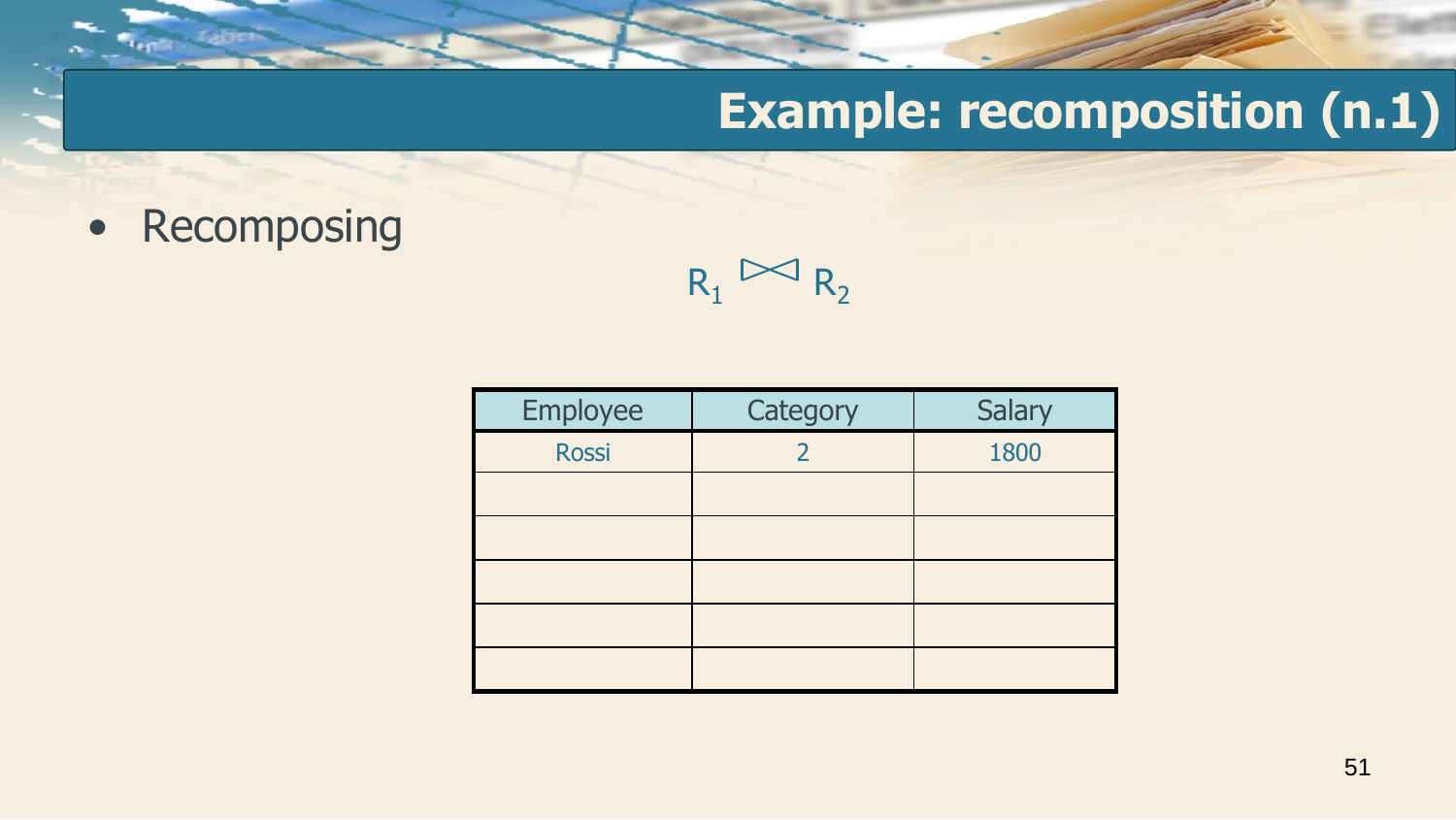• Recomposing

| Employee     | Category | <b>Salary</b> |
|--------------|----------|---------------|
| <b>Rossi</b> |          | 1800          |
| <b>Rossi</b> |          | 1800          |
|              |          |               |
|              |          |               |
|              |          |               |
|              |          |               |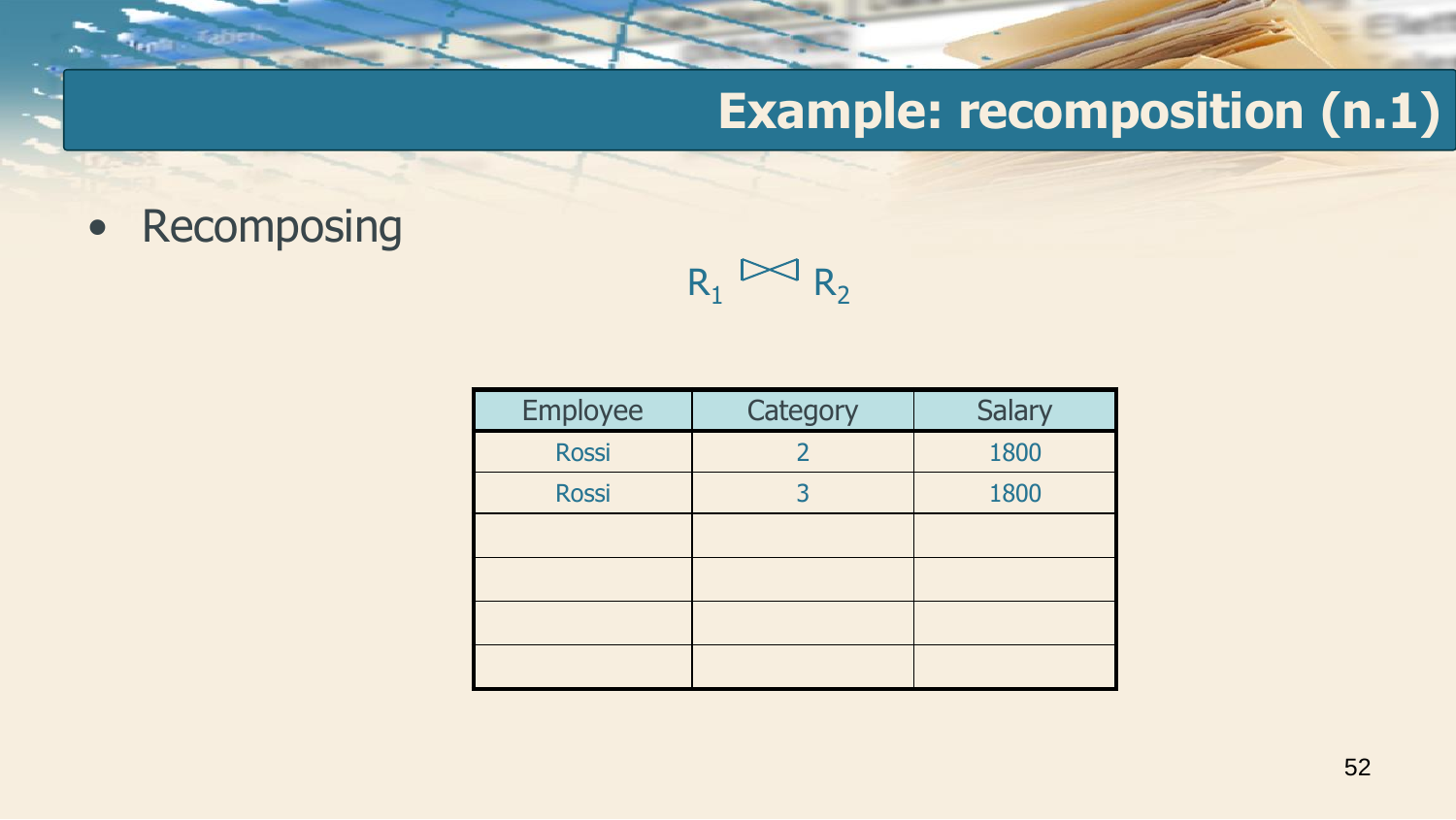• Recomposing

| Employee     | Category      | <b>Salary</b> |
|--------------|---------------|---------------|
| <b>Rossi</b> | 2             | 1800          |
| <b>Rossi</b> | 3             | 1800          |
| Verdi        | $\mathcal{L}$ | 1800          |
|              |               |               |
|              |               |               |
|              |               |               |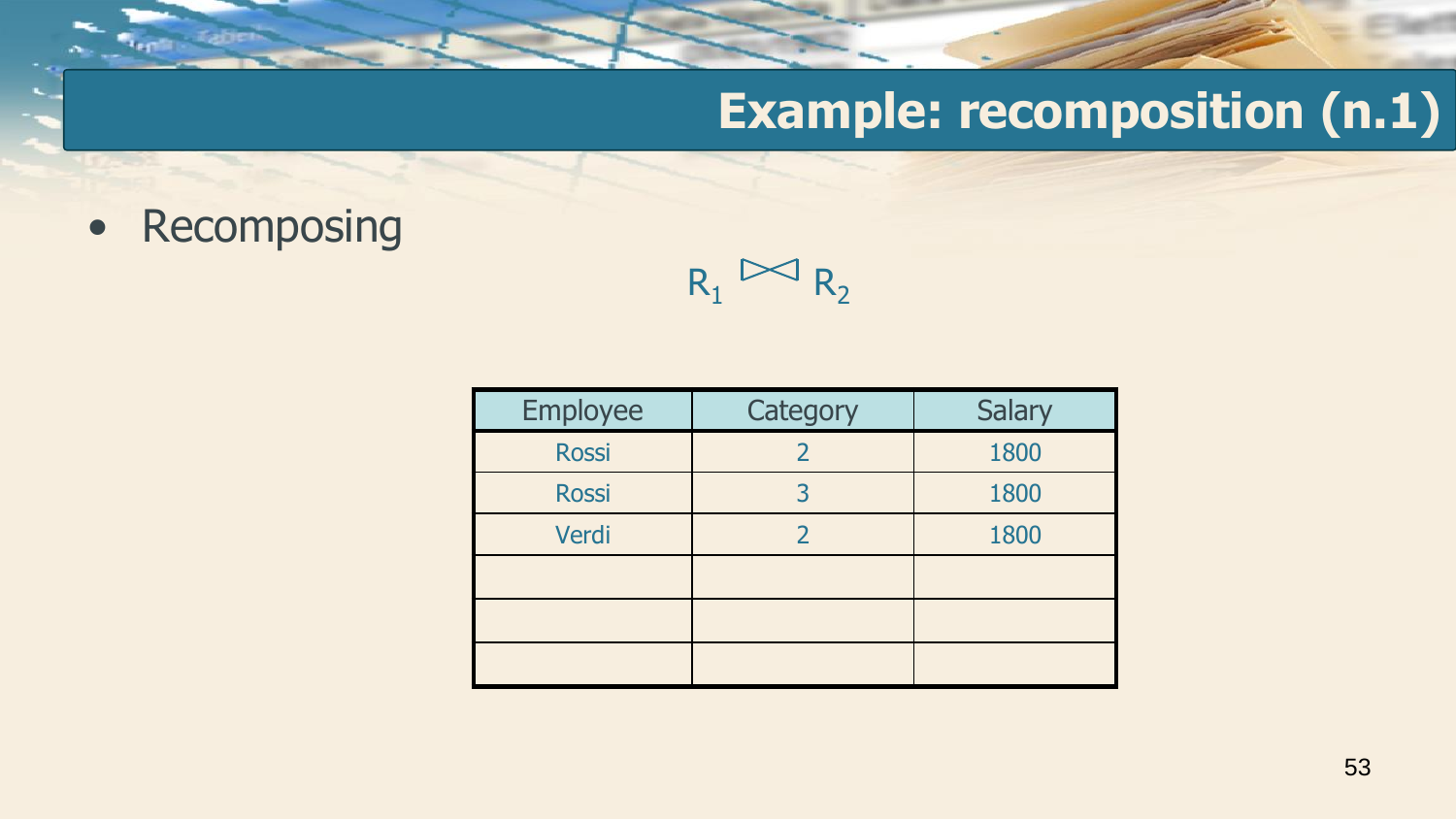• Recomposing

| Employee     | Category      | Salary |
|--------------|---------------|--------|
| <b>Rossi</b> |               | 1800   |
| <b>Rossi</b> |               | 1800   |
| Verdi        | $\mathcal{P}$ | 1800   |
| Verdi        |               | 1800   |
|              |               |        |
|              |               |        |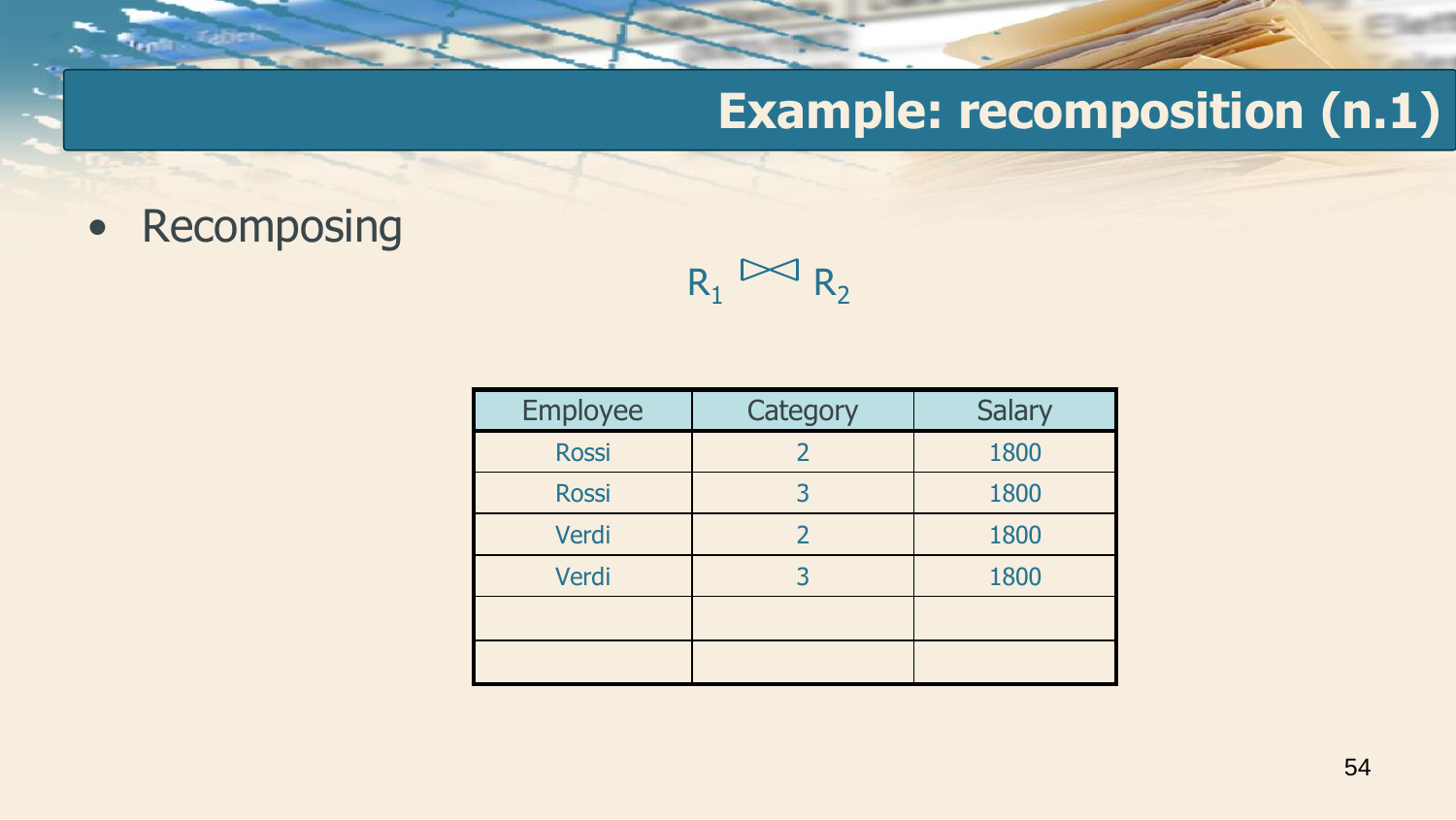• Recomposing

 $R_1 \boxtimes R_2$ 

| <b>Employee</b> | Category | <b>Salary</b> |
|-----------------|----------|---------------|
| <b>Rossi</b>    | 2        | 1800          |
| <b>Rossi</b>    | 3        | 1800          |
| Verdi           |          | 1800          |
| Verdi           |          | 1800          |
| <b>Bianchi</b>  |          | 2500          |
| .               | .        | .             |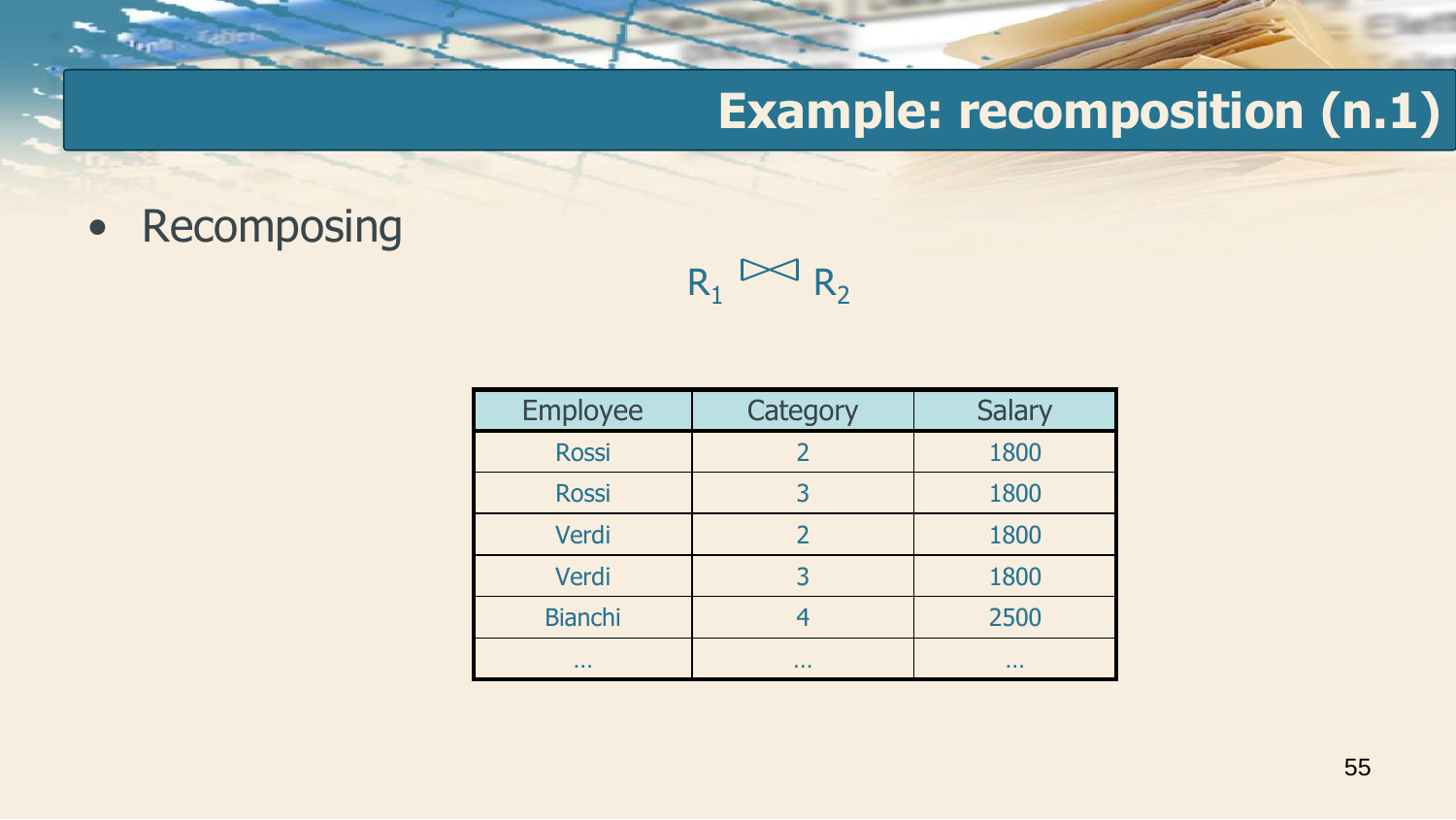• Recomposing

| Employee       | Category   | <b>Salary</b> |                      |
|----------------|------------|---------------|----------------------|
| <b>Rossi</b>   |            | 1800          |                      |
| <b>Rossi</b>   |            | 1800          |                      |
| Verdi          |            | 1800          | tuples<br>"spurious" |
| Verdi          |            | 1800          |                      |
| <b>Bianchi</b> |            | 2500          |                      |
| $\sim$ $\sim$  | $\sim 100$ | $\sim 100$    |                      |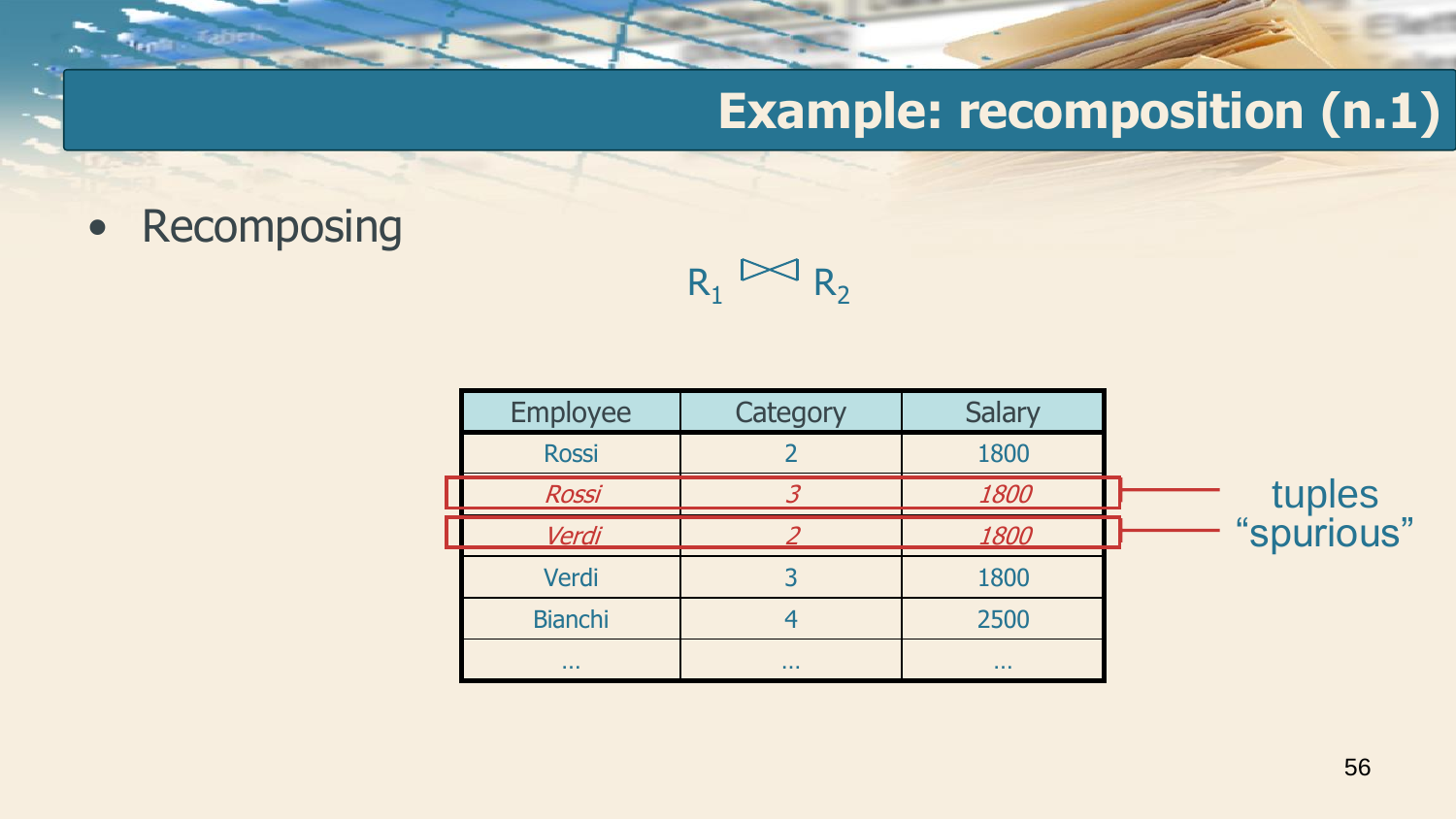• Recomposing

 $R_1 \times R_2$ 

| Employee       | Category   | Salary      |                      |
|----------------|------------|-------------|----------------------|
| <b>Rossi</b>   |            | 1800        |                      |
| <b>Rossi</b>   |            | 1800        | tuples<br>"spurious" |
| Verdi          |            | 1800        |                      |
| Verdi          |            | 1800        |                      |
| <b>Bianchi</b> |            | 2500        |                      |
| $\sim 1000$    | $\sim 100$ | $\sim 1000$ |                      |

• Reconstruction with loss of information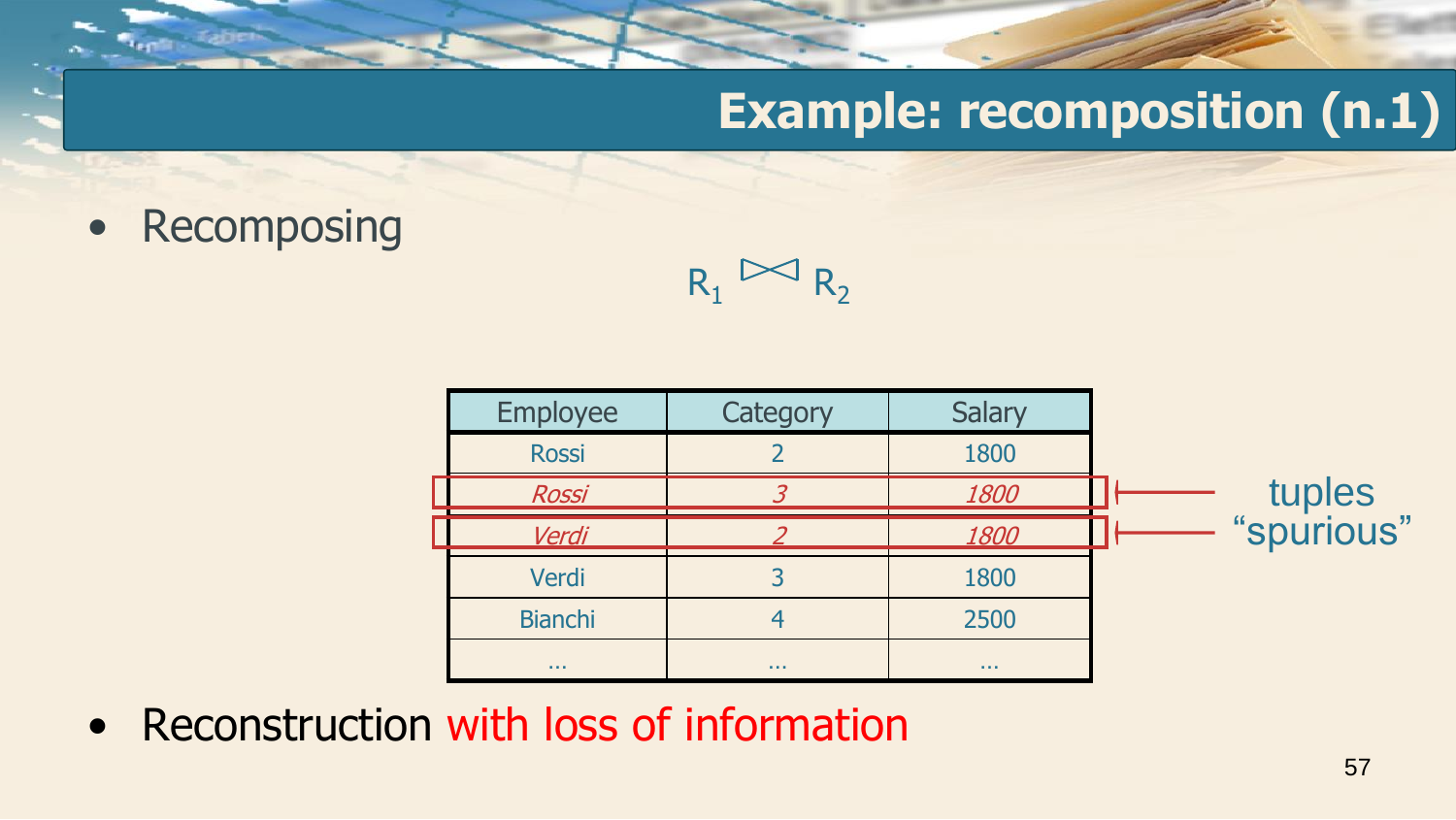## **Decomposition without loss**

- The decomposition of a relation r into two sets of attributes  $\mathsf{X}_1$  and  $\mathsf{X}_2$  is lossless if the join of the projections of r into  $\mathsf{X}_1$ and  $X_2$  is equal to r itself (no "spurious" tuples)
- A decomposition performed to normalize must be lossless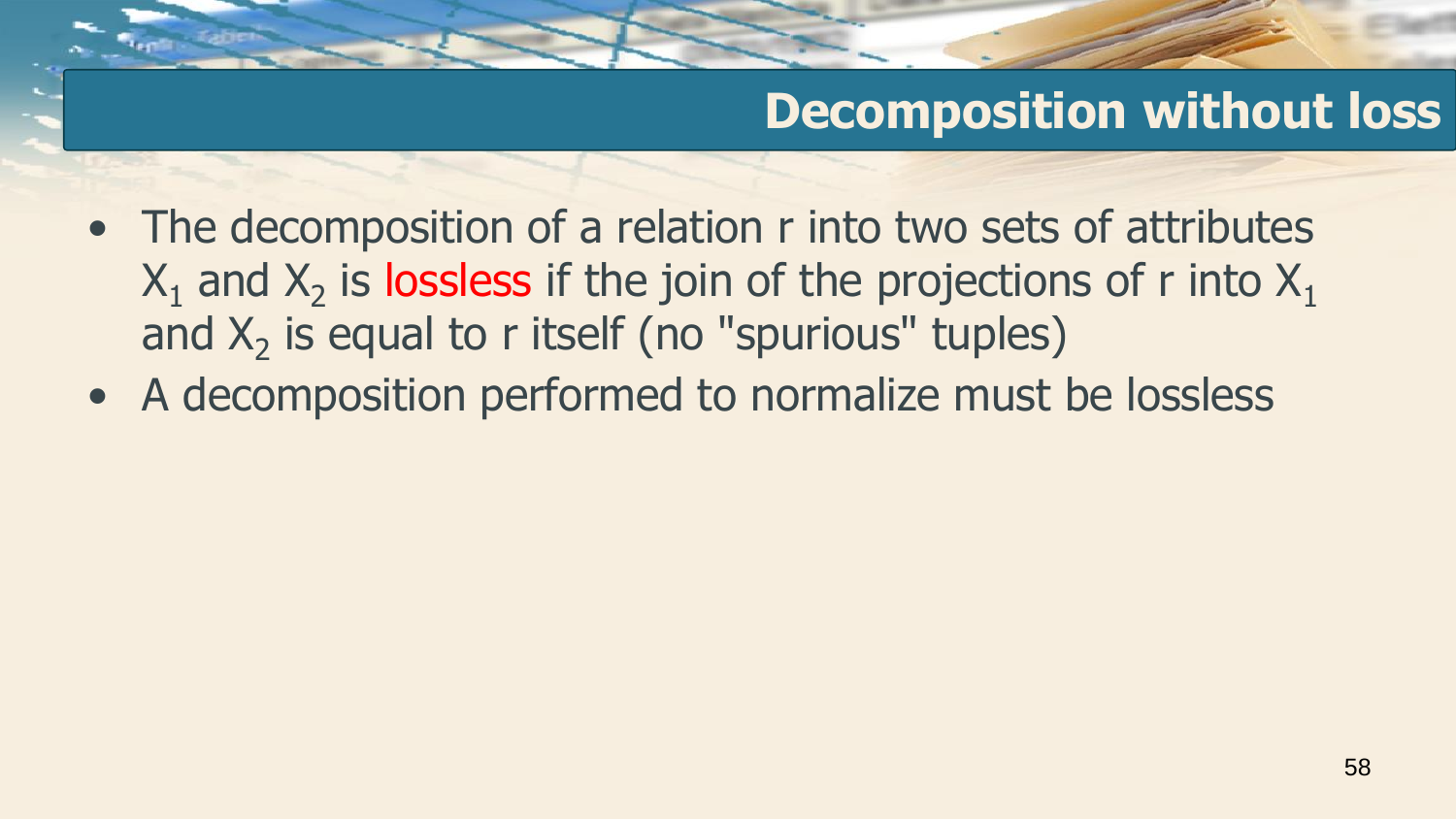## **Decomposition without loss**

• Given the relation  $r(X)$  and sets of attributes  $X_1$  and  $X_2$  such that

$$
X = X_1 \cup X_2
$$

$$
X_0 = X_1 \cap X_2
$$

if r satisfies the functional dependence

 $X_0 \rightarrow X_1$  o  $X_0 \rightarrow X_2$ 

the decomposition of r on X1 and X2 is lossless

• Common attributes form a key to at least one of the decomposed relations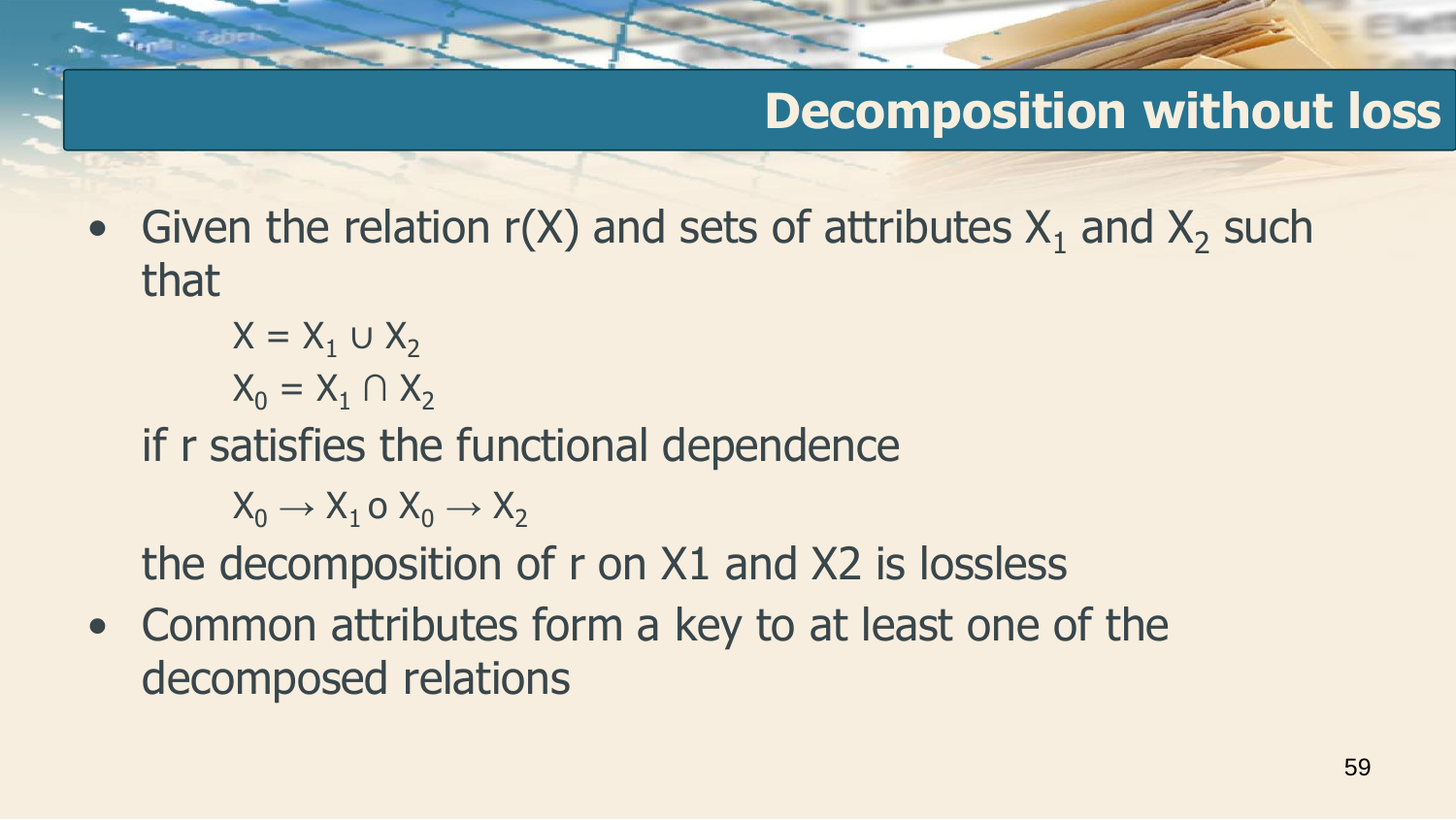#### **Example: loss of information**

R<sub>1</sub> (Employee, Salary) R<sub>2</sub> (Category, Salary)

• Verification of condition for lossless decomposition

 $X_1$  = Employee, Salary  $X_2$  = Category, Salary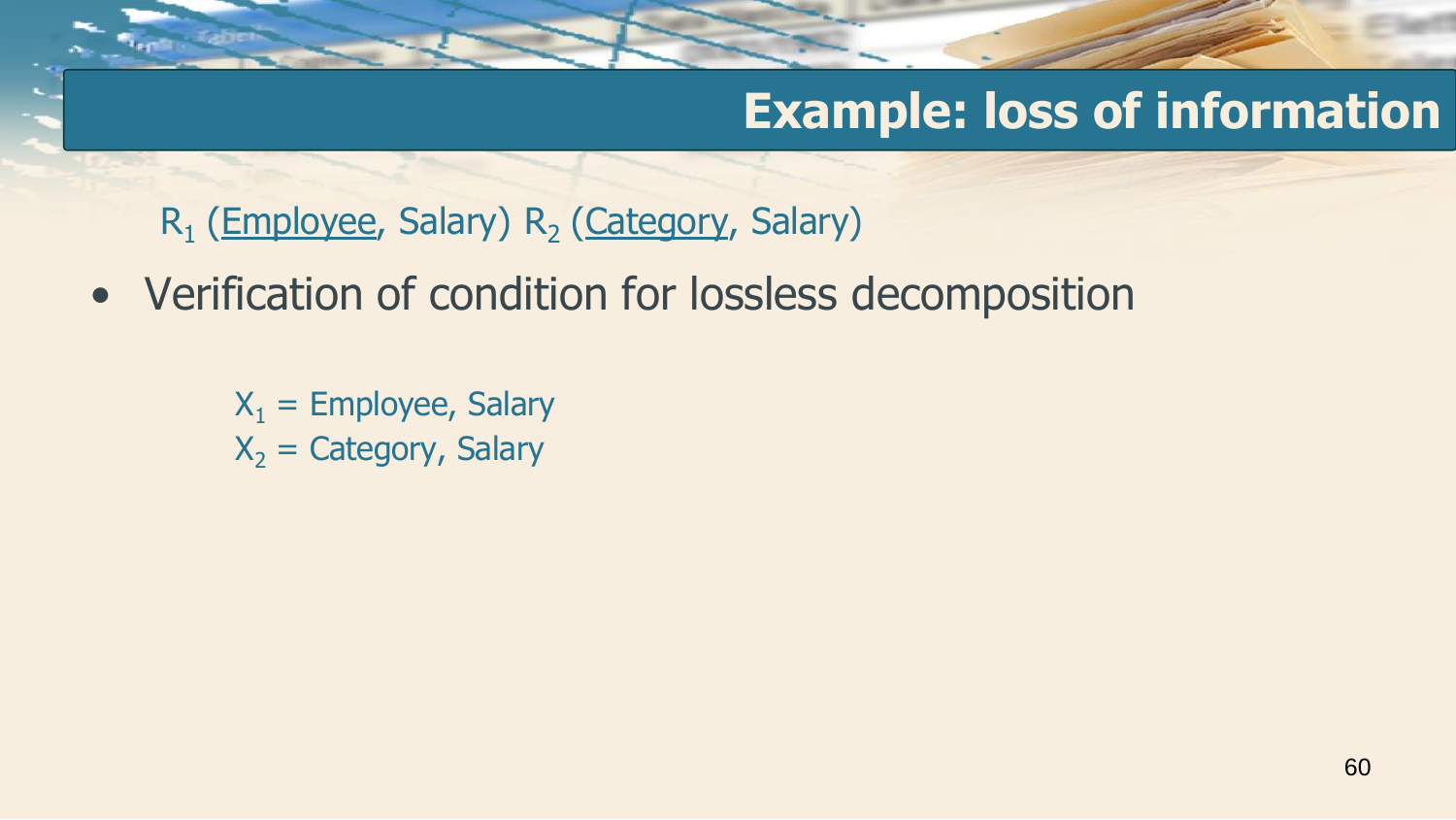## **Example: loss of information**

R<sub>1</sub> (Employee, Salary) R<sub>2</sub> (Category, Salary)

• Verification of condition for lossless decomposition

 $X_1$  = Employee, Salary  $X<sub>2</sub> =$  Category, Salary  $X_0$  = Salary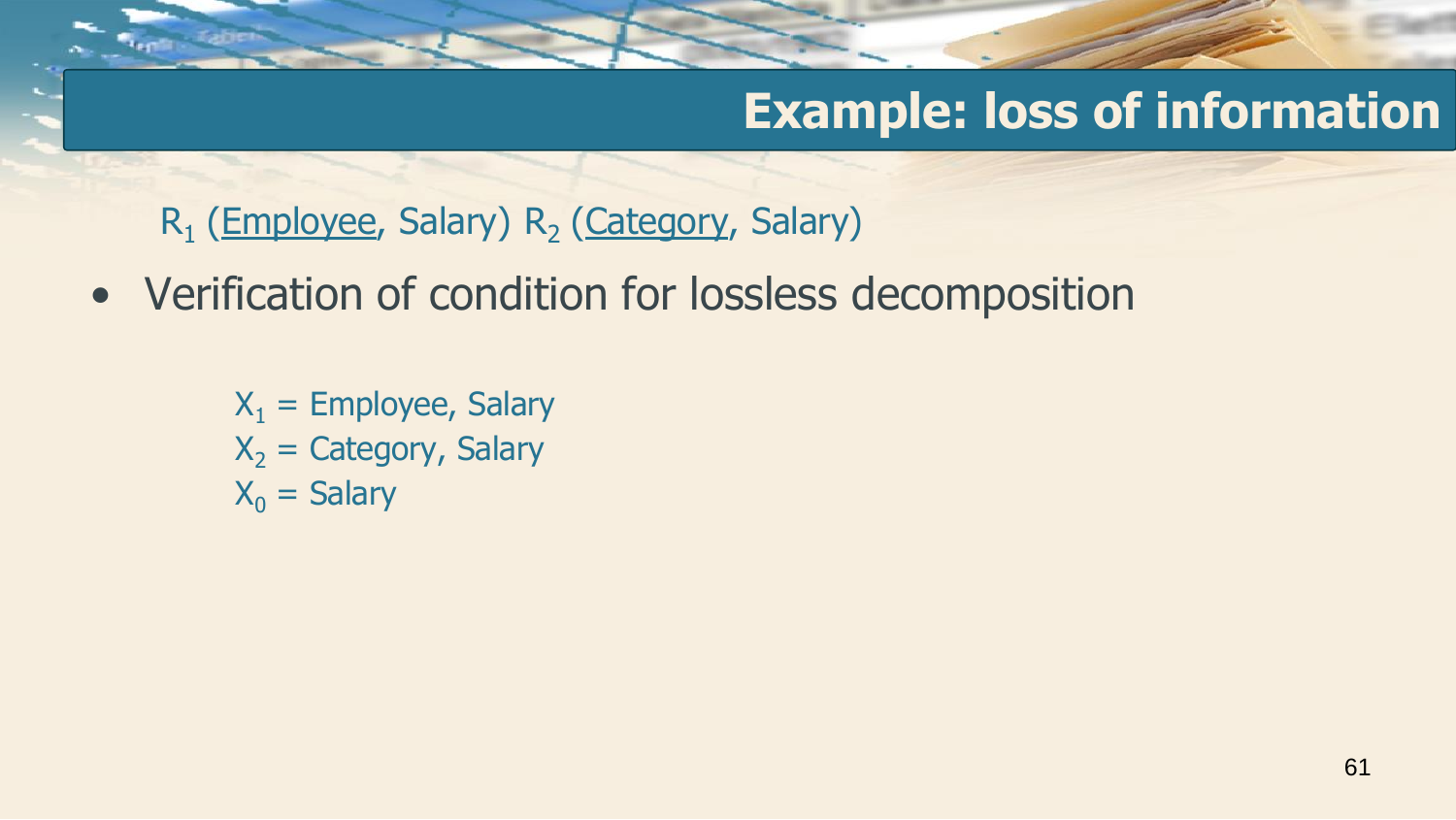## **Example: loss of information**

R<sub>1</sub> (Employee, Salary) R<sub>2</sub> (Category, Salary)

• Verification of condition for lossless decomposition

 $X_1$  = Employee, Salary  $X<sub>2</sub> =$  Category, Salary  $X_0$  = Salary

• The attribute Salary does not satisfy the condition for lossless decomposition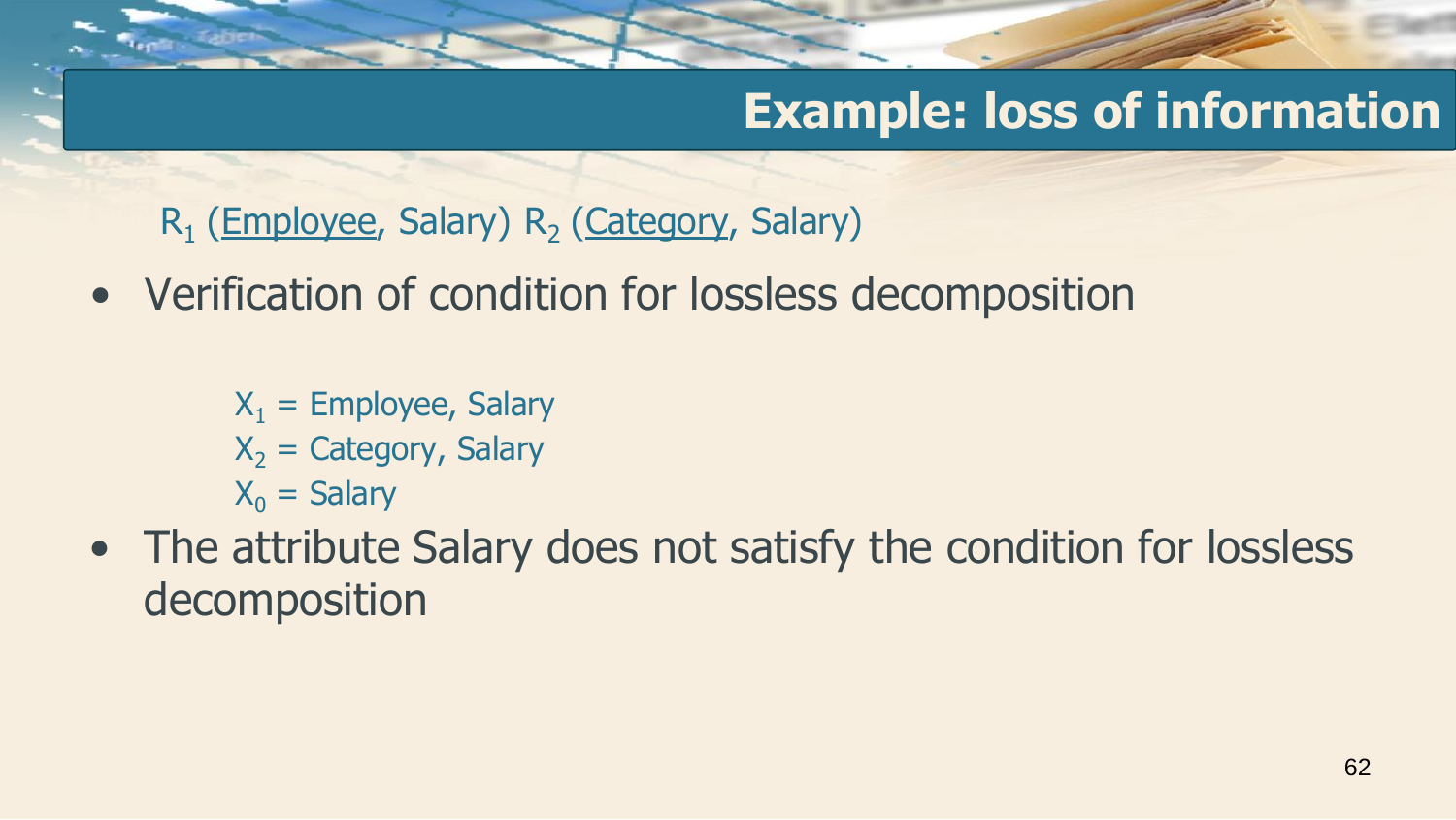R (Employee, Category, Salary)

• Decomposition based on functional dependencies

Employee→ Category Employee→ Salary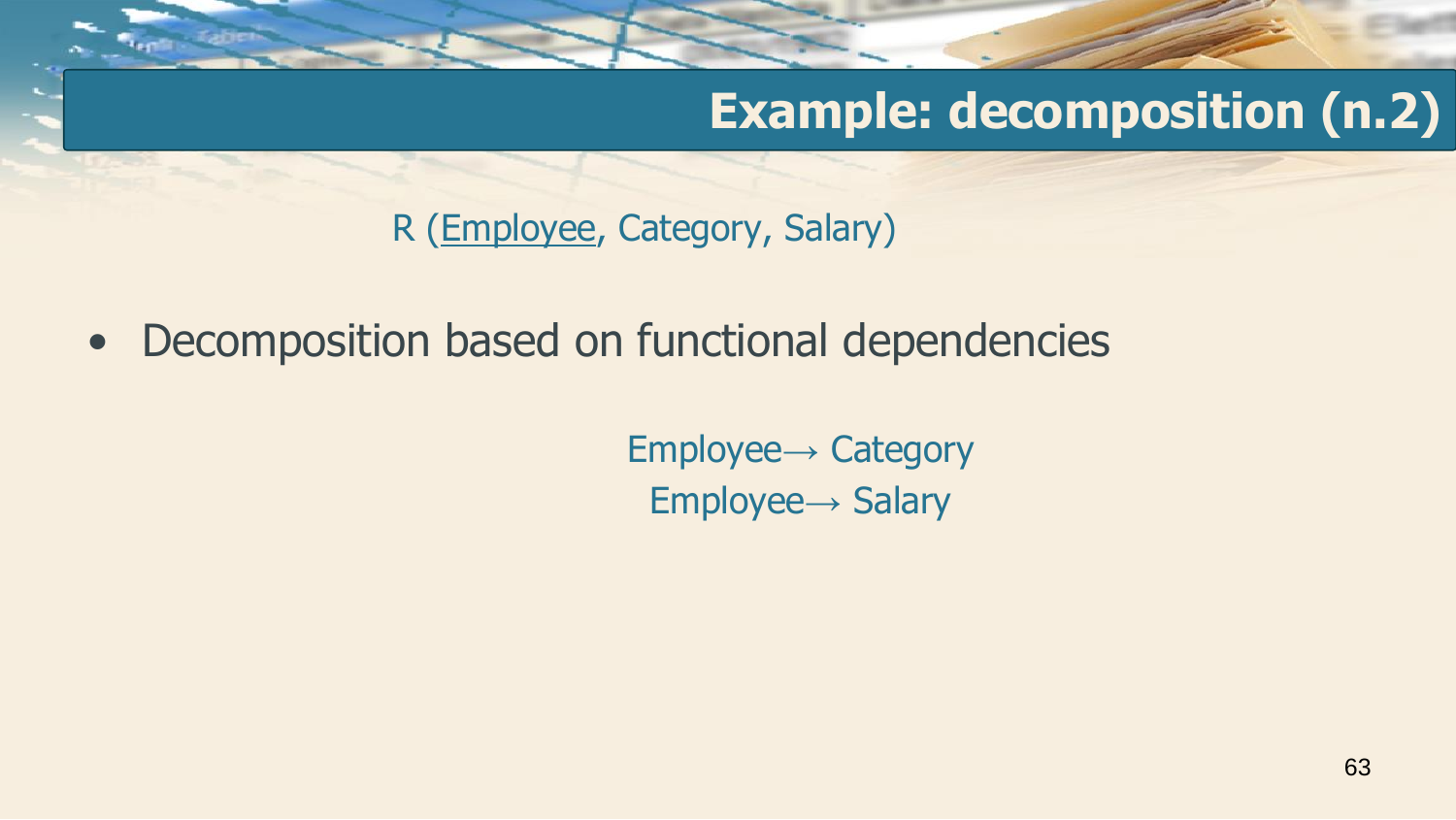R (Employee, Category, Salary)

• Decomposing R<sub>1</sub> (Employee, Category) =  $\pi$ <sub>Employee, Salary</sub> R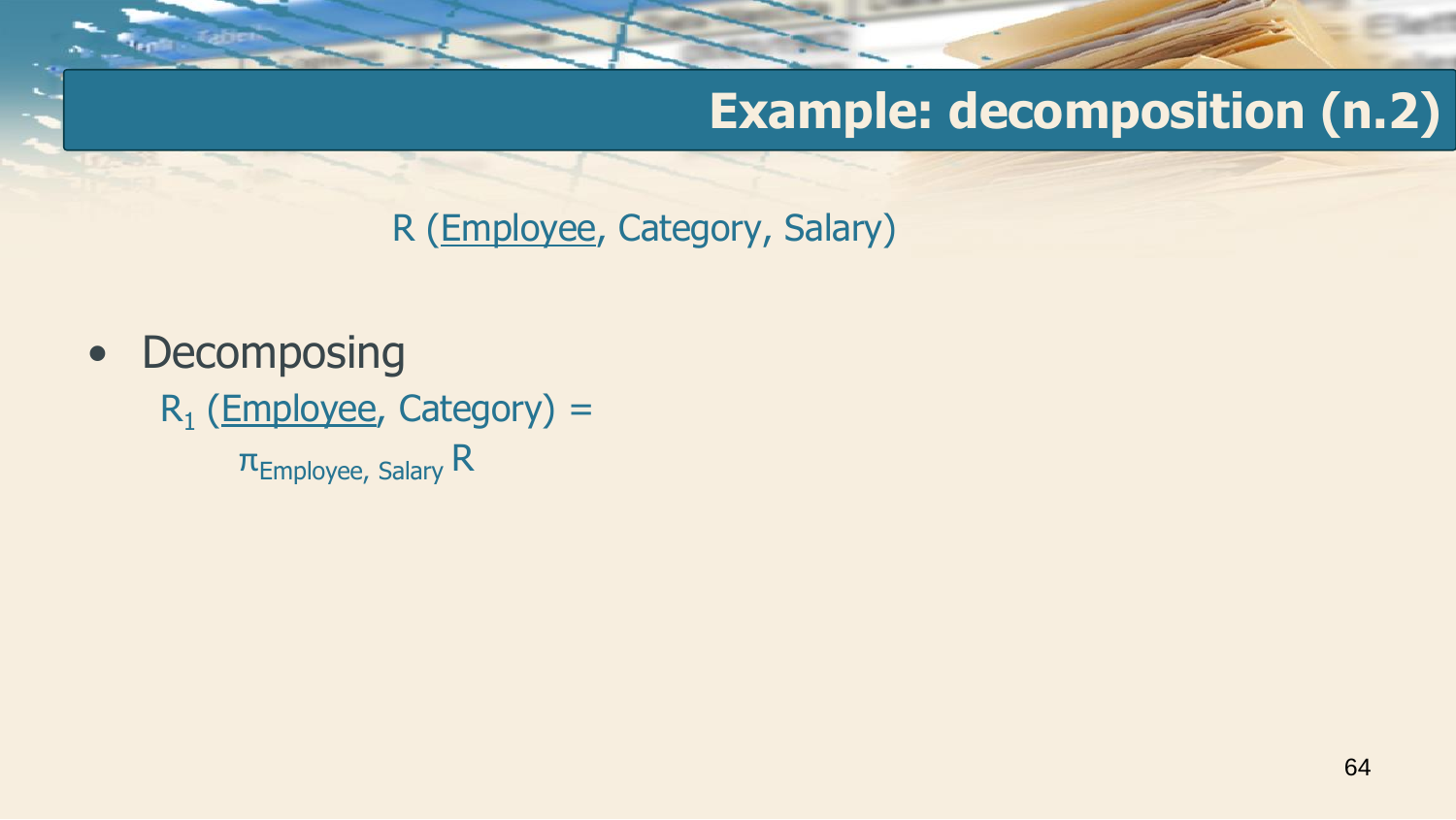R (Employee, Category, Salary)

#### • Decomposing

R<sub>1</sub> (Employee, Category) =

 $\pi$ <sub>Employee, Salary</sub> R

| <b>Employee</b> | Category      |
|-----------------|---------------|
| <b>Rossi</b>    | $\mathcal{P}$ |
| Verdi           |               |
| <b>Bianchi</b>  |               |
| <b>Neri</b>     |               |
| <b>Bruni</b>    |               |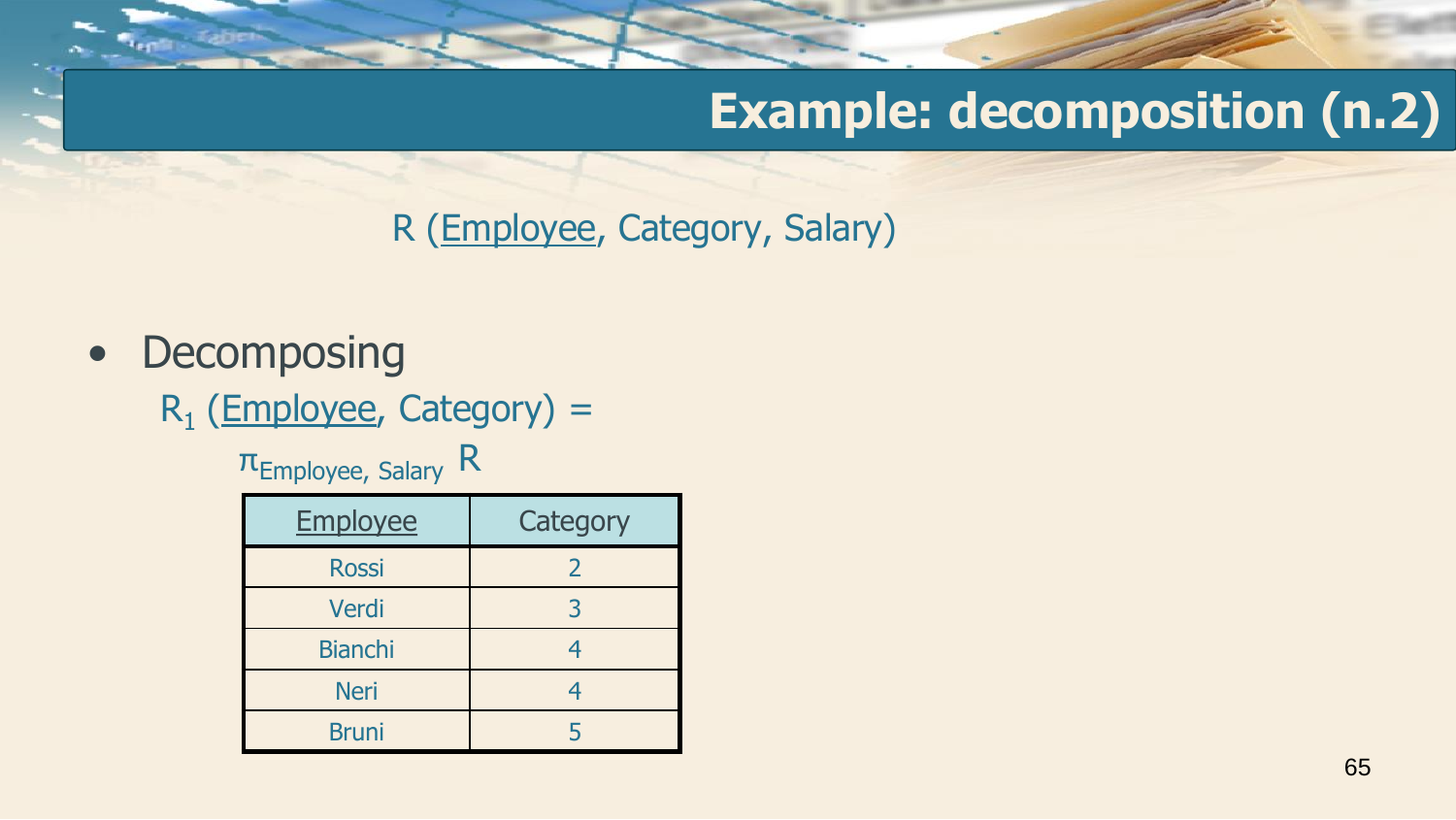R (Employee, Category, Salary)

- Decomposing
	- $R_1$  (Employee, Category) =  $R_2$  (Employee, Salary) =

 $\pi$ <sub>Employee, Salary</sub> R

| <b>Employee</b> | Category |
|-----------------|----------|
| <b>Rossi</b>    | 2        |
| Verdi           | 3        |
| <b>Bianchi</b>  |          |
| <b>Neri</b>     |          |
| <b>Bruni</b>    |          |

| $\pi_{\text{Category, Salary}}$ R |  |
|-----------------------------------|--|
|-----------------------------------|--|

| <b>Employee</b> | <b>Salary</b> |
|-----------------|---------------|
| <b>Rossi</b>    | 1800          |
| Verdi           | 1800          |
| <b>Bianchi</b>  | 2500          |
| <b>Neri</b>     | 2500          |
| <b>Bruni</b>    | 3500          |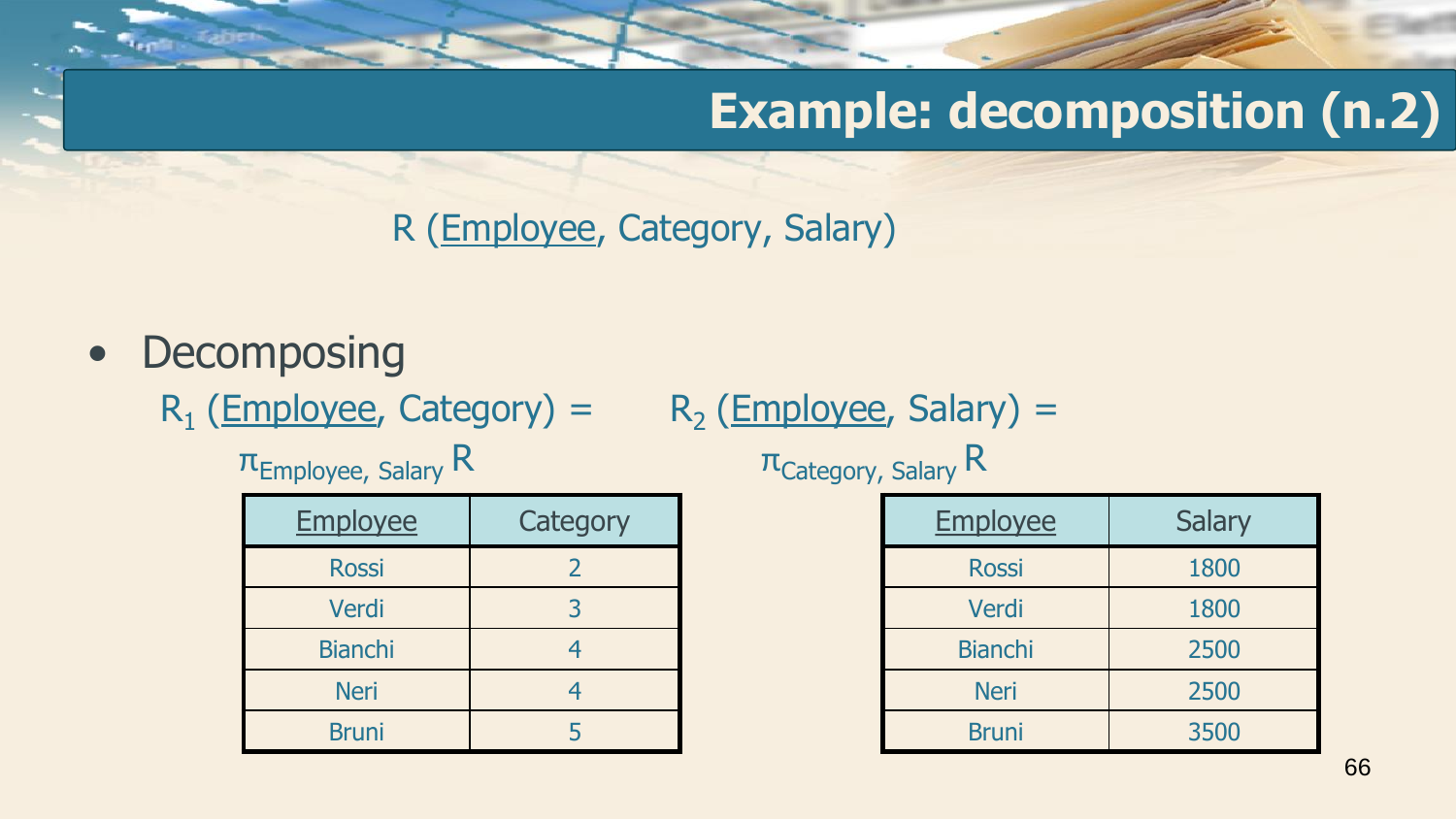#### **Example: decomposition without loss?**

 $R_1$  (Employee, Category)  $R_2$ R<sub>2</sub> (Employee, Salary)

 $R_1 \quad \bowtie R_2$ 

• Is decomposition without loss?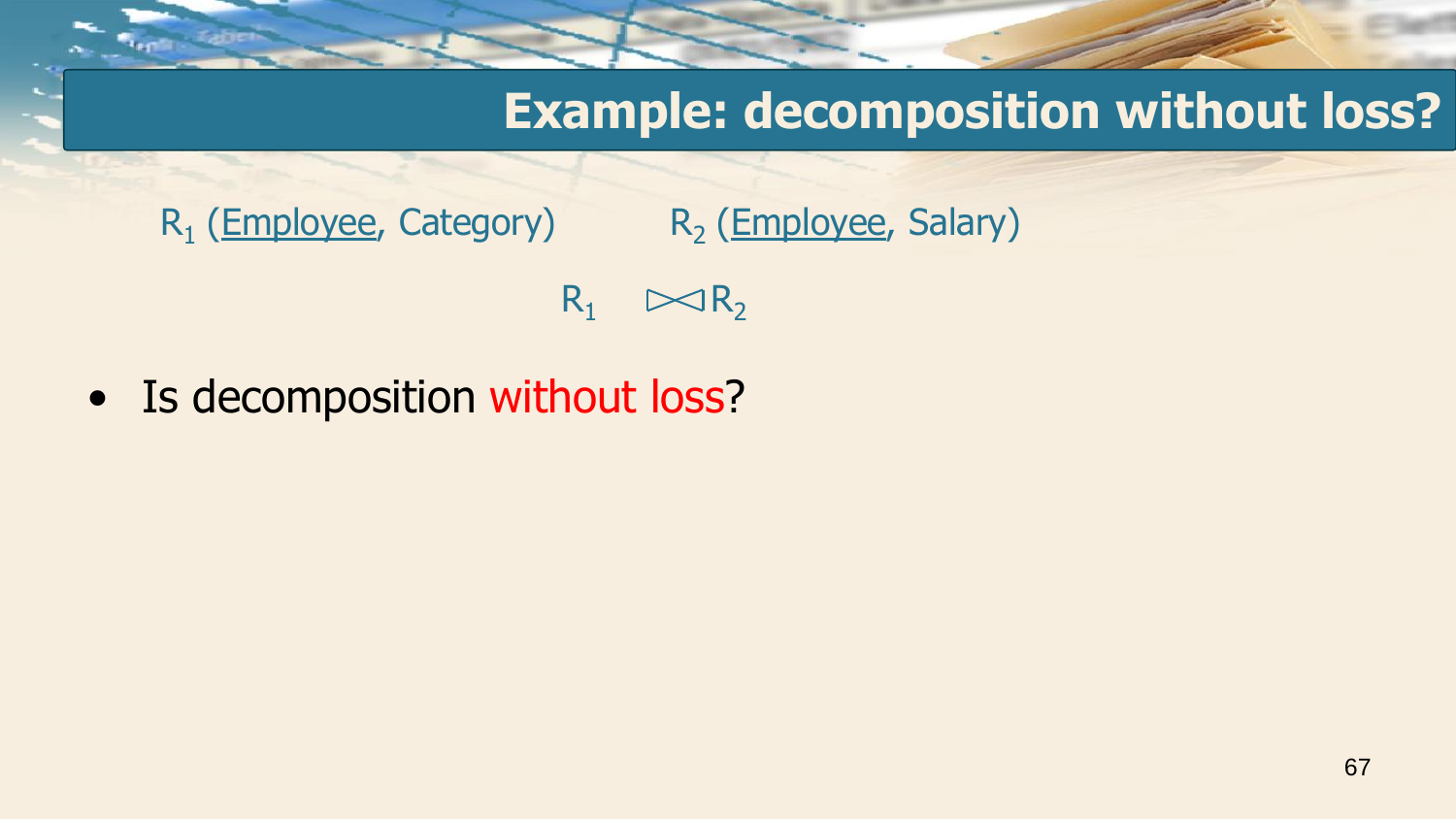#### **Example: decomposition without loss**

 $R_1$  (Employee, Category)  $R_2$ R<sub>2</sub> (Employee, Salary)  $R_1 \quad \bowtie R_2$ 

• Verification of condition for lossless decomposition

 $X_1$  = Employee, Category  $X_2$  = Employee, Salary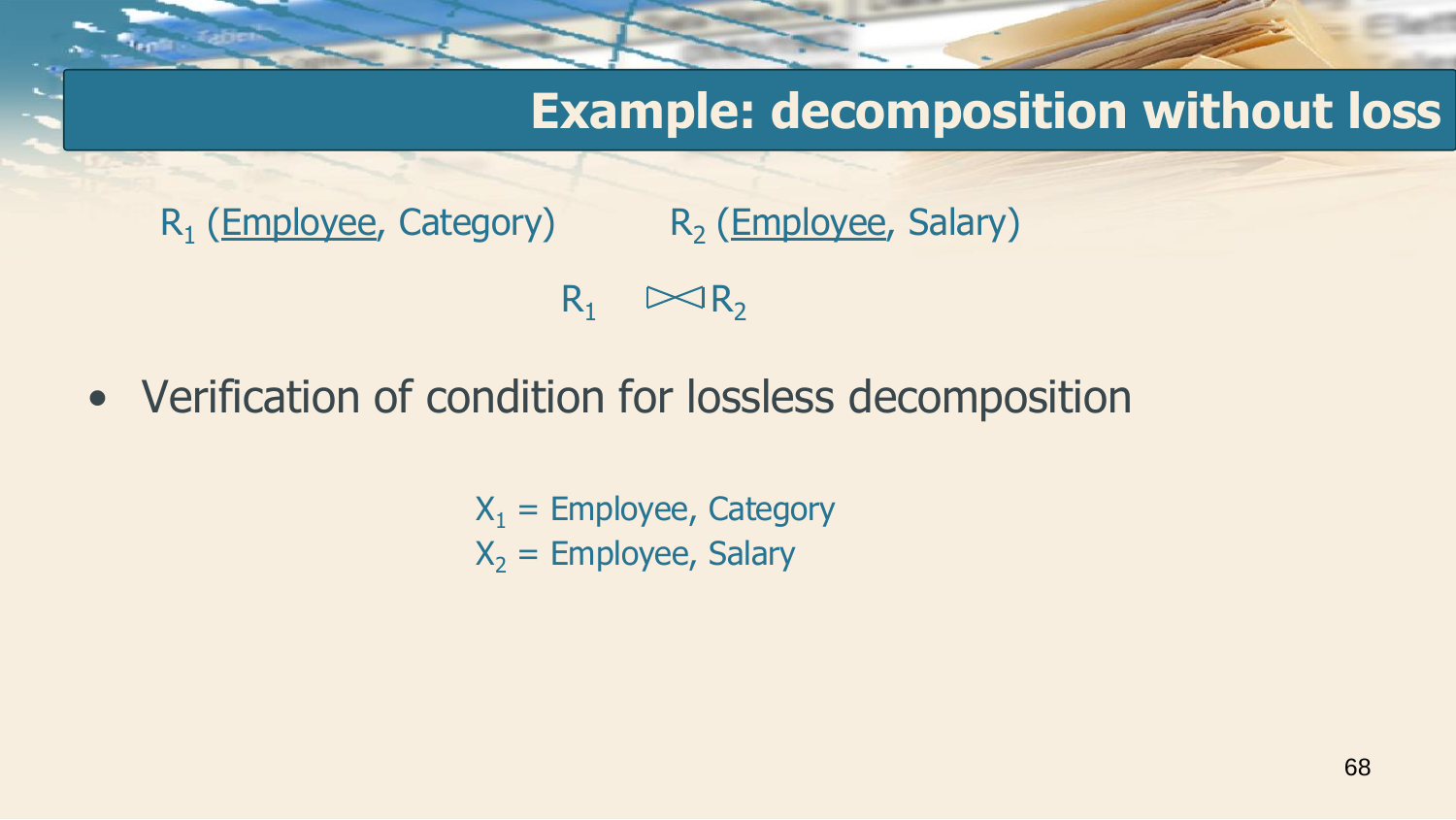#### **Example: decomposition without loss**

 $R_1$  (Employee, Category)  $R_2$ R<sub>2</sub> (Employee, Salary)  $R_1 \quad \bowtie R_2$ 

• Verification of condition for lossless decomposition

$$
X1 = \text{Employee, Category}
$$
  

$$
X2 = \text{Employee, Salary}
$$
  

$$
X0 = \text{Employee}
$$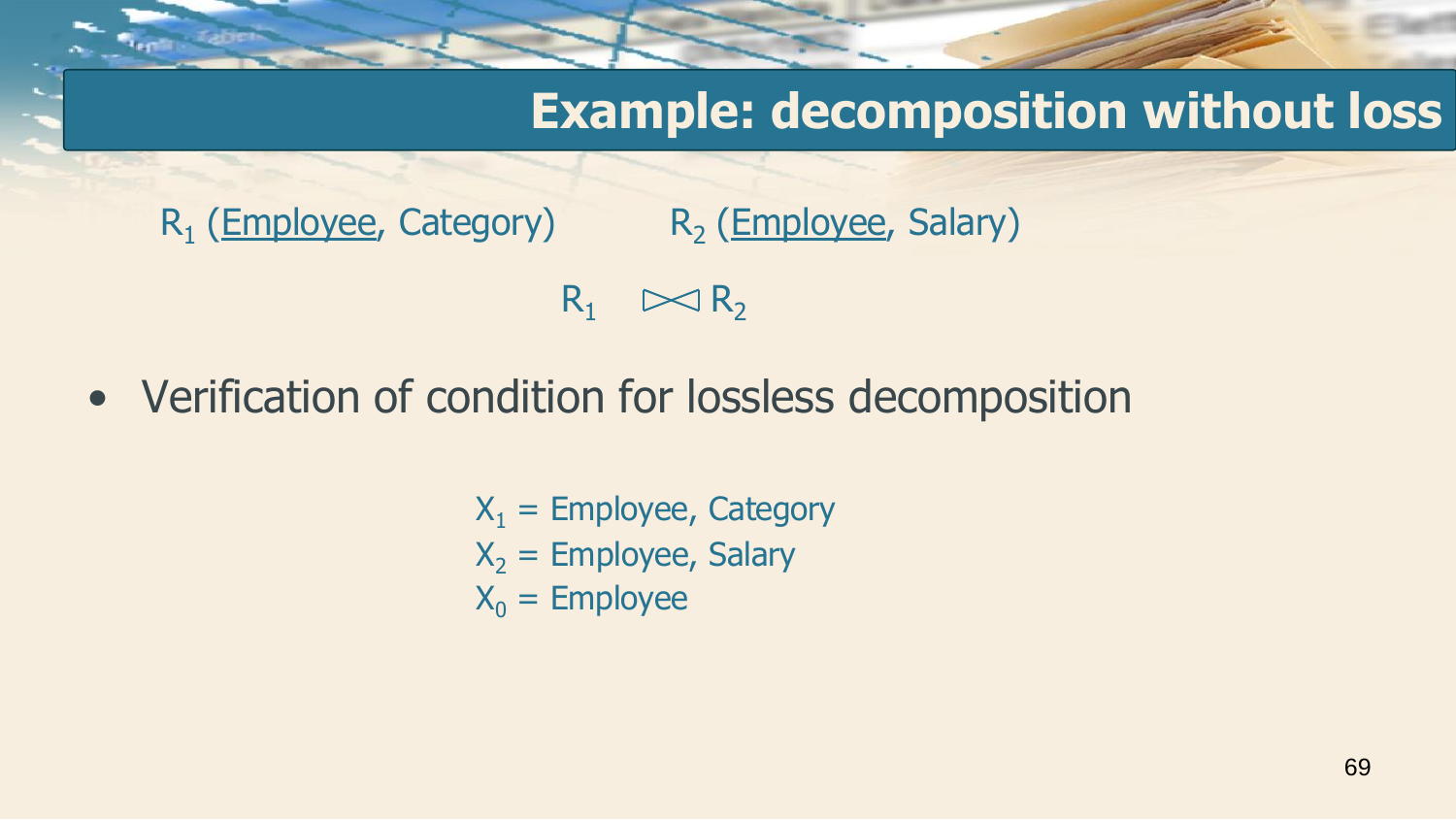#### **Example: decomposition without loss**

 $R_1$  (Employee, Category)  $R_2$ R<sub>2</sub> (Employee, Salary)  $R_1 \quad \bowtie R_2$ 

• Verification of condition for lossless decomposition

$$
X_1 = \text{Employee, Category}
$$
  

$$
X_2 = \text{Employee, Salary}
$$
  

$$
X_0 = \text{Employee}
$$

• The attribute Employee satisfies the condition for lossless decomposition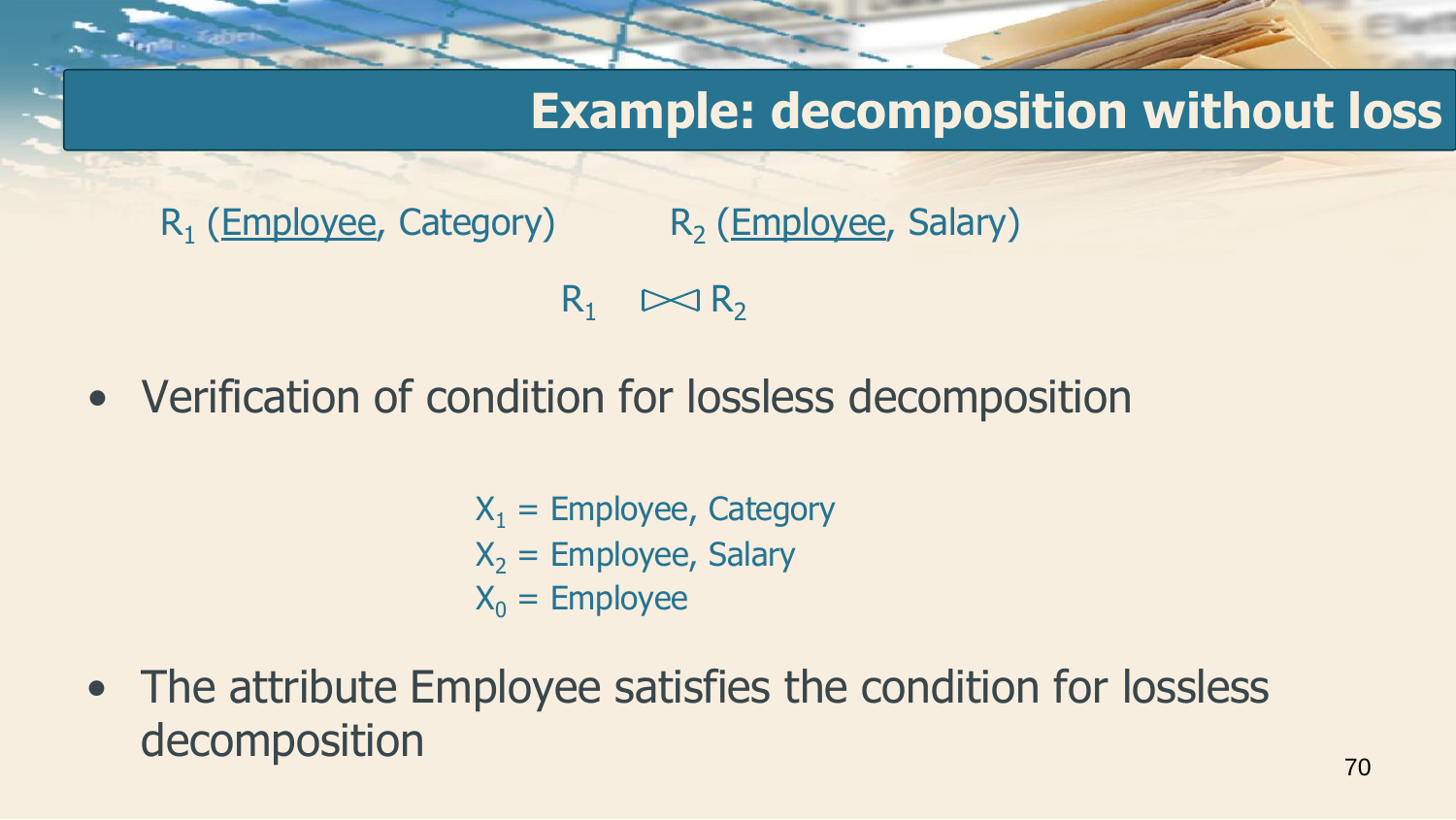

#### **Normalization**

#### **Conservation of dependencies**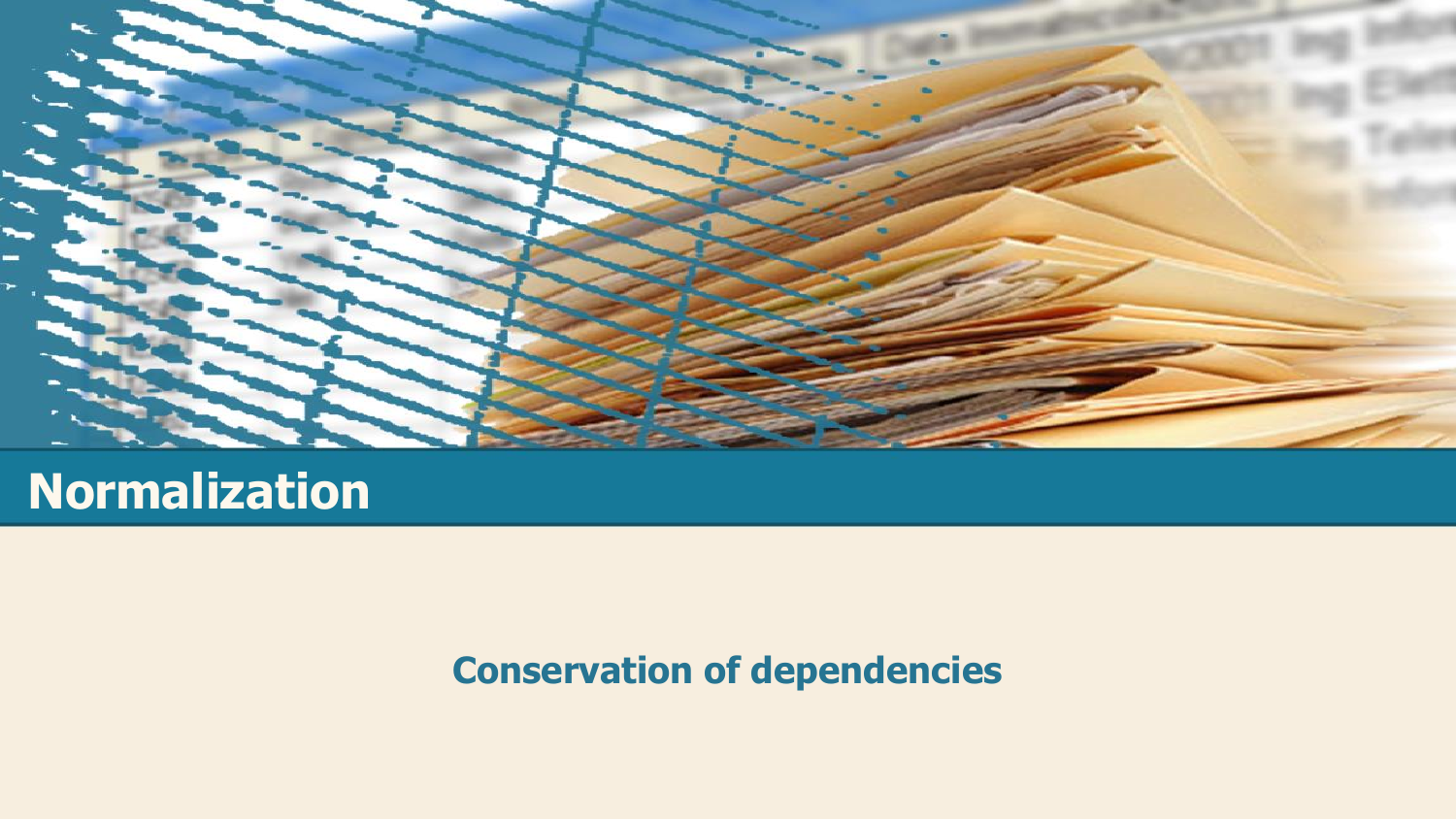## **Example: inserting a new tuple**

 $R_1$  (Employee, Category)  $R_2$ R<sub>2</sub> (Employee, Salary)

• Inserting the tuple Employee: Gialli – Category: 3 – Salary: 3500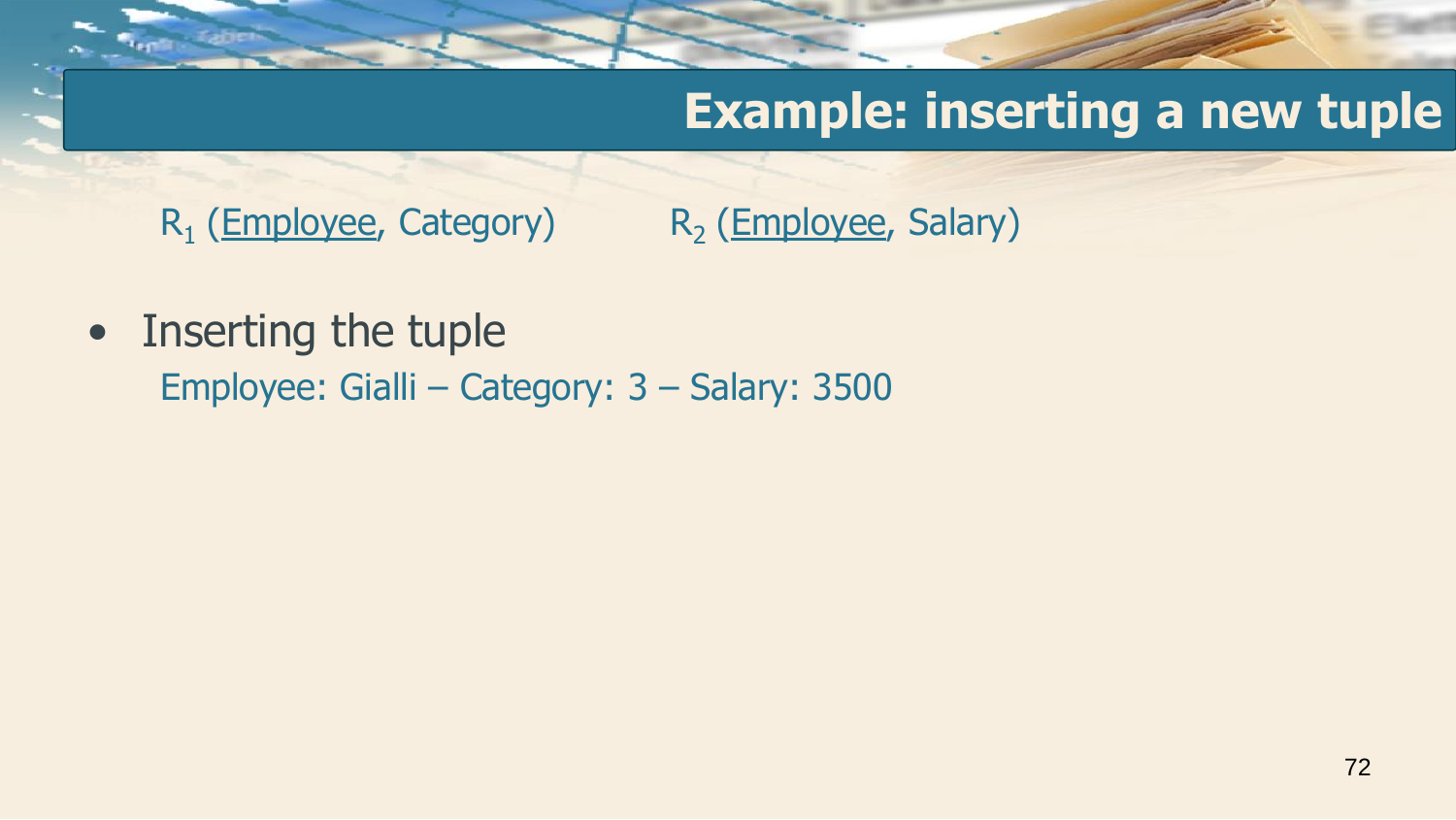$R_1$  (Employee, Category)  $R_2$ R<sub>2</sub> (Employee, Salary)

• Inserting the tuple

Employee: Gialli – Category: 3 – Salary: 3500

| <b>Employee</b> | Category |
|-----------------|----------|
| <b>Rossi</b>    |          |
| Verdi           |          |
| <b>Bianchi</b>  | 4        |
| <b>Neri</b>     | 4        |
| <b>Bruni</b>    |          |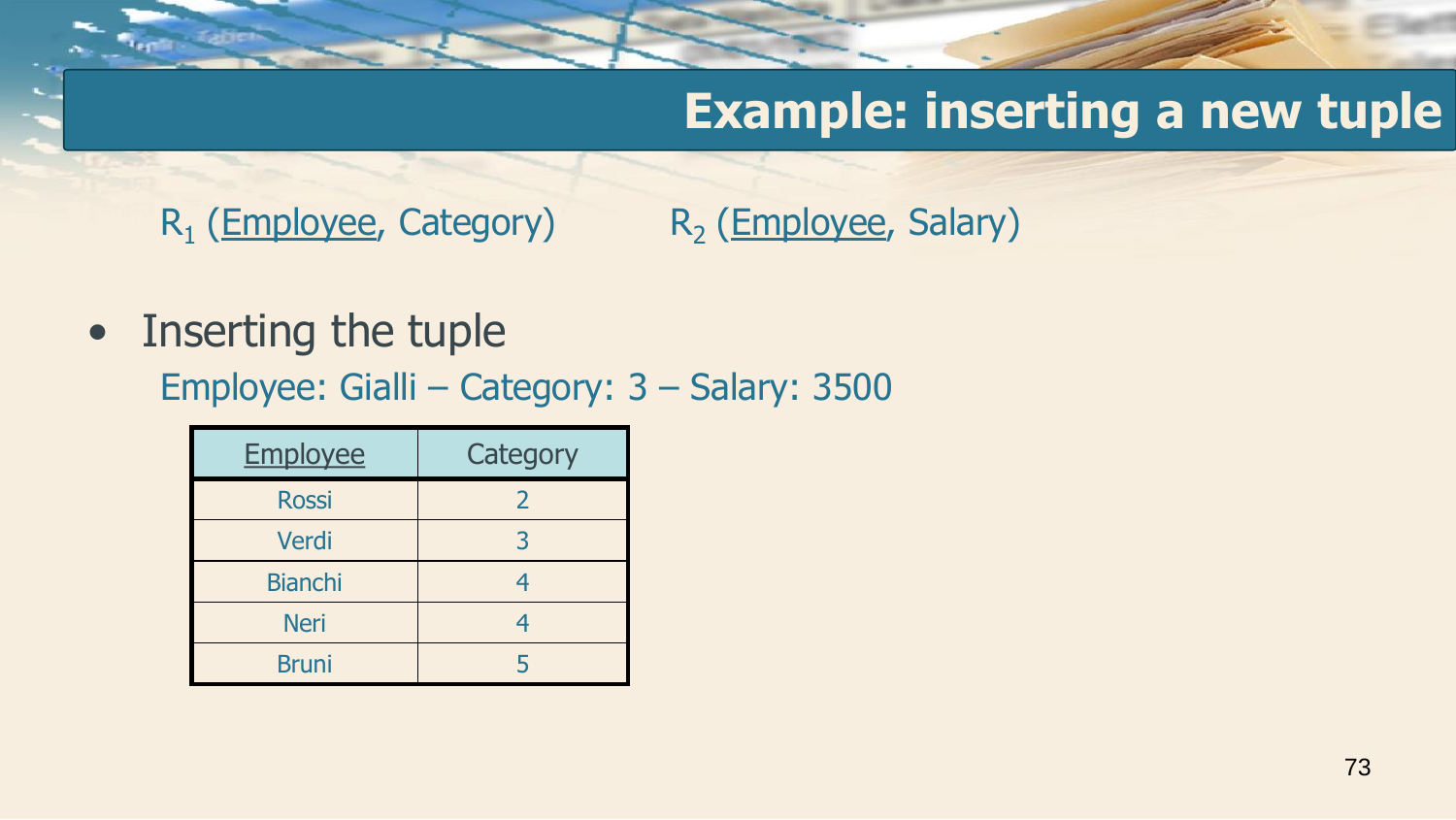$R_1$  (Employee, Category)  $R_2$ R<sub>2</sub> (Employee, Salary)

• Inserting the tuple

Employee: Gialli – Category: 3 – Salary: 3500

| <b>Employee</b> | Category       |
|-----------------|----------------|
| <b>Rossi</b>    | $\overline{2}$ |
| Verdi           | 3              |
| <b>Bianchi</b>  | 4              |
| <b>Neri</b>     | $\overline{4}$ |
| <b>Bruni</b>    | 5              |
|                 |                |
| <b>Gialli</b>   |                |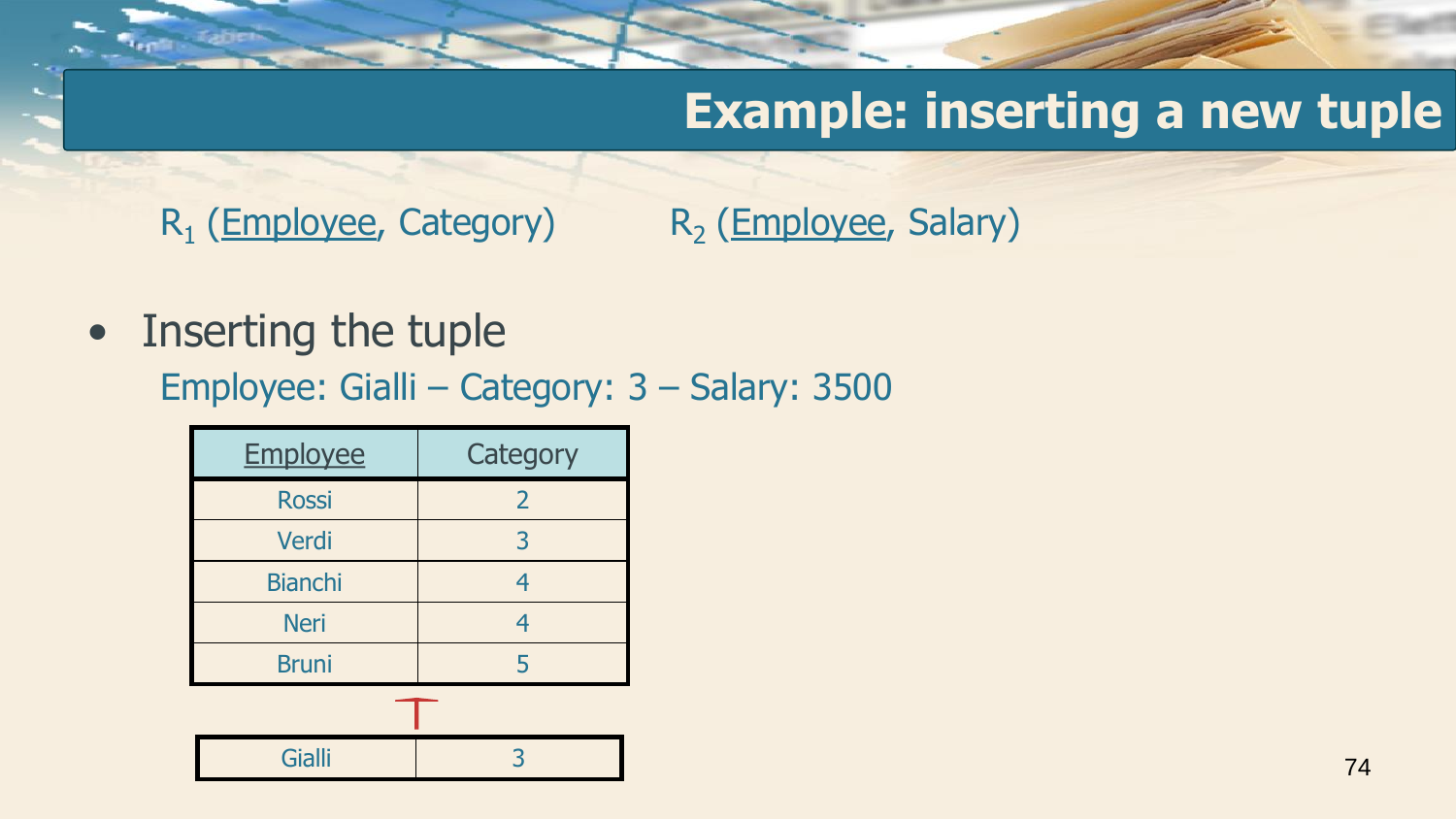$R_1$  (Employee, Category)  $R_2$ R<sub>2</sub> (Employee, Salary)

• Inserting the tuple

Employee: Gialli – Category: 3 – Salary: 3500

| <b>Employee</b> | Category       |
|-----------------|----------------|
| <b>Rossi</b>    | $\overline{2}$ |
| Verdi           | 3              |
| <b>Bianchi</b>  | 4              |
| <b>Neri</b>     | 4              |
| <b>Bruni</b>    | 5              |
|                 |                |

Gialli 3

| Employee       | <b>Salary</b> |
|----------------|---------------|
| <b>Rossi</b>   | 1800          |
| Verdi          | 1800          |
| <b>Bianchi</b> | 2500          |
| <b>Neri</b>    | 2500          |
| <b>Bruni</b>   | 3500          |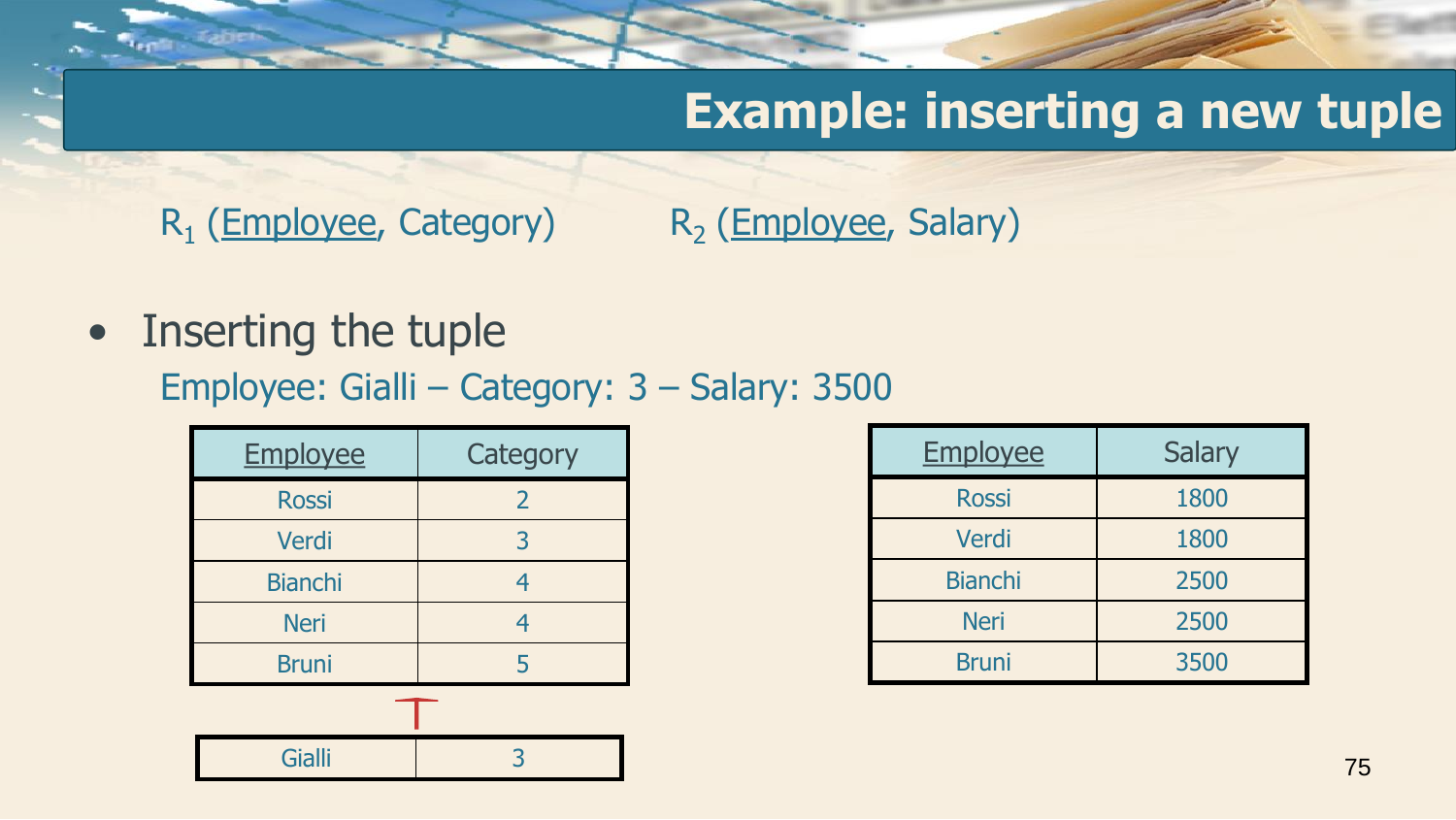$R_1$  (Employee, Category)  $R_2$ R<sub>2</sub> (Employee, Salary)

• Inserting the tuple

Employee: Gialli – Category: 3 – Salary: 3500

| Employee       | Category       |
|----------------|----------------|
| <b>Rossi</b>   | $\overline{2}$ |
| Verdi          | 3              |
| <b>Bianchi</b> | 4              |
| <b>Neri</b>    | 4              |
| <b>Bruni</b>   | 5              |
|                |                |
| <b>Gialli</b>  |                |

| Employee       | <b>Salary</b> |
|----------------|---------------|
| <b>Rossi</b>   | 1800          |
| Verdi          | 1800          |
| <b>Bianchi</b> | 2500          |
| <b>Neri</b>    | 2500          |
| <b>Bruni</b>   | 3500          |
|                |               |
| <b>Gialli</b>  | 3500          |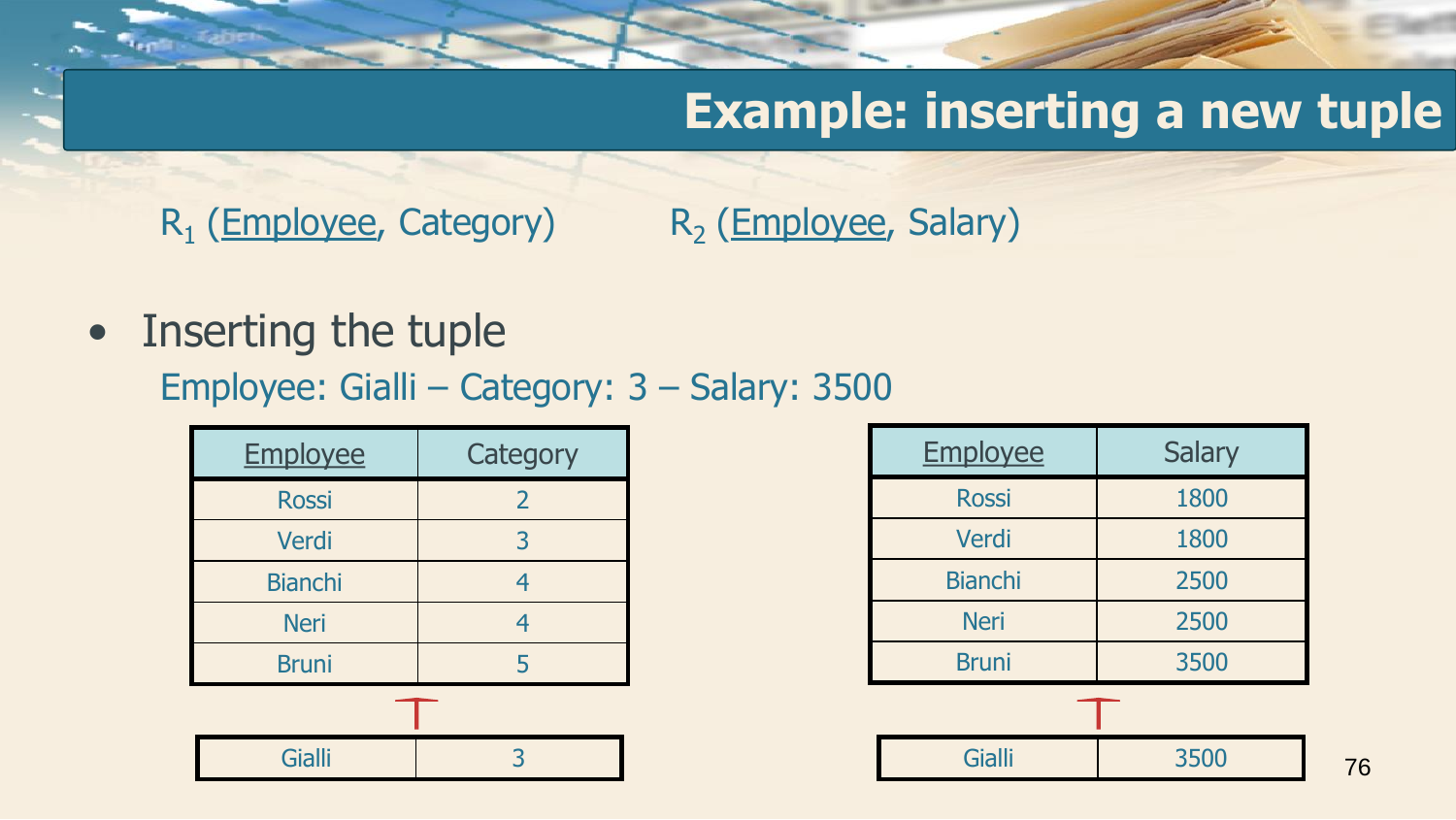- What happens if I insert the tuple (Gialli, 3500) in  $R_2$ ?
	- in the original report insertion is prohibited because it causes the violation of the dependency Category  $\rightarrow$  Salary
	- in the decomposition it is no longer possible to recognise any violation, since the attributes Category and Salary are in separate relationships
- The dependence between Category and Salary has been lost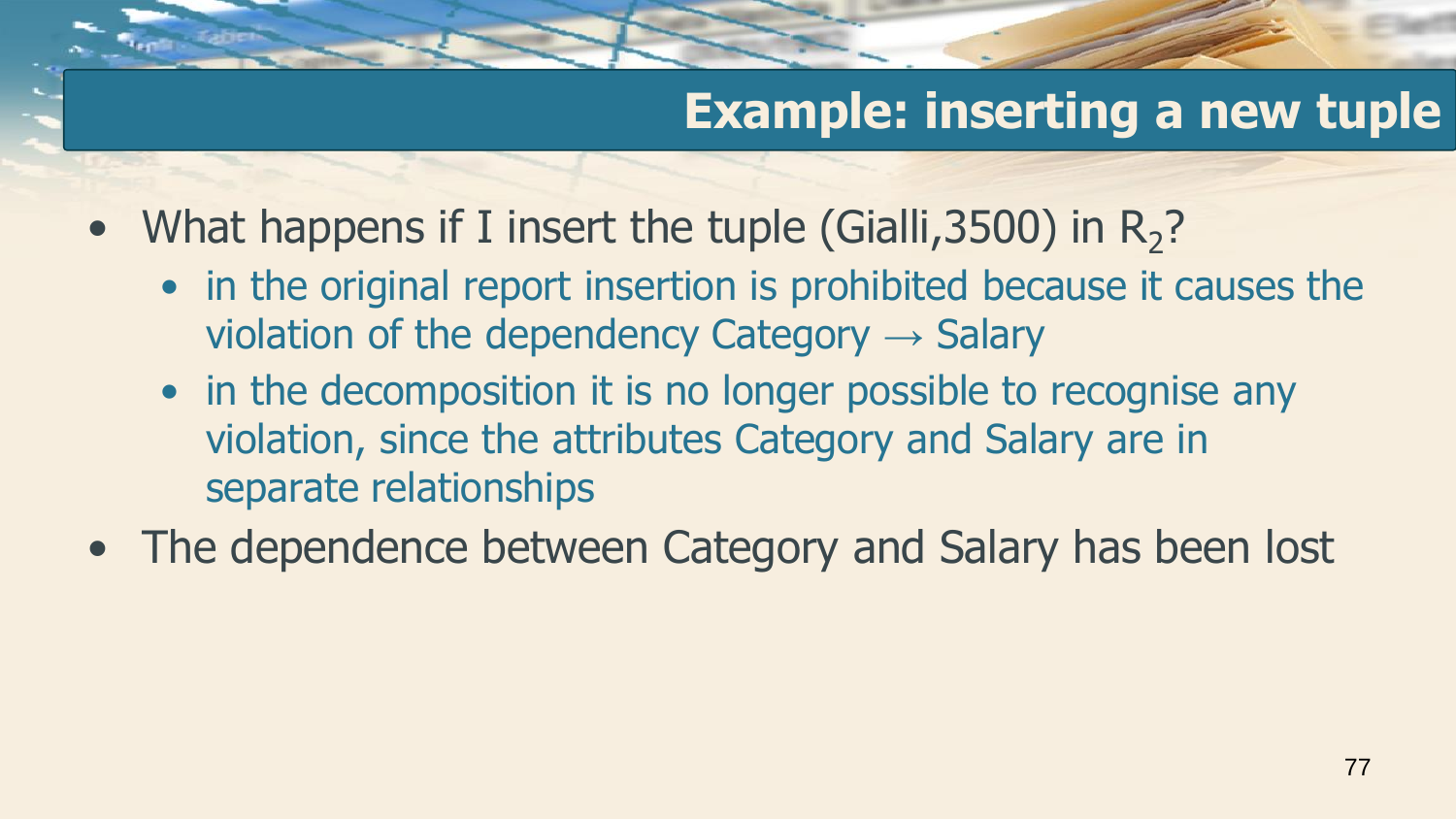# **Conservation of dependencies**

- A decomposition preserves dependencies if each of the functional dependencies of the original schema is present in one of the decomposed relations
- Dependencies should be retained to ensure that the same constraints are satisfied in the decomposed schema as in the original schema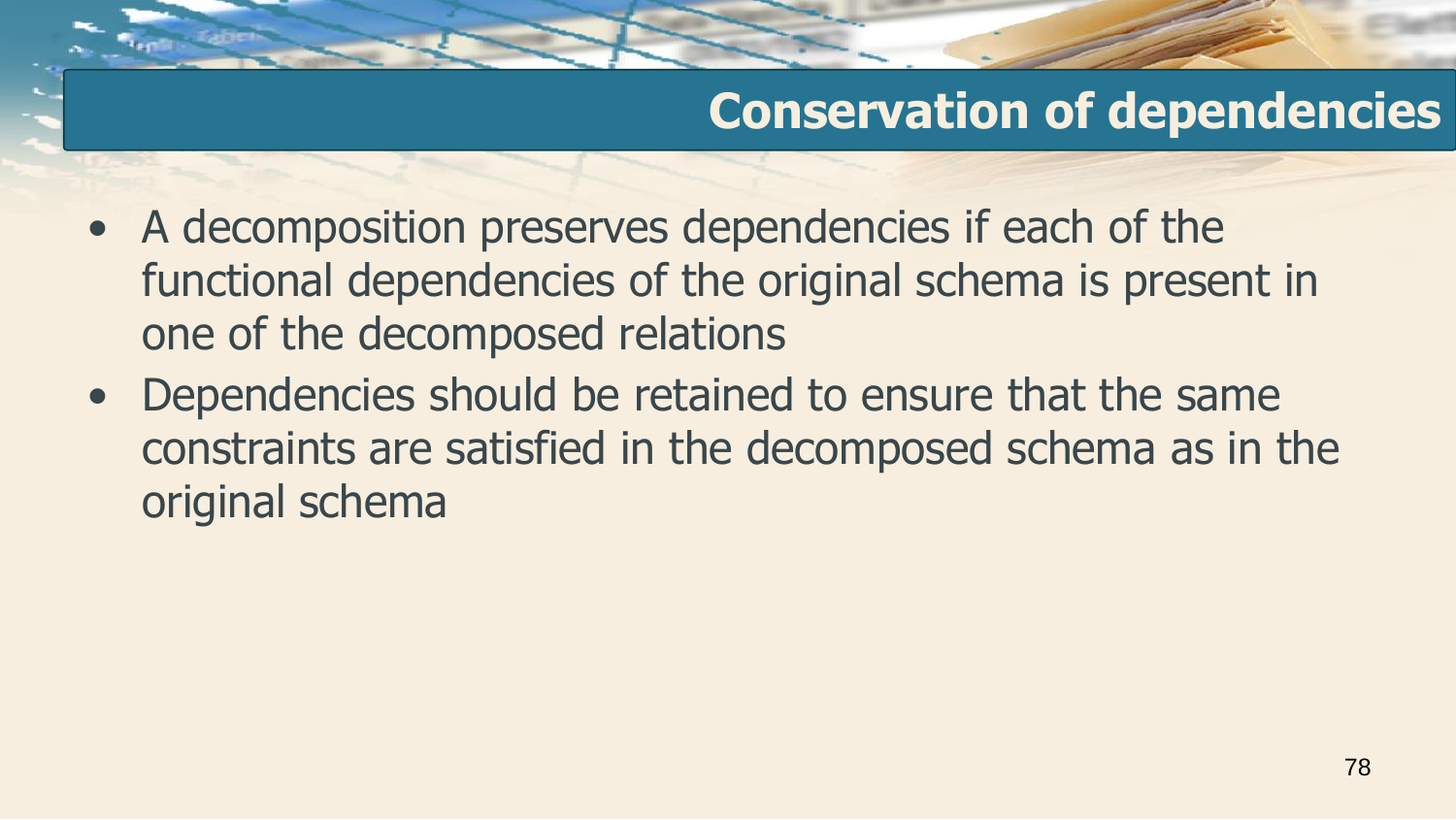# **Example: decomposition (n.3)**

R (Employee, Category, Salary)

• Decomposition based on functional dependencies

 $Employee \rightarrow Category$ Category → Salary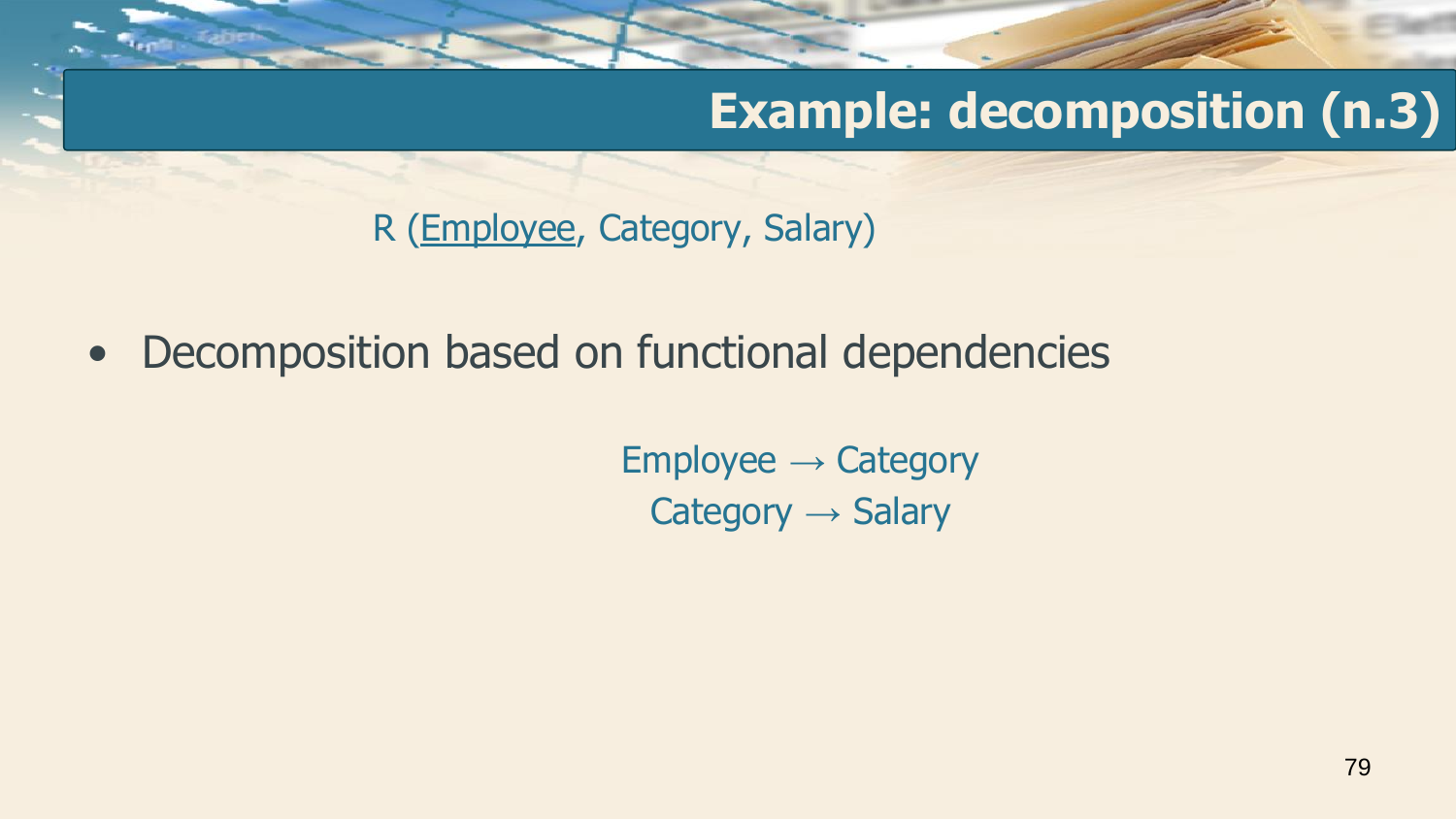# **Example: decomposition (n.3)**

R (Employee, Category, Salary)

- Decomposing
	- R<sub>1</sub> (Employee, Category) =

πEmployee, Category R

| <b>Employee</b> | Category |
|-----------------|----------|
| <b>Rossi</b>    | 2        |
| Verdi           | 3        |
| <b>Bianchi</b>  | 4        |
| <b>Neri</b>     |          |
| <b>Bruni</b>    |          |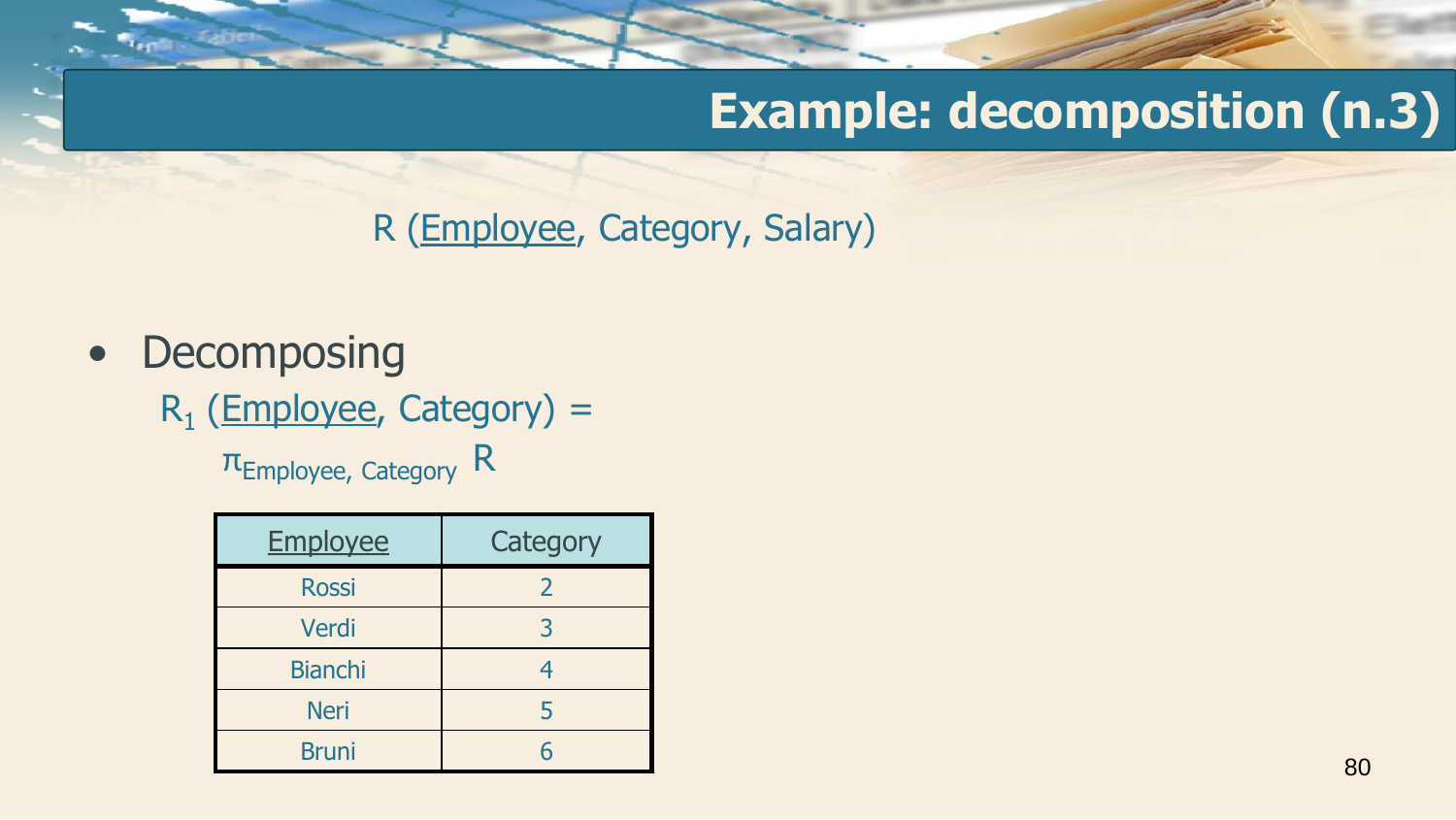# **Example: decomposition (n.3)**

R (Employee, Category, Salary)

- Decomposing
	- $R_1$  (Employee, Category) =  $R_2$

$$
R_2 (Categorical) =
$$

 $\pi_{\text{Employee, category}}$  R  $\pi_{\text{Category}}$  Salary R

| Employee       | Category |
|----------------|----------|
| <b>Rossi</b>   | 2        |
| Verdi          | 3        |
| <b>Bianchi</b> | 4        |
| <b>Neri</b>    |          |
| <b>Bruni</b>   | հ        |

| <b>Category</b> | <b>Salary</b> |
|-----------------|---------------|
| 2               | 1800          |
| 3               | 1800          |
|                 | 2500          |
|                 | 2500          |
| հ               | 3500          |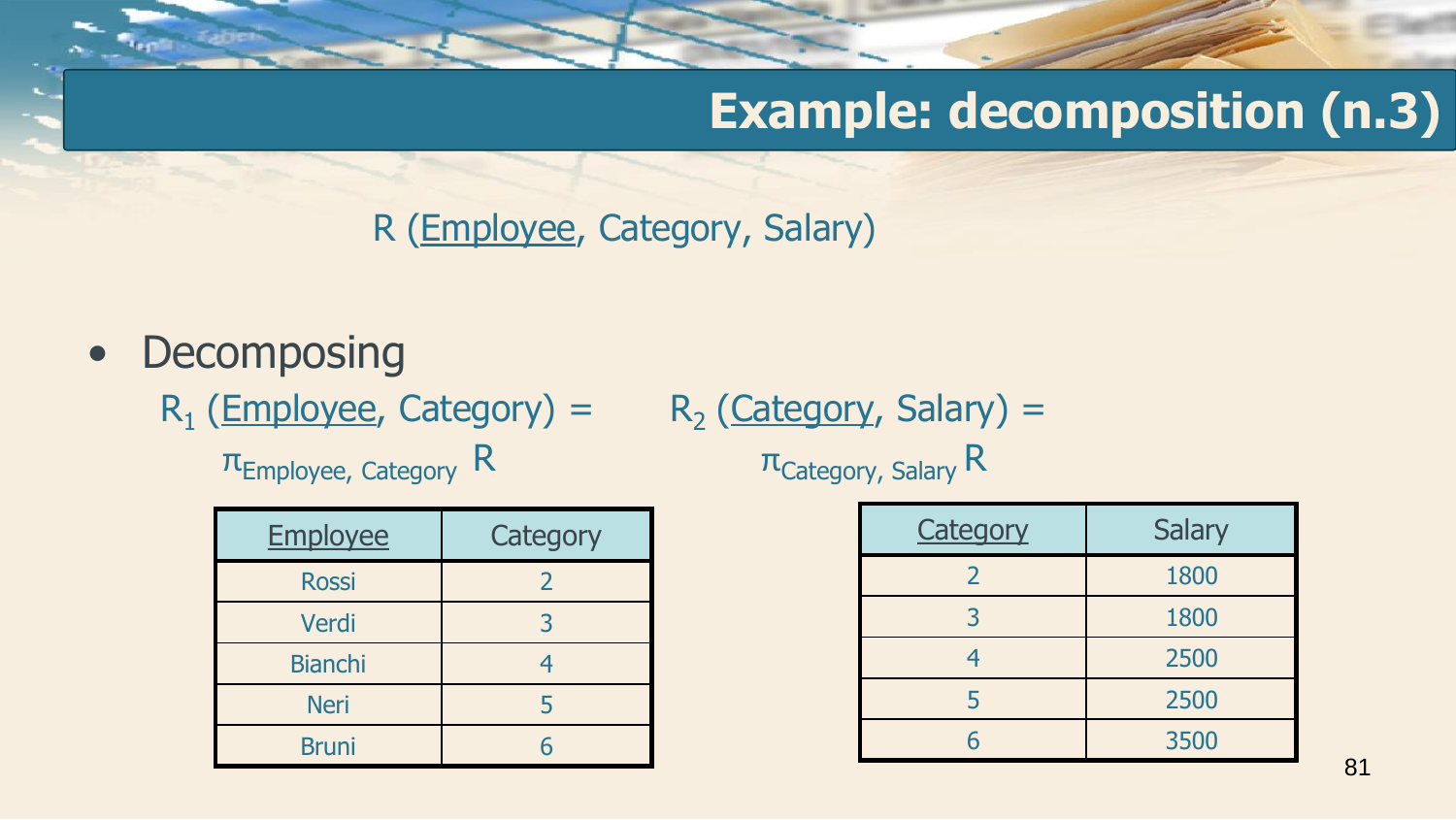

• Recomposing

 $R_1 \sim R_2$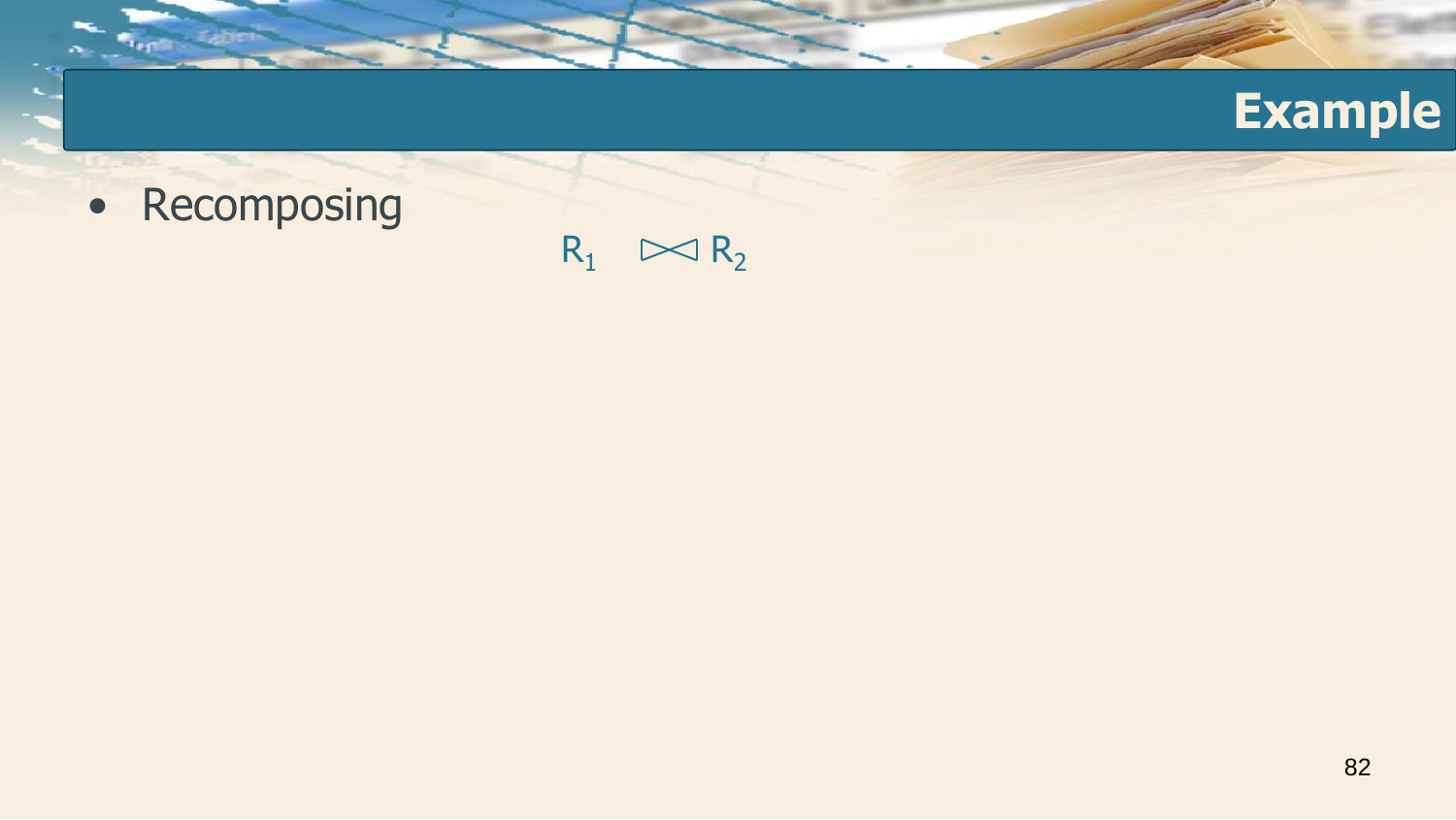#### **Example: decomposition without loss**

• Recomposing

- $R_1 \quad \bowtie R_2$
- Condition check for lossless decomposition
	- $X_1$  = Employee, Category
	- $X_2$  = Category, Salary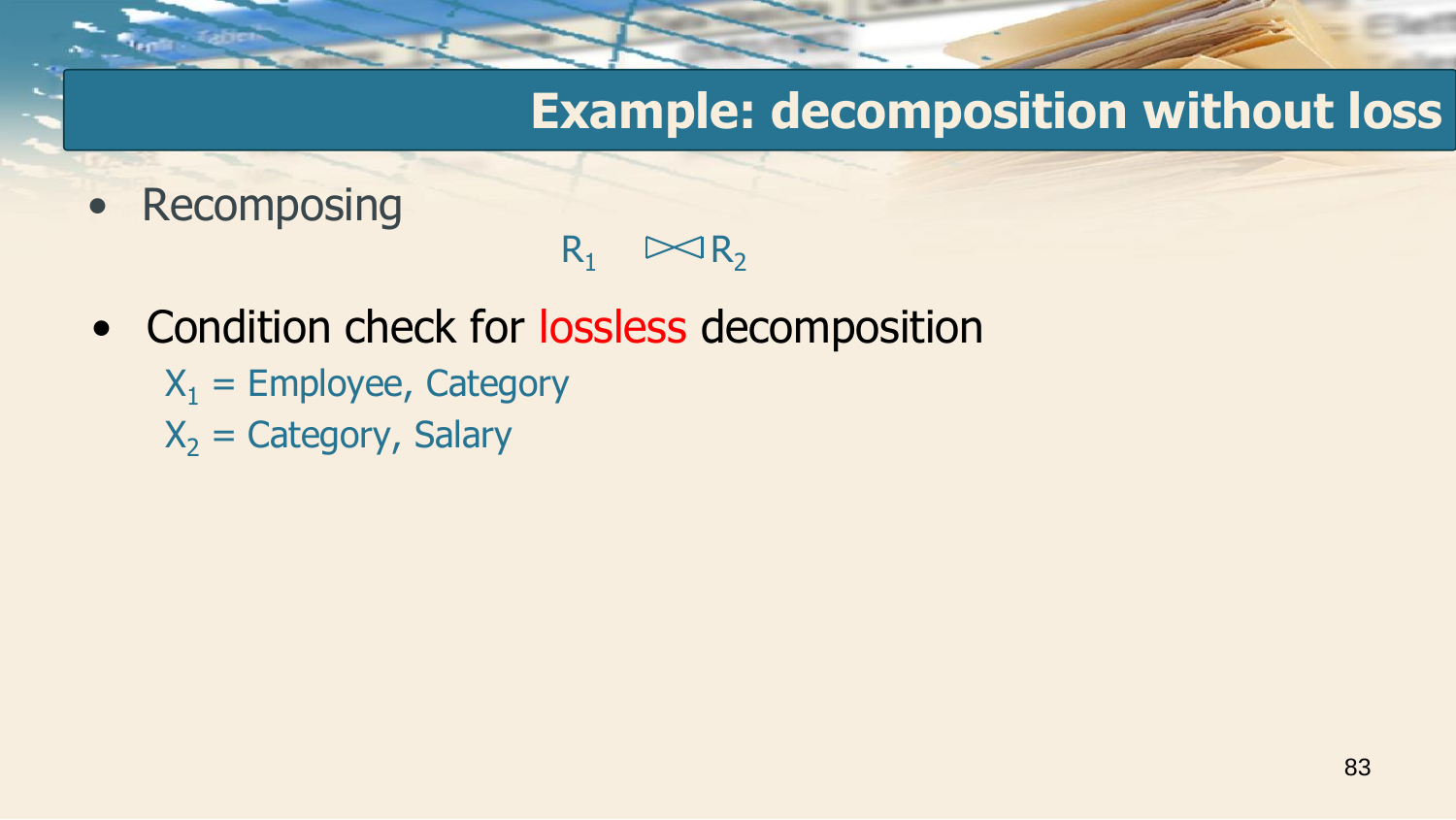### **Example: decomposition without loss**

• Recomposing

- $R_1 \quad \bowtie R_2$
- Condition check for lossless decomposition
	- $X_1$  = Employee, Category
	- $X<sub>2</sub> =$  Category, Salary
	- $X_0$  = Category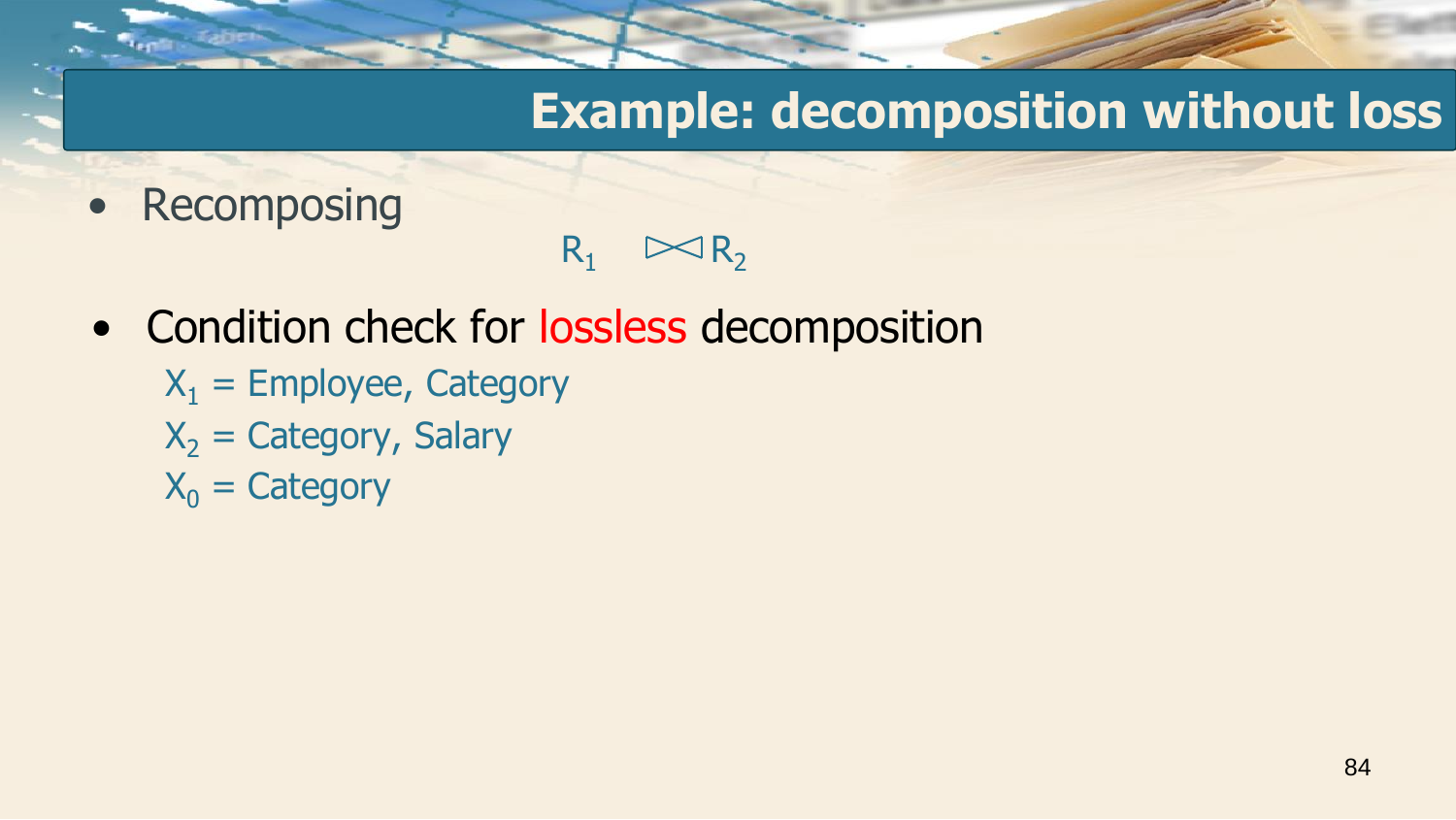### **Example: decomposition without loss**

• Recomposing

- $R_1 \quad \bowtie R_2$
- Condition check for lossless decomposition
	- $X_1$  = Employee, Category
	- $X<sub>2</sub> =$  Category, Salary
	- $X_0$  = Category
- The attribute Category satisfies the condition for lossless decomposition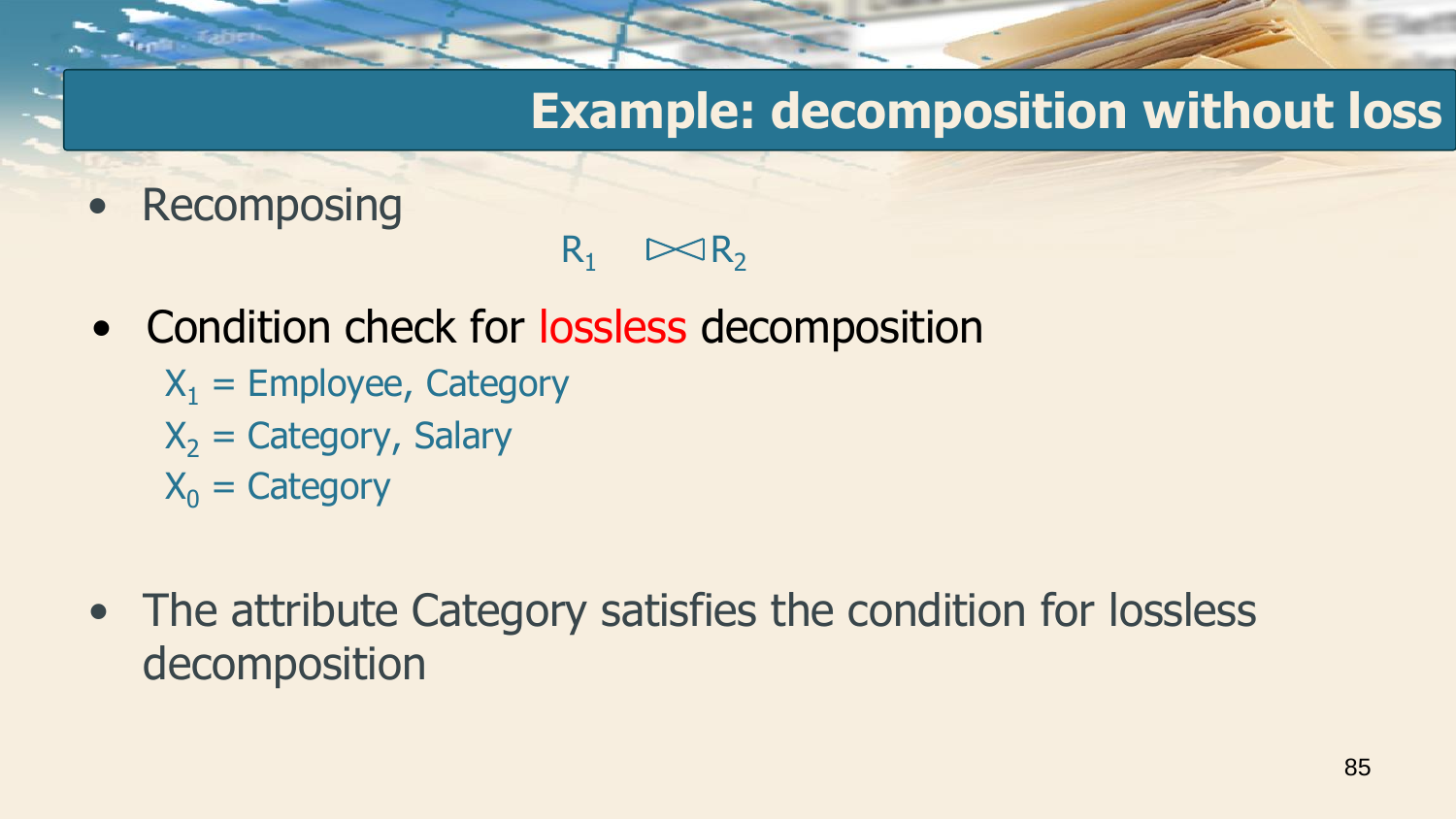**Example: Conservation of functional dependencies**

• Recomposing

- $R_1 \quad \bowtie R_2$
- Conserved functional dependencies

 $Employee \rightarrow Categorical$ Category  $\rightarrow$  Salary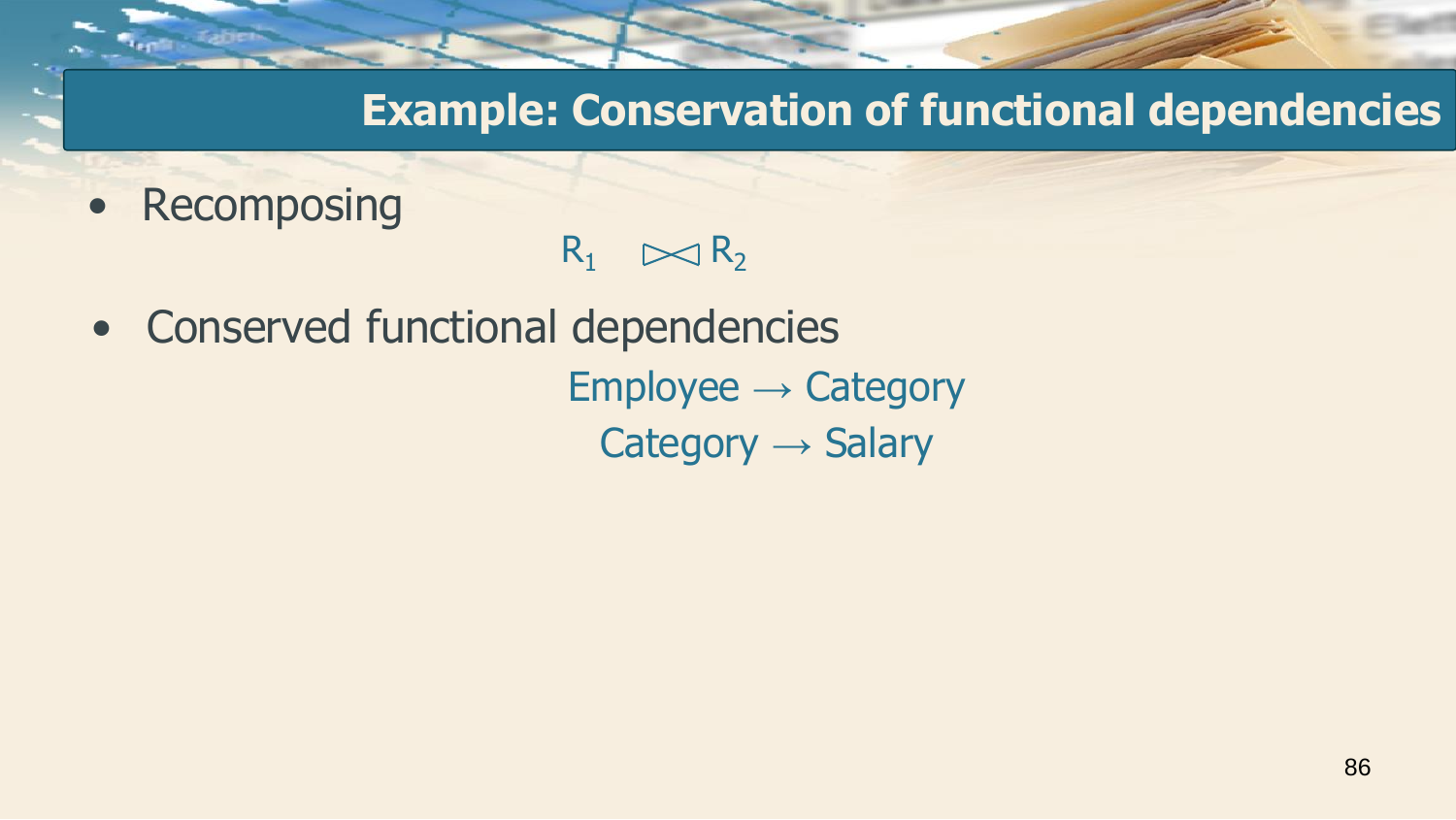**Example: Conservation of functional dependencies**

• Recomposing

- $R_1 \quad \bowtie R_2$
- Conserved functional dependencies

 $Employee \rightarrow Category$ Category  $\rightarrow$  Salary

• Functional dependency

 $Employee \rightarrow Salary$ 

can be reconstructed from

 $Employee \rightarrow Category$ Category  $\rightarrow$  Salary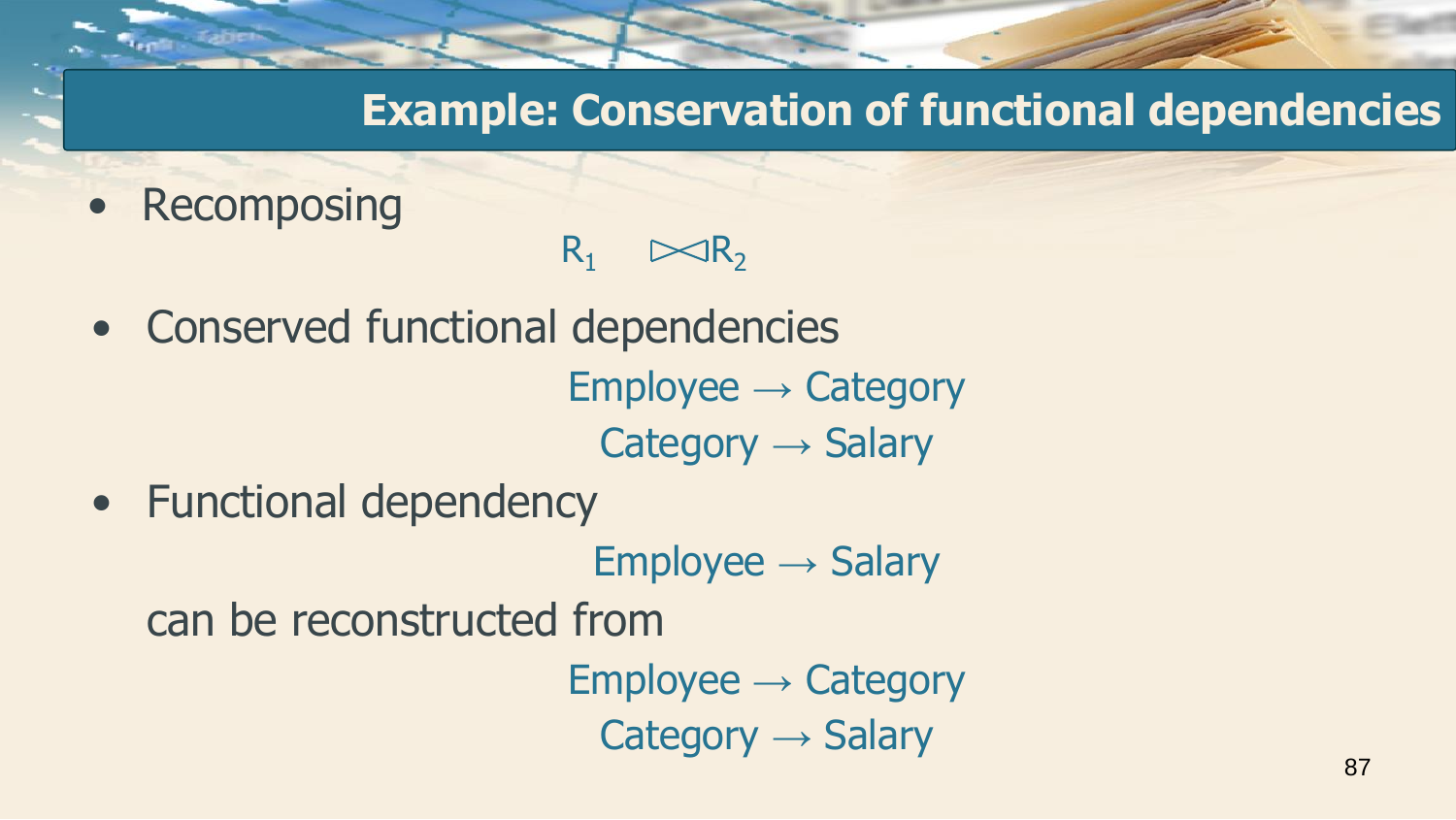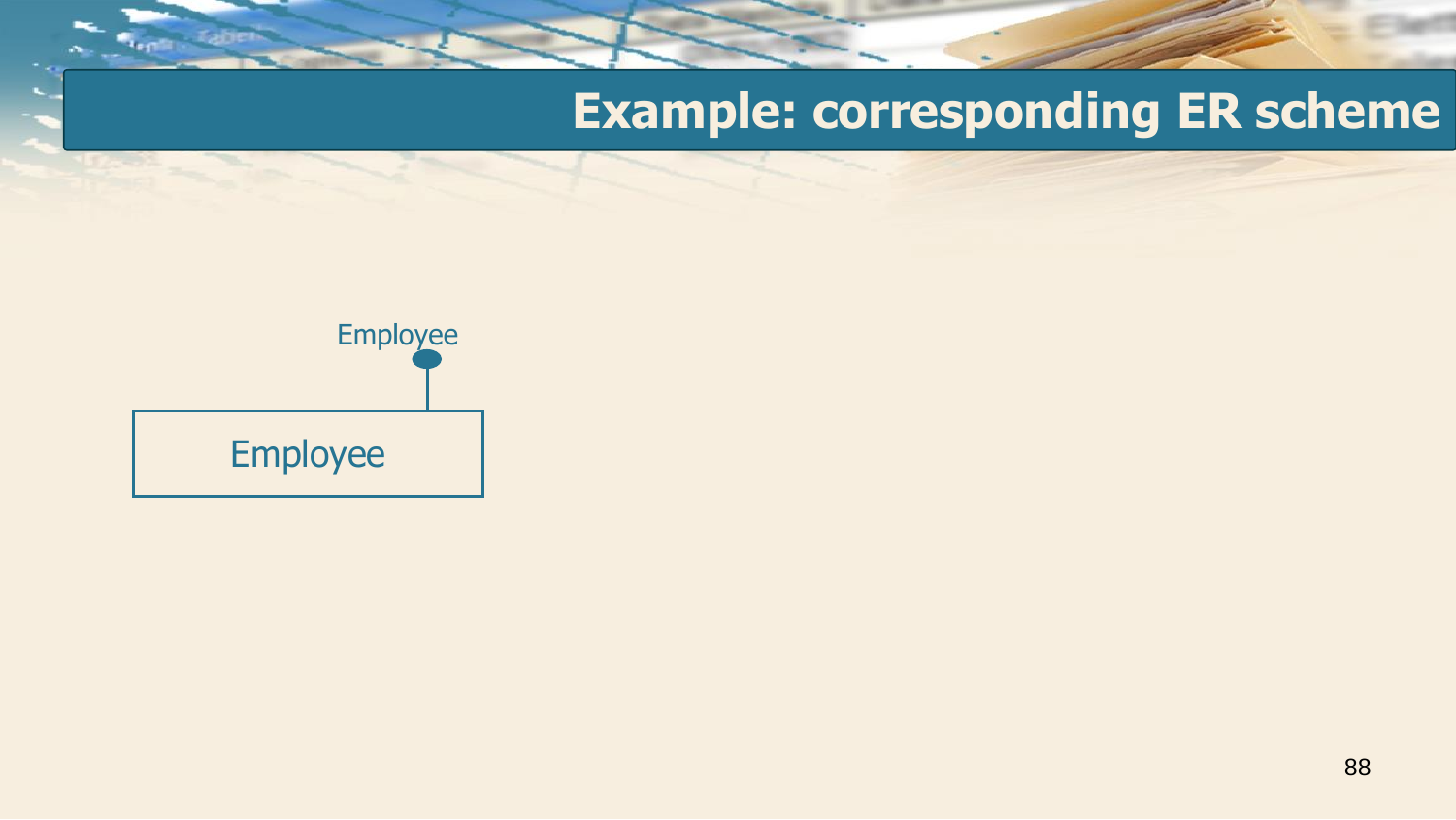

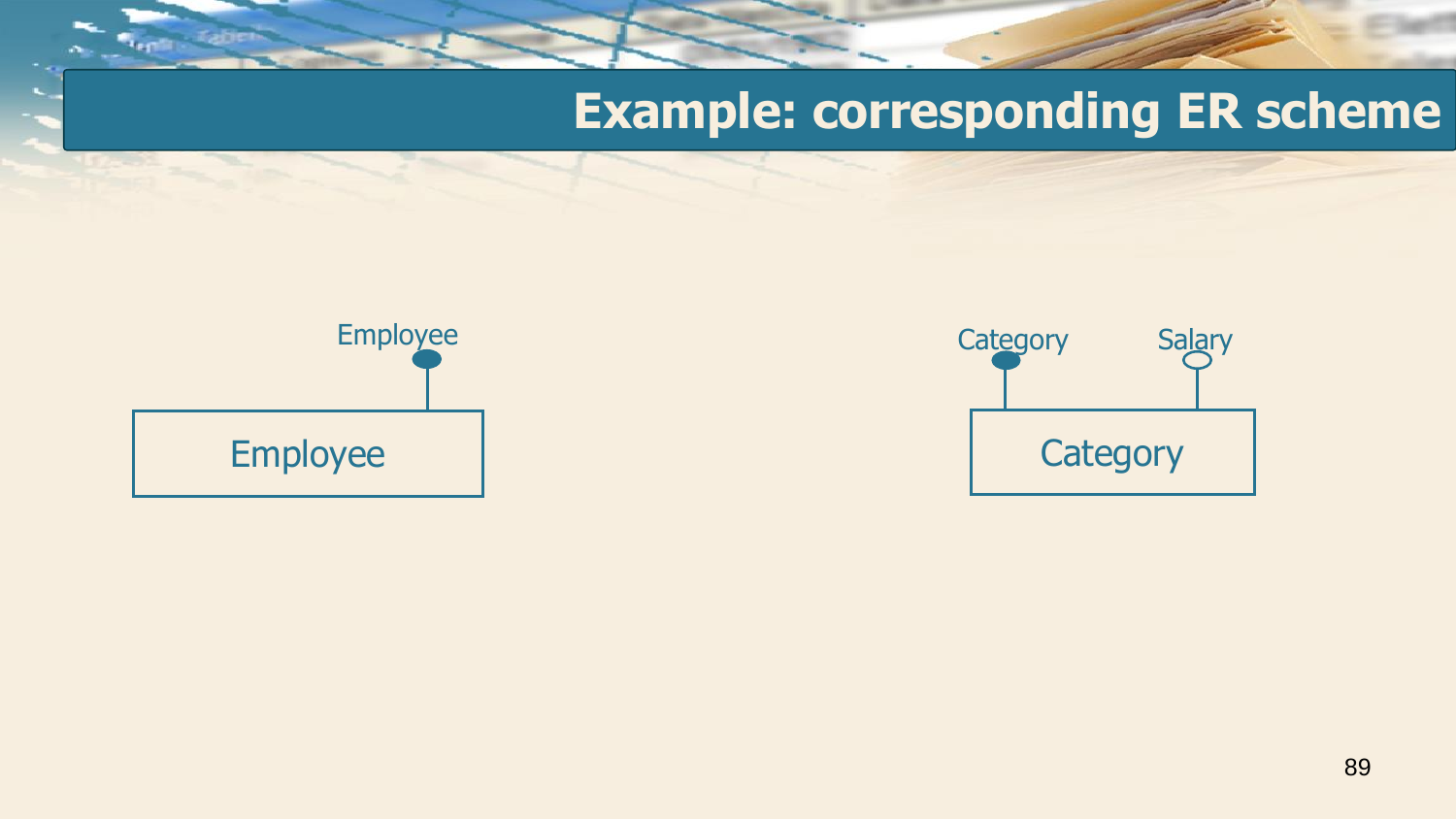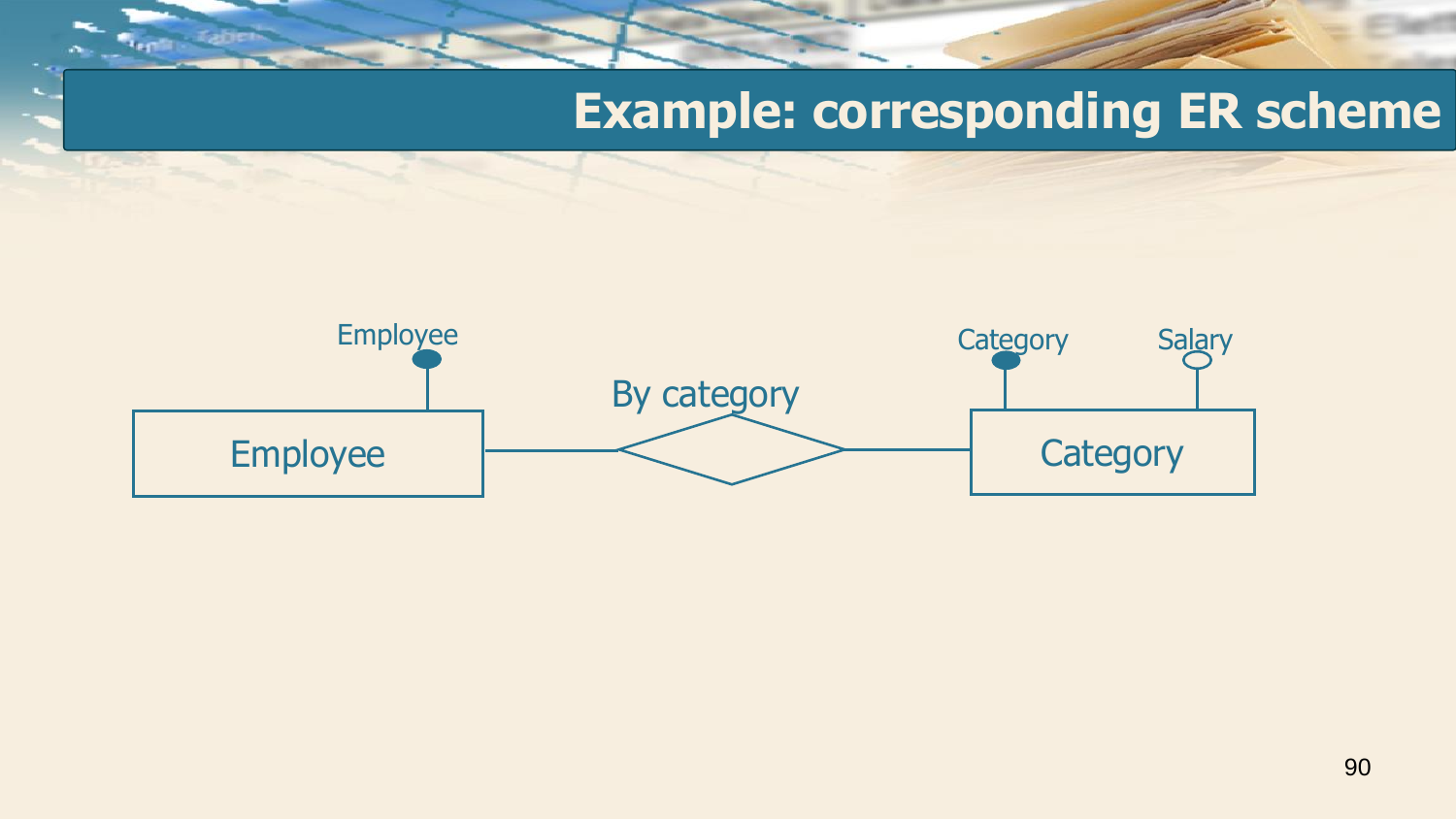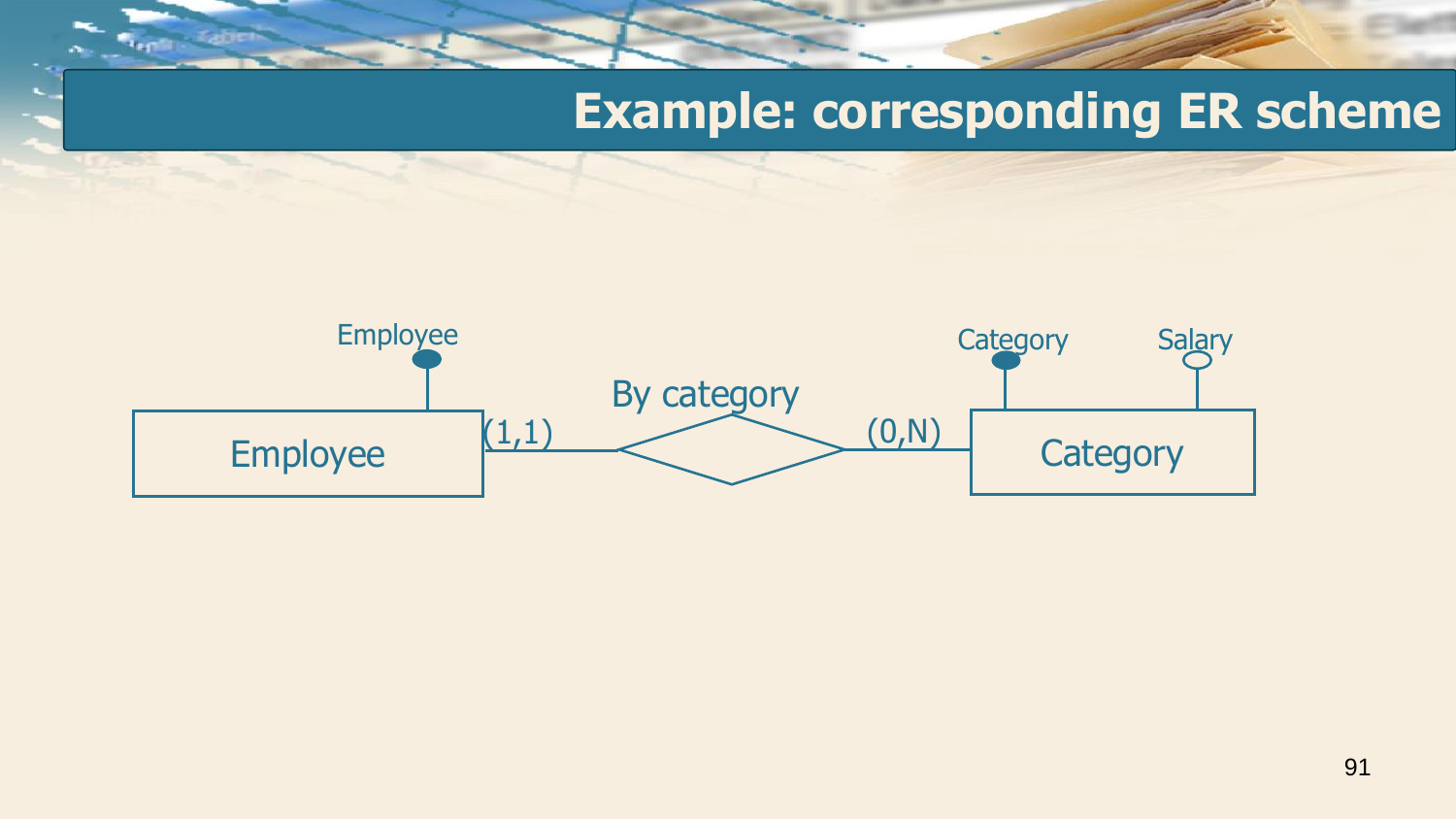#### **Example: ER schema**



Employee (Employee, Category) Category (Category, Salary)